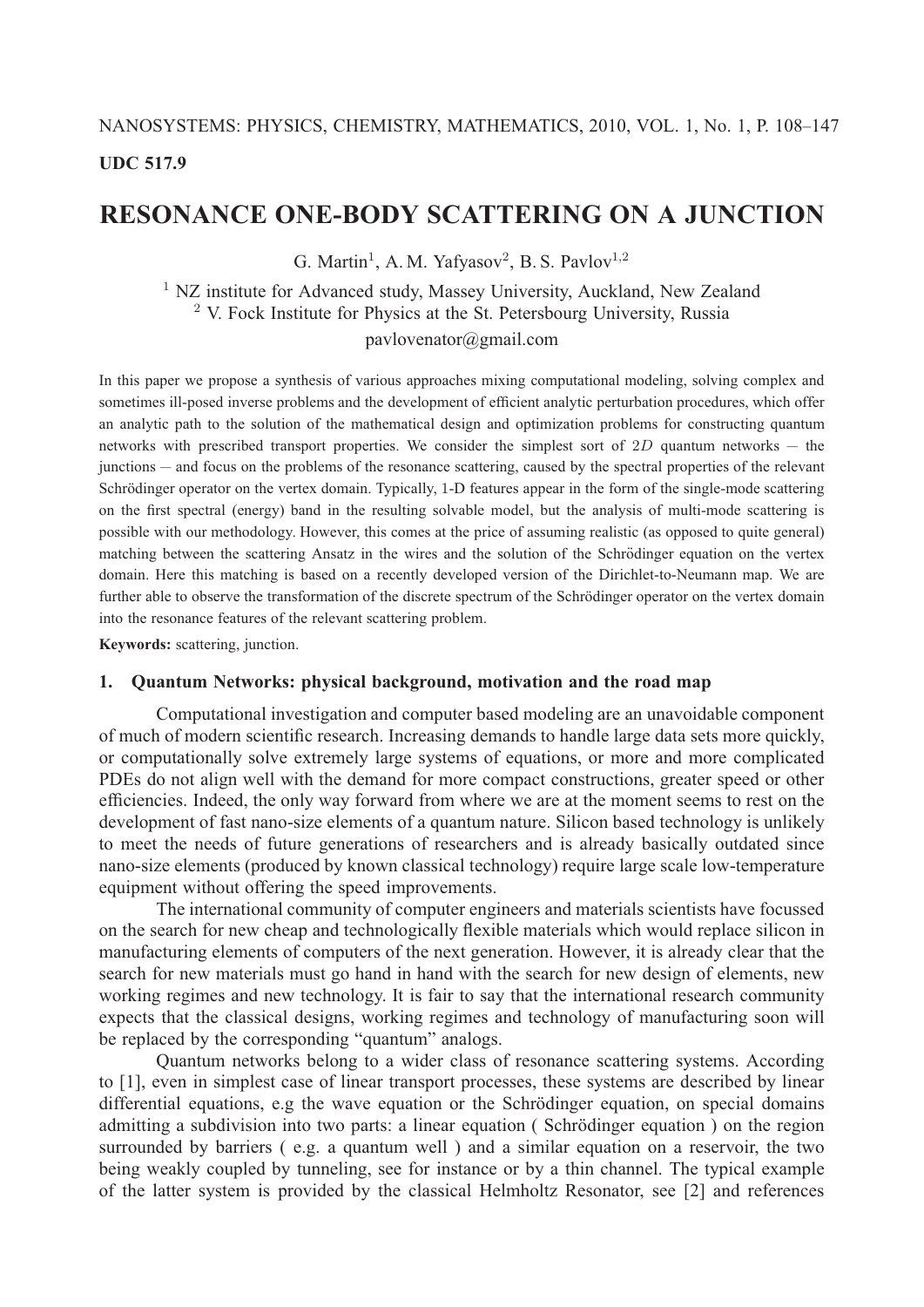therein. In the case of Quantum Network this decomposition corresponds, see [1], is reduced to the "schematization of the transport process as a coherent process on the quantum well, fed by the exterior reservoirs" - in our case the role of reservoirs played by the quantum wires . On the reservoirs, assumed to be homogeneous and neutral, the electron - electron interaction is usually neglected, and the single electron is free. But the resonance properties of the quantum well and the tunneling on the contacts define the transport properties of the whole network. Validity of a  $1D$  quantum graph for approximate description of the dynamics of electrons on the  $2D$  quantum network inspired a number of papers, see for instance [3–8], where actually the small energy asymptotic of spectral properties of the Laplacian on the network is studied. Another series of papers [9–14] is aimed to the spectral properties of Laplacean on the manifolds with cusps.

The quantum mechanics was already well developed through the 20-th century to understand physics of atoms and molecules, and even to verify numerically basic physical parameters, even though it still seems far from the demands of standard engineering practices. Unfortunately, the basic equations of quantum mechanics admit explicit solutions only in rare cases. Hence the optimization of the design of elements of quantum devices with prescribed properties and functions now requires: either

- ∙ significant computational modeling, including scanning over highly multidimensional spaces of all essential physical and geometrical parameters affecting the final properties of the device engineered,
- ∙ or solving extraordinary complex and sometimes ill-posed inverse problems, which would connect directly the required functions and properties of the quantum devices with the basic physical and geometrical parameters,
- ∙ or development of efficient analytic perturbation procedures, offering an analytic path to the solution of the mathematical design and optimization problems for the corresponding "quantum networks".

None of these design optimisation processes developed separately could provide a complete and viable solution to all the engineering problems for every quantum network. In this paper, we propose a synthesis of the these approaches to construct a procedure of mathematical design of a quantum network with prescribed transport properties.

We consider the simplest sort of 2-D quantum networks - the junctions- constructed of the 2-D vertex domains (quantum wells, quantum dots),  $\Omega_s$ , and straight 2-D leads (quantum wires),  $\omega^m$ , all of equal width  $\delta$  connecting the wells to each other or possibly extending to infinity. In contrast with earlier attempts as noted above, we pay close attention to the dynamics and geometry on the vertex domains and the potential of the corresponding Schrödinger equation.

It is convenient to assume that the domains and the leads are separated from each other by imaginable bottom sections  $\gamma_m$  orthogonal to the axes of the quantum wires - as illustrated with  $\bigcup_m \gamma_m = \Gamma$ ,

A reasonably strong quantum current will be formed by a huge number of electrons and so the transport problem on the quantum network needs multi-particle quantum mechanics. Unfortunately, currently this multi-particle technique has been developed only for domains in  $\mathbb{R}^n$ with trivial geometry, for instance the whole space, a half-space or possibly a cone.

The density of electrons in a solid (semiconductor) is about  $10^{19}$   $(cm)^{-1}$ , thus the distance between them is about  $10^{-6}$  cm which is typically at least two orders of magnitude larger than the minimal period in the solid. Nevertheless, the interaction between electrons cannot be neglected since various collective effects for the whole system of electrons in the solid are caused by the long-range Coulomb interaction. A practical understanding of the multi-particle aspect on a quantum network might follow the ideology of coupled clusters theory, see for instance [20] and references therein. Anyway, the basic building blocks of the multi-particle spectral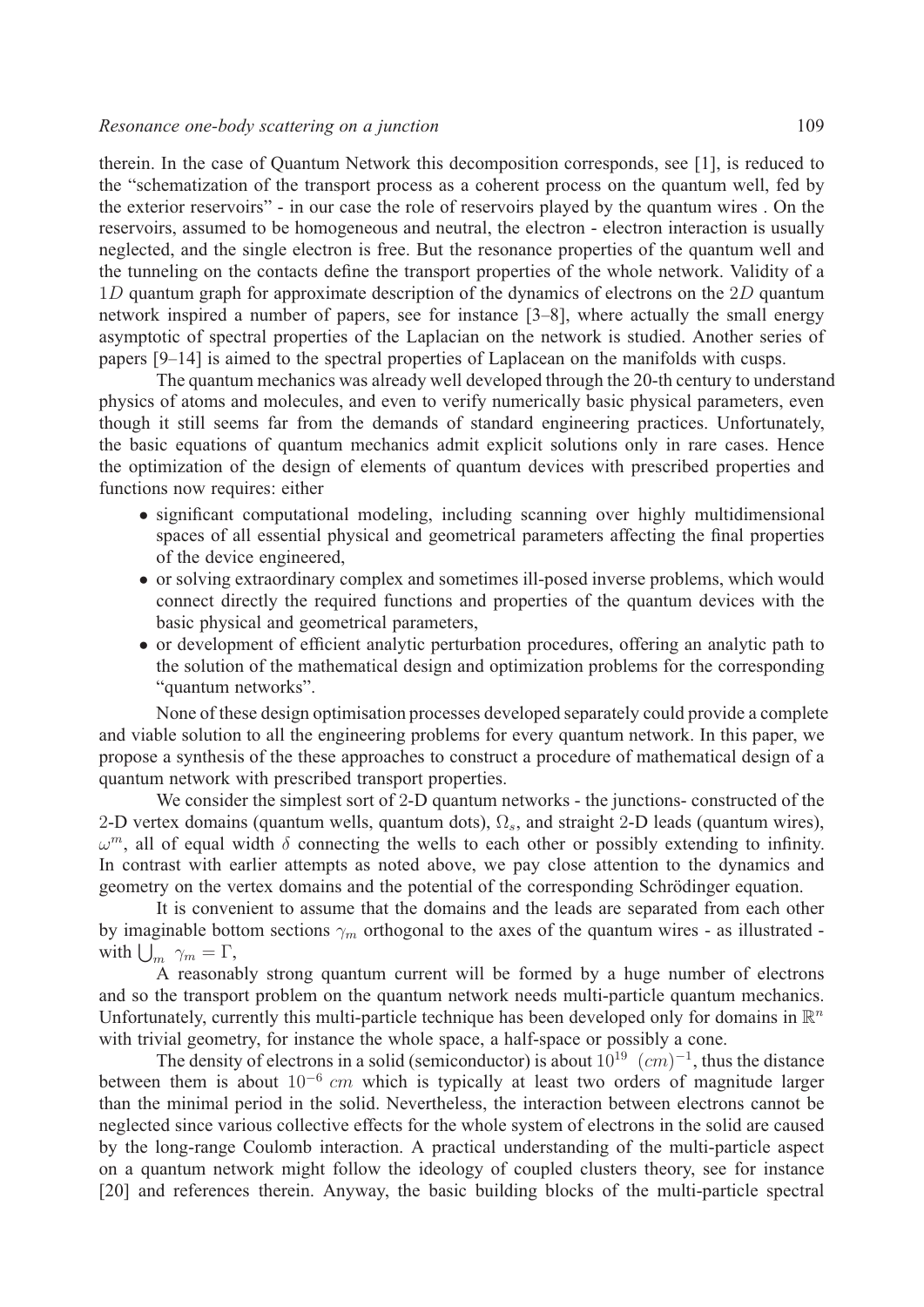

FIG. 1. A quantum 2-D network

theory are solutions of the corresponding one-body Schrödinger equations. The Slater determinant constructed from the one-body orbitals satisfy the linear multi-particle Schrödinger equation for non-interacting electrons forming multi-particle orbitals governed by the Pauli principle and possessing certain appropriate statistical properties. This linear equation can be equipped with a Coulomb interaction between electrons. The modern practice of Quantum Chemistry shows already that when a two body interaction is taken into account we obtain a realistic multi-particle spectral picture and the corresponding dynamics. This observation was confirmed, see [15], in a rigorous analysis of the zero-range model of multi-particle system with only two-body collisions taken into account.

A rigorous few body quantum mechanics on a quantum network is not developed yet, though there are few recent papers concerning two-body solvable models for 1d quantum networks. The difficulty of the problem appears from the highly inconvenient multi-particle configuration space, even for two-body problem on a junction, see for instance [16]. Luckily, taking into account the multi-particle interaction does not change essentially the structure of the band spectrum, though some new branches may appear. Based on above motivation we focus in this paper only on one-particle spectral problems on quantum networks. Most interesting are so-called scattering problems formally arising from comparison of spectral properties of the Schrödinger operator on the quantum network and on an unperturbed analog obtained by splitting away the vertex domains, by applying zero boundary conditions on the bottom sections Γ of the wires. Unfortunately this splitting and the corresponding matching re-instoring the connection between the wires and the vertex domain. are infinite-dimensional on the bottom sections Γ. Hence the elegant Glazman theory, see [18], which is very efficient in 1-D case, cannot be applied in the 2D case where we are studying spectral properties of a Hamiltonian of the quantum system composed of several weakly connected blocks. Indeed, the main tool of the theory von Neumann's operator extension - is efficient only in the case when the weak connection is finite-dimensional. Note that in 1-D networks the matching condition is imposed on 0-D sections, and hence is finite-dimensional. This is actually an attractive feature and a main motivation of numerous papers on 1-D Quantum Networks in the last two decades, including the papers quoted above.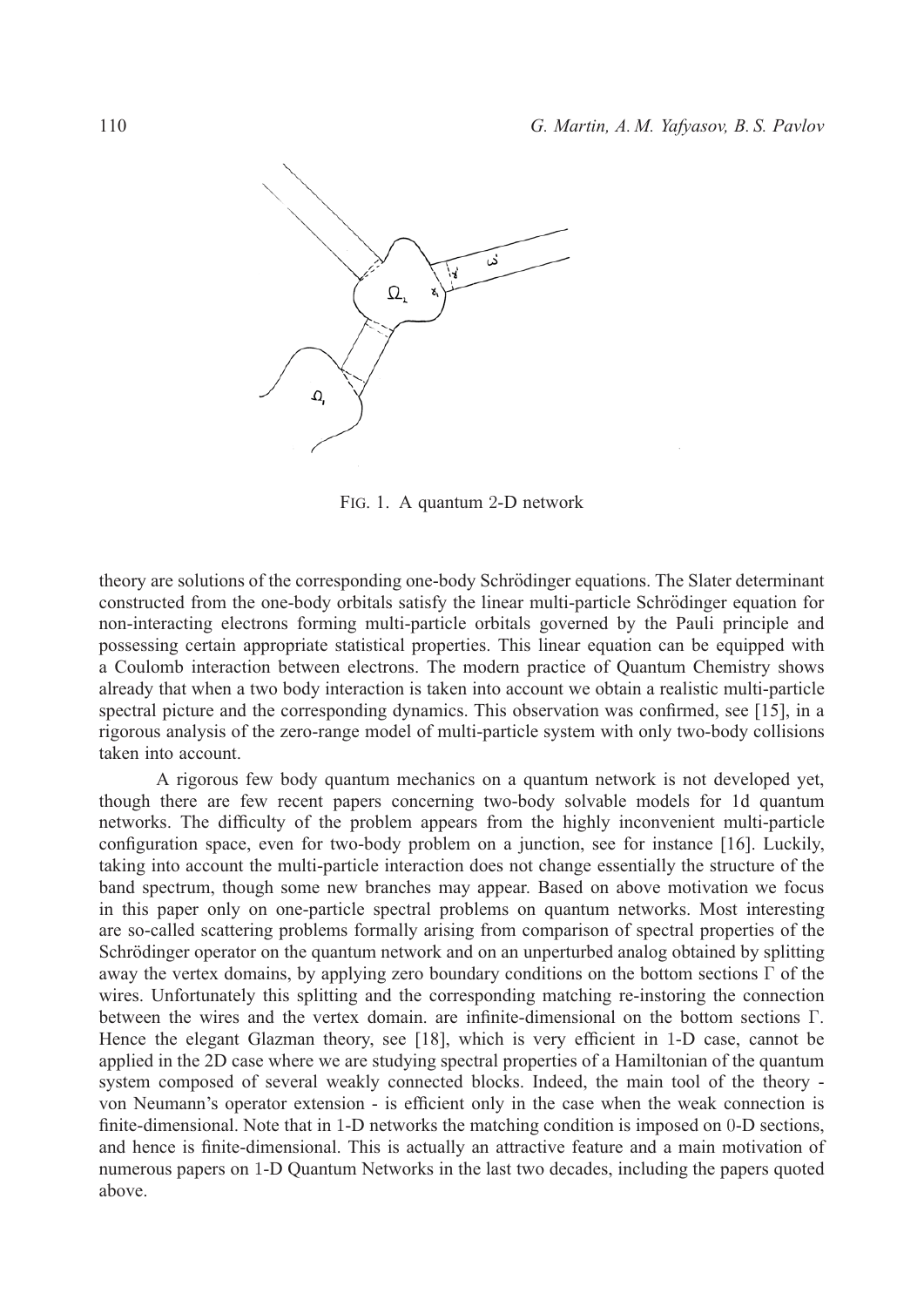## *Resonance one-body scattering on a junction* 111

As we have said, in this paper we consider mainly in the 2-D (or, potentially, even higher dimensional) environment and focus on the problems of resonance scattering caused by the spectral properties of the relevant Schrödinger operator on the vertex domain. The 1-D features appear as single-mode scattering on the first spectra band in the resulting solvable model, but the multi-mode scattering remains within reach of our analysis. This comes at the cost of having to assume (realistic) matching conditions on the bottom sections of the scattering Ansatz in the wires to the solution of the Schrödinger equation on the vertex domain, as opposed to quite general considerations. We organize these matching conditions around our version of the Dirichlet-to-Neumann map, introduced in [21], and developed in later publications, see [26–29]. The corresponding matching on the bottom sections is finite-dimensional, but still allows us to observe the transformation of the discrete spectrum of the Schrödinger operator on the vertex domain into the resonance features of the relevant scattering problem.

It is in fact this transformation which defines one of main difficulties in the analysis of a general resonance scattering system and is caused by the eigenvalues of the compact subsystem, embedded into the continuous spectrum of the reservoir weakly connected to it. From a naive point of view, the weak connection may be taken into account by a standard analytic perturbation procedure. Indeed, for a selfadjoint operator  $A_0$  in the Hilbert space  $E$ , *with discrete spectrum*, and the small self-adjoint perturbation  $\varepsilon V$ ,  $|| \varepsilon V || \leq \varepsilon$ , defines, for each simple isolated eigenvalue  $\lambda_s^0$  of  $A_0$ 

$$
2\varepsilon < \min_{t \neq s} |\lambda_s - \lambda_t| \equiv \rho_s
$$

a branch of eigenvalues  $\lambda_s^{\varepsilon}$  of the perturbed operator  $A_{\varepsilon} := A_0 + \varepsilon V$  represented by a geometrically convergent series

$$
\lambda_s^{\varepsilon} = \lambda_s^0 + \varepsilon \lambda_s^0(1) + \varepsilon^2 \lambda_s^0(2) + \varepsilon^3 \lambda_s^0(3) + \dots,
$$

and the corresponding branch of eigenfunctions, see [17].

Unfortunately, this standard analytic perturbation approach is not efficient for the case of dense discrete spectrum, where the spacing  $\rho$  is small. It is also not applicable, generally, to operators with eigenvalues embedded in the continuous spectrum, where the "spacing"  $\rho$  vanishes. But this is precisely the case of a quantum Network with infinite wires.

Interestingly, the development of radio-location during WWII met a similar difficulty in the analysis of scattering problems on networks of electromagnetic wave guides, in particular on junctions. The scattering on the junction is a typical perturbation problem for operators with embedded eigenvalues. The perturbation of the problem with embedded eigenvalues causes the transformation of real eigenvalues on the vertex domain of the junction into complex resonances, which can't be easily embedded into the framework of selfadjoint operators. An elegant realization of this program was proposed by P. Lax and R. Phillips, see [30] for equations of second order in time, such as the wave equation. However not for the Schrödinger equation.

Luckily this obstacle can be mended by transferring to the stationary spectral problem, but again the main obstacle arising from the embedded eigenvalues is unavoidable.

To escape the difficulties caused by small or zero spacing in the case of operators with continuous (or dense discrete) spectrum, one may hope to substitute the unperturbed Hamiltonian  $A_0$  by a fitted solvable model  $A^\varepsilon$ , and then develop an analytic perturbation procedure between the perturbed Hamiltonian  $A_\varepsilon$  and the model  $A^\varepsilon$ . This two-step procedure  $A_0 \to A^\varepsilon \to A_\varepsilon$  is a modification of the usual analytic perturbation procedure, and was suggested implicitly by H. Poincare for problems related to celestial mechanics, see [31], and used effectively for the analysis of Coulomb scattering by Murota and Dollard and subsequently in a general form for quantum problems by Prigogine. In fact in 1972 he announced, see [34], importance of the search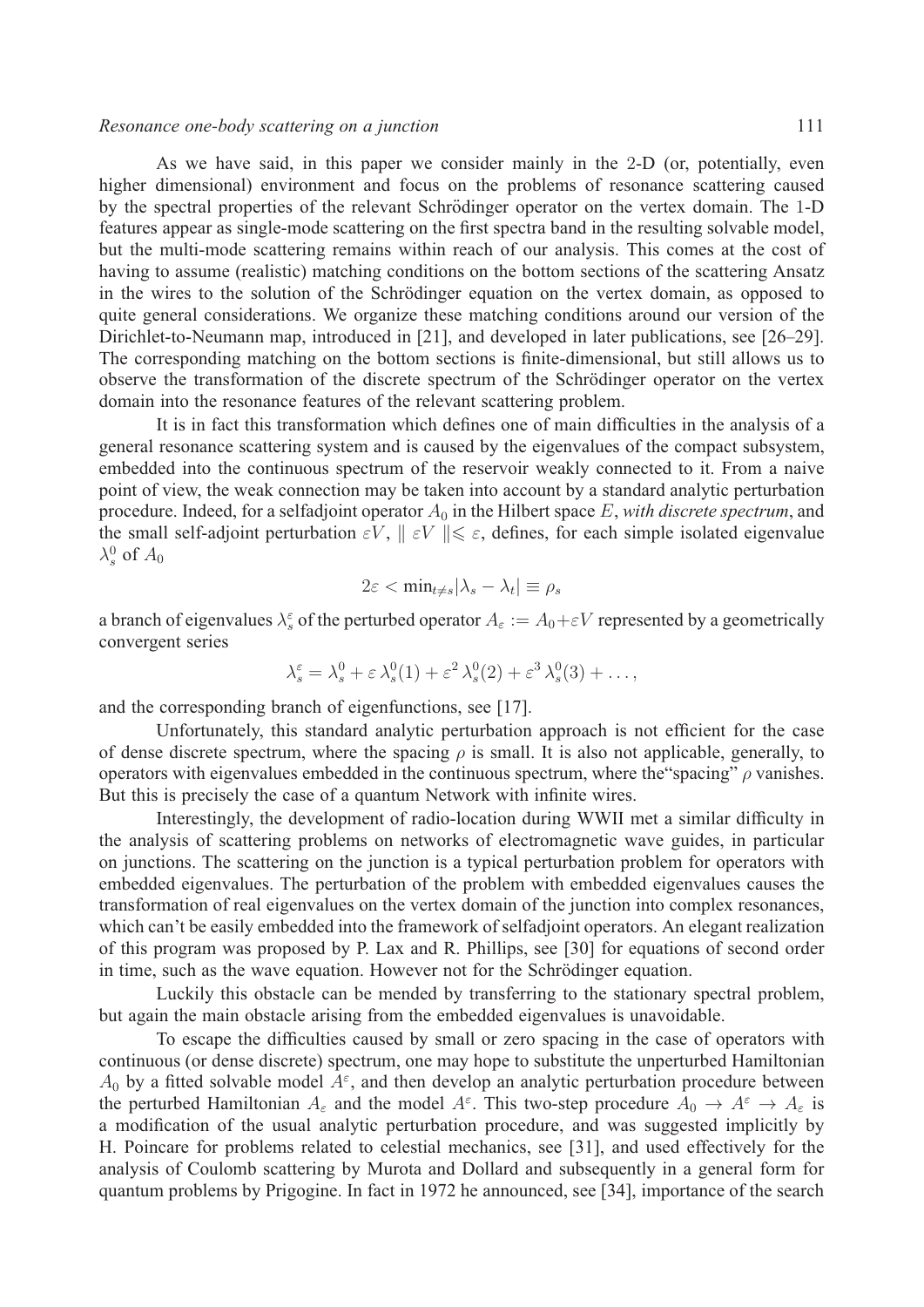of a practical algorithm for the two-step analytic perturbation procedure

$$
A_0 \longrightarrow A^{\varepsilon} \longrightarrow A_{\varepsilon}
$$

implementing the above. This was probably inspired by the recent (at that time) work of Murota and Dollard, [32, 33], Prigogine attempted to find an Intermediate operator  $A^{\epsilon}$  in the same form, as a function of the unperturbed operator  $A^{\varepsilon} = \Phi(A_0)$ . He also wanted to have the above two step analytic perturbation procedure on the whole Hilbert space. The search for the corresponding "intermediate operator"  $A^{\epsilon}$  continued for almost 20 years, but did not give any results. Finally Prigogine declared that the intermediate operator with the expected properties does not exist and can't be constructed.

In hindsight we now see that I.Prigogine's proposal, based on the Intermediate Operator  $A^{\varepsilon}$ , was very close to success. His idea is commonly used by physicists in the form of an effective Hamiltonian of a complex quantum systems, and, after an essential modification, in [35] for "geometrical integration" in the dynamical problems of classical mechanics. For resonance scattering systems Poincare's idea was implemented as a modified analytic perturbation procedure with a "jump-start" (or kick-start) based on construction of a zero-range solvable model of the perturbed Hamiltonian, see [36]. The corresponding zero- range solvable model for the Quantum Network was constructed in [37].

In this review we present our findings in resonance scattering on quantum networks, based on the idea of an Intermediate Hamiltonian, which is constructed via imposing a semi-transparent finite-dimensional boundary condition on the bottom section of the semi-infinite wires, attached to the vertex domain of the junction, see §2 below. In §3 we discuss methods of construction of the scattering matrix based on straightforward computing for DN-map and in section 4 we aim on analytic perturbation procedure for a thin junction and observe the dependence of the scattering matrix on the spectral characteristics of the Schrödinger operator on the vertex domain of the junction. In section 5 we suggest a fitted zero-range model of a 2-D junction in the form of a Quantum Graph, equipped with the matrix Schrödinger operator with constant coefficients on the wires and a zero-range potential with an inner structure substituting the vertex domain with the relevant Schrödinger operator on it. The zero-range potential can be fitted such that the corresponding scattering matrix is approximated by the resonance factor of the full scattering matrix of the junction section 5.

The remaining part of the paper is dedicated to analysis of an elementary example of the simplest T-junction. On this example most of technical tools can be applied. In the Appendix we give a brief discussion of the classical matrix Rouche theorem, which plays a basic role in the resonance scattering.

Most of the material of the review, is presented without proofs, which are published in international mathematical and physical journals, see the references in the text. This review plays a dual role, as a bridge joining the mathematical demands of rapidly growing research area of the theoretical and computational nano-electronics with already developed area of spectral theory and boundary problems in modern mathematics, as we see it "from our corner". On the other hand we hope to attract attention of young researchers to this area of the contact of the traditional and well developed area of spectral theory and boundary problems for partial differential equations - with a rapidly growing research of modern solid-state electronics, with it's demand on new mathematical methods to match an advanced technology and new materials (e.g. carbon nano-structures), which may substitute the traditional Silicon-based structures in the nearest future.

We also anticipate a huge role of the fitted zero-range solvable models in quantum engineering, aiming on design and manufacturing of elements of computers of new generation. The fitted solvable zero-range models give most flexible tool of the mathematical modeling,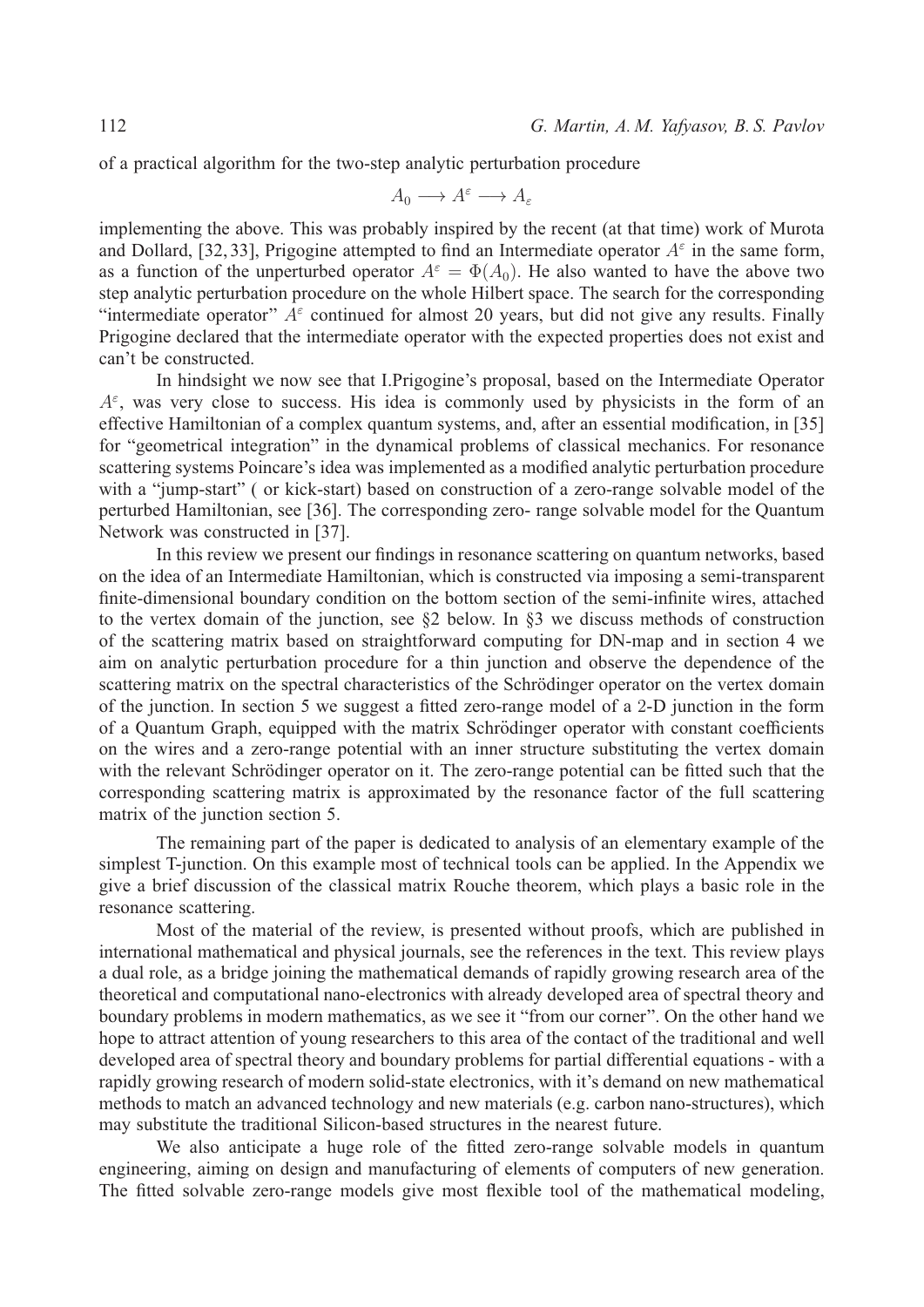### *Resonance one-body scattering on a junction* 113

compared with classical partial differential equations of Quantum Mechanics, because they reveal a straightforward connections between the basic characteristics of materials employed and most important features of the structures designed. In particular we expect that the fitted zero-range solvable models would play an important role in modern solid-state theory, for design of composite structures with prescribed transport properties. In this connection we attract attention of the reader to our version of analysis of periodic multi-dimensional and sandwich structures, characterized by an extraordinary high mobility of electrons and holes, see [38]. Neither straightforward computing, nor the traditional analytic perturbation procedure for the Schrödinger equation would be able to reveal the high mobility features in the periodic multidimensional or sandwich structures which are naturally described by the corresponding zero-range models.

#### **2. Scattering matrix via Intermediate DN map**

We begin with more detail concerning the physical environment. The electron's dynamic on the quantum network , in particular, electron's scattering, is observed, roughly speaking, only on a spectral interval  $\Delta_T$  defined by the temperature T. This interval is centered at the Fermi level  $E_F$ , see [39] and is described, in terms of the scaled spectral parameter  $\lambda = 2m^*E\hbar^{-2}$  by the inequality  $2m^*\hbar^{-2}[F_F - \kappa T] < \lambda < 2m^*\hbar^{-2}[F_F - \kappa T]$ . Here  $m^*$  is the effective mass of the electron on the network. On the major part of the paper, if the opposite is not stated, we assume that the mass is isotropic, and, the Fermi level lies at the center of the first spectral band  $2m^* E_F \hbar^{-2} := \lambda_F = \pi^2 \delta^{-2} 5/2 + V_{\delta}.$ 

In this paper the spin-dependent transport problem for a single electron with an effective mass  $m^*$  is studied on a star-shaped quantum network - a junction  $\Omega = \Omega_{int} \cup \omega$  - constructed on a surface **S** of a semi-conductor of a vertex domain  $\Omega_{int}$  (a quantum well, of an arbitrary shape, with piecewise smooth boundary), and a few straight semi-infinite leads  $\omega^m$ ,  $\cup_{m=1}^M \omega^m =: \omega$  (quantum wires, of a constant width  $\delta$ ) attached to  $\Omega_{int}$  at the bottom sections  $\Gamma^m$ ,  $\cup_{m=1}^M \Gamma^m =: \Gamma$ . In strong



FIG. 2. General T-junction. The bottom sections  $\Gamma^s$  of the wires  $\omega^s$  are denoted by the stroked lines.

normal electric field the dynamic of the electron on the network is described by the Schrödinger equation which is transformed, after separation of time and scaling of energy  $E \to \lambda = 2m^* E \hbar^{-2}$ , to the spectral problem on  $\Omega$  for the Schrödinger operator

$$
\mathcal{L}\psi = -\triangle \psi + H_R \psi + V_{\delta}\psi = \lambda \psi,
$$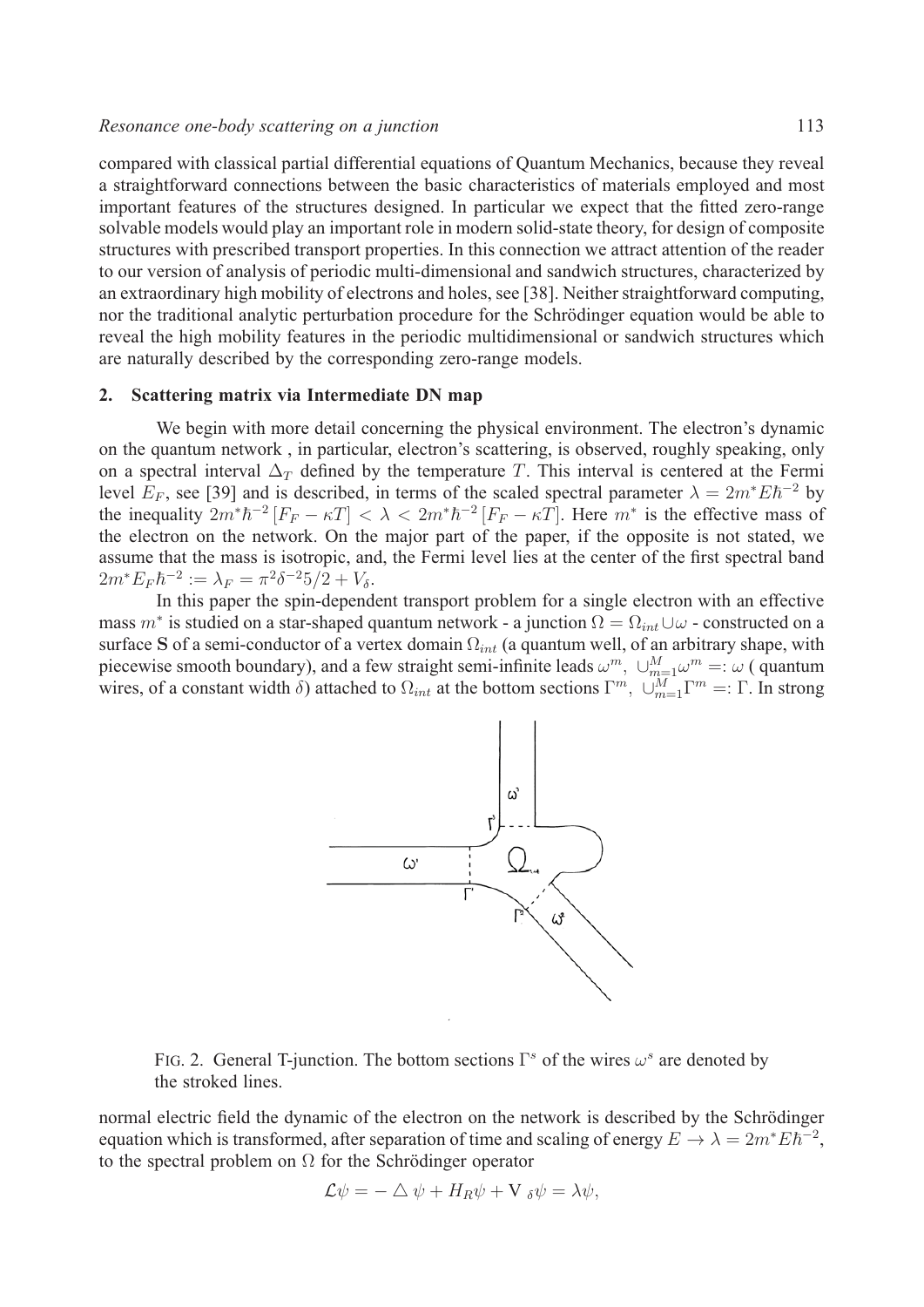on 2-spinor  $\psi$ , with the spin-orbital interaction defined the symmetrized Rashba term:

$$
H_R = \alpha(x)[\sigma, p] + [\sigma, p]\alpha(x), \ p = i\nabla,
$$

containing the Rashba - factor  $\alpha$ , see [40], defined by the magnitude of the normal component of electric field. Hereafter we assume, that the normal component of the electric field and the corresponding factor  $\alpha$  vanish near the boundary  $\partial\Omega_{int}$  and on the wires. Thus the spin-orbital interaction is present on the vertex domain of the junction, but it is switched off on the wires.

We assume that the temperature is low and the Fermi level  $\Lambda=2m^* E_F \hbar^{-2}$  lies deep enough compared to the potential on the surface **S** of the semiconductor outside Ω, to assume that  $\psi$  vanishes on the boundary of the network. The electrostatic potential  $V_{delta}$  is real and piecewise continuous on the network and is constant,  $V_{\delta} = V_{\infty}$ , on the wires, magnetic field is absent. We consider also the Schrödinger equation  $L\psi = \lambda \psi$ , on the quantum well  $\Omega_{in}$  with L defined by the same potential and Rashba term as in  $\mathcal{L}$ . We consider the selfadjoint operators  $L^D, L^N$  in  $L_2(\Omega_{in})$ , with Dirichlet and Neumann boundary conditions on Γ and Dirichlet boundary condition on the remaining part of the piecewise smooth boundary  $\partial\Omega_{int}\rangle\Gamma$ . These operators as well as the one-electron Hamiltonians  $\mathcal L$ , are selfadjoint in the Hilbert spaces  $L_2(\Omega_{in})$ ,  $L_2(\Omega)$  of all squareintegrable functions on the  $\Omega_{in}$ ,  $\Omega$ , on the domain consisting of  $W_2^2 \cap W_2^1$  in  $\Omega$ ,  $\Omega_{in}$  respectively, satisfying the above boundary conditions, see [26].

The spectrum of  $L^D, L^N$  in  $L_2(\Omega_{in})$  is discrete, and the spectrum of  $\mathcal L$  contains an absolutely-continuous part, see [26]. Transport properties of the junction are defined by the structure of the eigenfunctions of continuous spectrum of  $\mathcal{L}$  - scattered waves, see below. The continuous spectrum of the Schrödinger operator  $\mathcal L$  on the junction, see [26], consists of a countable number of spectral branches  $[\pi^2 l^2 \delta^{-2} + V_{\infty})$ , and has constant multiplicity on each spectral band  $[\pi^2 l^2 \delta^{-2} + V_\delta, \pi^2 (l+1)^2 \delta^{-2} + V_\infty \equiv \Delta_l]$ , increasing at each threshold  $\pi^2 l^2 \delta^{-2} + V_\delta$ by a standard jump equal to the total number M of the wires attached to the vertex domain. If the Fermi level is situated at the center of the first spectral band, the temperature interval  $\Delta_T$  is situated , for low temperature T, on the first spectral band, hence the first branch  $\pi^2 \delta^{-2} + V_{\infty}$ ,  $\infty$ ) of the continuous spectrum is an open channel for the scattering dynamic , and all other branches are closed. Then we need the scattered waves only on the first spectral branch. We can construct them based on the cross-section spinors  $e_m(y) = \sqrt{\frac{2}{\delta}} \sin \pi y l \delta^{-1} \nu_m$ ,  $m = 1, 2...M$  with  $l = 1$ . Hereafter we use the coordinates  $x^{\parallel}, x^{\perp}$  along and across the wires,  $\omega^{m} = (x : 0 < x^{\parallel} < \infty, 0 < x^{\parallel}$  $x^{\perp} < \delta$ ). Denote by  $E_+ := \bigvee_m \sin \pi x^{\perp} \delta^{-1} \nu_m$  the cross-section subspace of the spinors in the open channel in the wires, and by  $E_$  =  $L_2(\Gamma) \oplus E_+$  its orthogonal complement in the Hilbert space  $L_2(\Gamma)$  of all square integrable functions on the bottom sections of the wires,  $\Gamma = \bigcup_m \Gamma^m$ . Hereafter we call  $E_+$ ,  $E_-$  the entrance subspaces of the open and closed channels respectively. The scattered waves are constructed via matching on  $\Gamma$  of solutions of the Schrödinger equation  $L\psi = \lambda \psi$  in  $\Omega_{int}$  with the scattering Ansatz  $\vec{\psi}(x, \lambda) = {\psi_{l}^{m}(x, \lambda)}$  in the wires. Generally, for arbitrary position of the Fermi level  $\Lambda_F$ , the scattering Ansatz is combined of oscillating modes , with  $l: \pi^2 l^2 \delta^{-2} + V_\infty < \Lambda_F$ , and evanescent modes modes, with  $l: \pi^2 l^2 \delta^{-2} + V_\infty > \Lambda_F$  in the wires with exponential behavior at infinity:

$$
\chi_{\pm}^{l}(x) := \exp\left(\pm i\sqrt{\lambda - V_{\delta} - \pi^{2}l^{2}\delta^{-2}}x^{\parallel}\right) e_{l}(x^{\perp}), \ \lambda > \pi^{2}l^{2}\delta^{-2},
$$

$$
\xi^{l}(x) := \exp\left(-\sqrt{\pi^{2}l^{2}\delta^{-2} + V_{\delta} - \lambda}x^{\parallel}\right) e_{l}(x^{\perp}), \ \lambda < \pi^{2}l^{2}\delta^{-2},
$$

spanned by the cross-section eigen-spinors  $e_l(x^{\perp}) = \sqrt{2/\delta}e^l \sin \pi l x^{\perp} \delta^{-1}$ ,  $l = 1, 2, \ldots$ :

$$
\psi_l^m(x) = \begin{cases} \chi_+^l(x) + \sum_{\pi^2 r^2/\delta^2 < \lambda \\ \sum_{\pi^2 r^2/\delta^2 < \lambda \end{cases} \begin{cases} S_{l,r}^{m,m} \chi_-^r(x) & + \\ \sum_{\pi^2 r^2/\delta^2 < \lambda \end{cases} \begin{cases} \sum_{\pi^2 r^2/\delta^2 > \lambda \\ \lambda_{l,r}^{m,m} \xi_l^r(x), x \in \omega^m, n \neq m. \end{cases} \end{cases} \tag{1}
$$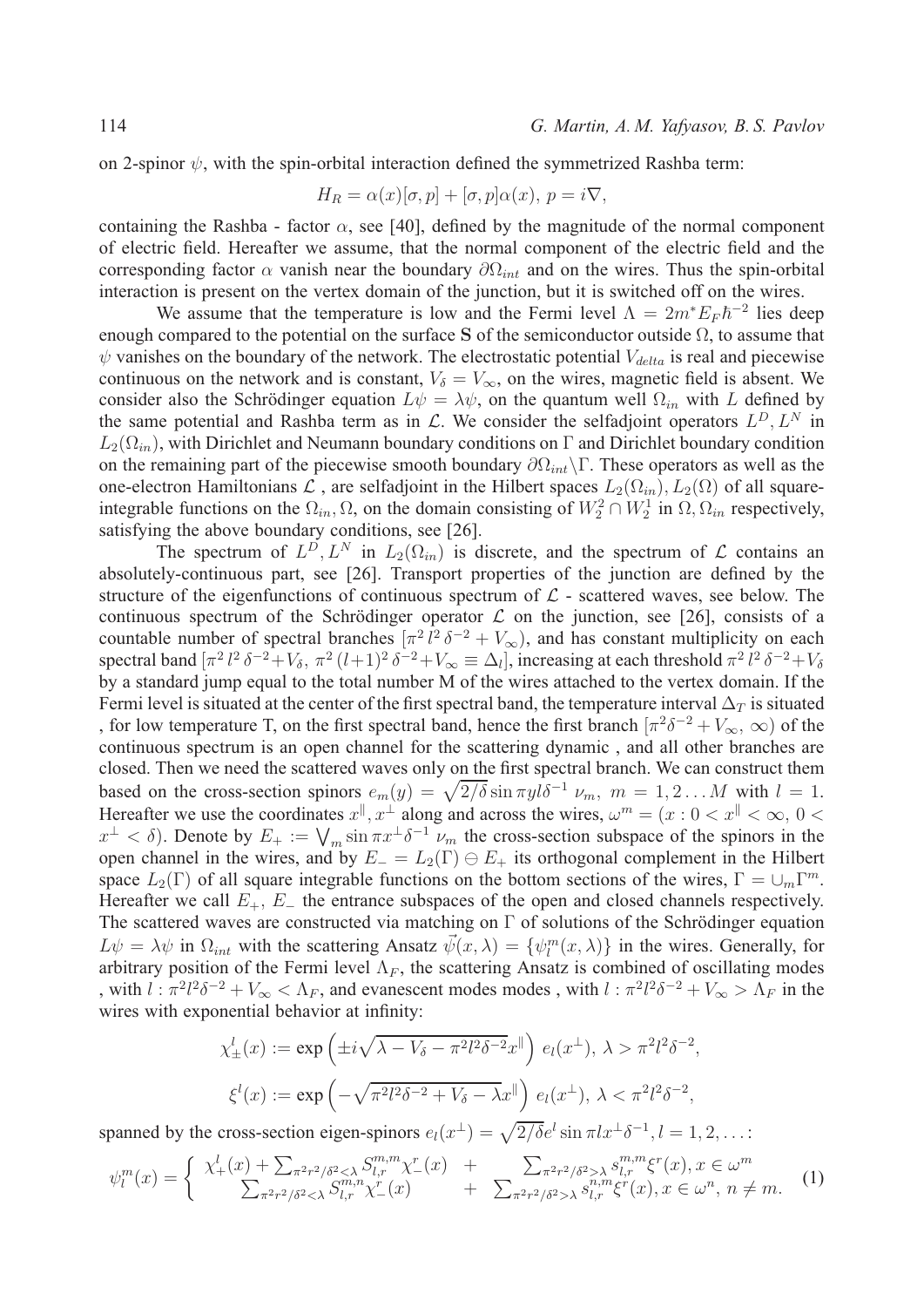The quantum wells and the quantum wires are usually manufactured as a certain relief on the surface **S** of the semiconductor.

If the scaled Fermi level  $\Lambda_F = 2m^* E_F \hbar^{-2}$  is situated inside the first spectral band  $\Delta_1 = [V_{\infty} + \frac{\pi^2}{\delta^2}, V_{\infty} + 4\frac{\pi^2}{\delta^2}]$  of the wires (for instance, in the middle of it  $\Lambda_F \equiv \Lambda = V_{\infty} + \frac{5\pi}{2}$  $\frac{\pi^2}{\delta^2}$ then  $\Delta_1$  plays the role of the conductivity band in the wires and the junction has metallic properties. We assume additionally the temperature  $T$  so low, that the scattering processes are observed only on the essential spectral interval

$$
\Delta_T = [\Lambda - 2m^* \kappa T \hbar^2, \Lambda - 2m^* \kappa T \hbar^2] \subset \Delta_1,\tag{2}
$$

which is situated entirely inside the first spectral band. If the electron's density is low, the main contribution to the scattering picture is defined by one-body processes. Hence we study the scattering on the first spectral band  $\Delta_1 = [\pi^2 \delta^{-2}, 4\pi^2 \delta^{-2}]$  of the open channel, and represent the cross-section space  $L_2(\Gamma) =: E$  as an orthogonal sum of the entrance subspaces  $E_+$  of the open and closed spectral channels respectively:

$$
E_{+} = \bigvee_{m=1}^{M} e_{1}^{m}, \quad E_{-} = \bigvee_{m=1}^{M} \bigvee_{l=2}^{\infty} e_{l}^{m}, \quad P_{E_{\pm}} =: P_{\pm}.
$$
 (3)

The infinite linear system for the coefficients of the scattering Ansatz, obtained from the matching conditions, can be solved, if the Green functions  $G_{\Omega_{int}}^D \equiv G_{int}$  of the Schrödinger operators  $L_{Omega_{int}}^D \equiv L_{int}^D$  in  $L_2(\Omega_{int})$ , with Dirichlet boundary conditions is constructed. The operator  $L_{int}^D$  is defined on  $W_2^2$ -functions in  $\Omega_{int}$ , with the Meixner conditions,  $u \in W_2^2 \cap W_2^1$  which allow only limited singularity at the inner corner points:

$$
L_{int}^{D} u = -\Delta u + Vu = \lambda u, \ u\big|_{\partial \Omega_f} = 0. \tag{4}
$$

The Green function is found from the equation:

$$
L_{int}^{D} G_{int}^{D} = -\Delta G_{int}^{D} + V G_{int}^{D} = \lambda G_{int}^{D} + \delta(x - y), \ G_{int}^{D} \Big|_{\partial \Omega_{int}} = 0.
$$
 (5)

Hereafter we denote by  $\sigma^D$  the spectrum of  $L_{int}^D$ . According to the general theory of second–order elliptic equations, the solution  $u$  of the boundary problem

$$
-\Delta u + Vu = \lambda u, \ u\big|_{\Gamma} = u_{\Gamma}, \ u\big|_{\partial \Omega_f \backslash \Gamma} = 0. \tag{6}
$$

is represented by the Poisson map

$$
u(x) = \int_{\Gamma} \mathcal{P}_{\Omega_{int}}(x,\gamma,\lambda) u_{\Omega_{int}}(\gamma) d\gamma,
$$

involving the Poisson kernel  $\mathcal{P}_{int}(x, \gamma) = -\partial G_{\Omega_{int}}^D(x, \gamma)/\partial n_\Gamma$ . The corresponding boundary current on  $\Gamma$  is calculated as

$$
\left. \frac{\partial u}{\partial n} \right|_{x \in \Gamma} = - \int_{\Gamma} \frac{\partial^2 G_{\Omega_{int}}^D(x, \gamma, \lambda)}{\partial n_x \partial n_\gamma} u_{\Omega_{int}}(\gamma) d\Gamma =: \mathcal{D} \mathcal{N}_{\Omega_{int}}(\lambda) u_{\Gamma}.
$$

This formal integral operator is the restriction onto  $\Gamma$  of the Dirichlet-to-Neumann map, see [41–43] and denote as  $\mathcal{D}\mathcal{N}_{\Gamma}$ . For the sake of brevity we call it here "relative DN-map". The relative DN- map is a Nevanlinna class function  $\mathcal{D}\mathcal{N}_{\Gamma}(\lambda) > 0$  for Im  $\lambda \leq 0$ , with poles at the eigenvalues of the corresponding Schrödinger operator  $L_{\Omega_{int}}^D = L_{int}^D$ . For the vertex domain with a smooth boundary the relative DN–map is a pseudo–differential operator of order 1: for  $W_2^2(\Omega)$ solutions u the DN–map acts from  $W_2^{3/2}(\Gamma)$  to  $W_2^{1/2}(\Gamma)$  and for  $W_2^{3/2}(\Omega)$  generalized solutions the D–map acts from  $W_2^1(\Gamma)$  to  $L_2(\Gamma)$ .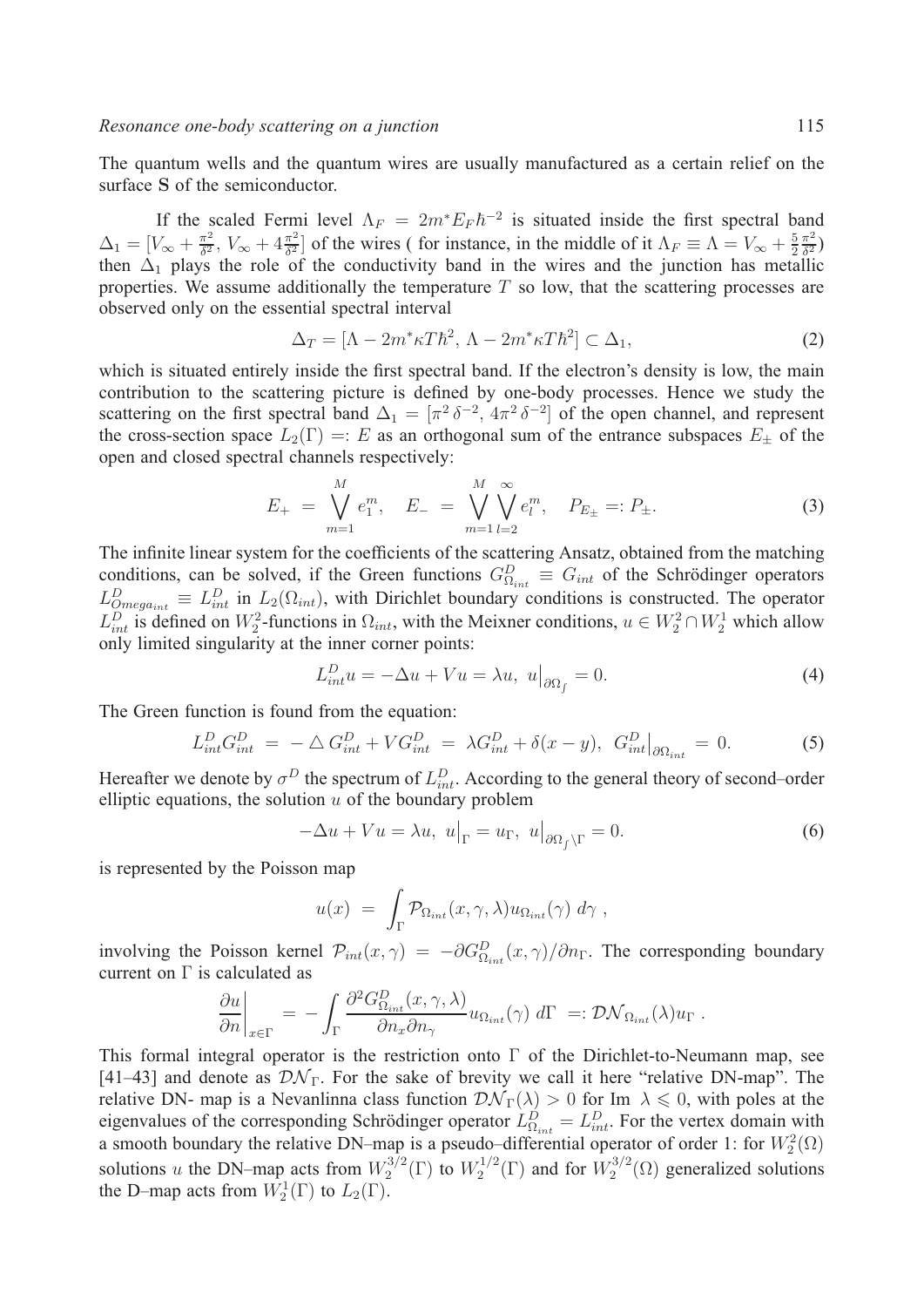116 *G. Martin, A. M. Yafyasov, B. S. Pavlov*

We consider also the boundary problem

$$
-\Delta u + Vu = \lambda u, \frac{\partial u}{\partial n}|_{\Gamma} = \rho_{\Gamma}, \ u|_{\partial \Omega_f \backslash \Gamma} = 0. \tag{7}
$$

and the operator

$$
L_{\Gamma}^{N} = -\Delta u + Vu, \frac{\partial u}{\partial n}|_{\Gamma} = 0, \ u|_{\partial \Omega_{f} \backslash \Gamma} = 0.
$$
 (8)

with the relative Neumann Green function  $G_{\Omega}^{N}$ :

$$
L_{\Omega}^N G_{\Omega}^N = -\Delta G_{\Omega}^N + V G_{\Omega}^N = \lambda G_{\Omega}^N + \delta(x - y), \ G_{\Omega}^N|_{\partial \Omega_{int} \backslash \Gamma} = 0, \ \frac{\partial G^N}{\partial n_x}|_{\Gamma} = 0. \tag{9}
$$

The map

$$
u(x) = \int_{\Gamma} G_{\Omega}^{N}(x, \gamma, \lambda) \rho_{\Gamma}(\gamma) d\Gamma =: Q_{1}^{\Omega} \rho_{\Gamma}, \quad x \in \Omega_{int},
$$

gives a solution of the relative Neumann boundary problem.

$$
L_{int}^{N} u = -\Delta u + Vu = \lambda u, \ u\big|_{\partial\Omega_{int}\backslash\Gamma} = 0, \frac{\partial u}{\partial n_x}\big|_{\Gamma} = \rho_{\Gamma}.
$$
 (10)

The trace of the solution on Γ

$$
u(x)|_{\Gamma} = \int_{\Gamma} G_{int}^{N}(x,\gamma)\rho_{\Gamma} d\Gamma =: \mathcal{N}\mathcal{D}_{\Gamma}\frac{\partial\psi}{\partial n}\bigg|_{\Gamma}, \ x \in \Gamma,
$$

defines the relative Neumann–to–Dirichlet map  $ND_{\Gamma}$  which is inverse to the relative Dirichlet– to–Neumann map defined above,

$$
\mathcal{N}\mathcal{D}_{\Gamma} \mathcal{D}\mathcal{N}_{\Gamma} = I_{\Gamma}.
$$

For  $W_2^2$  solutions u of the above Schrödinger equation in  $\Omega_{int}$  with the smooth boundary the corresponding DN–map acts, on the set of all regular spectral points  $\lambda$  of the Neumann Schrödinger, from  $W_2^{1/2}(\Gamma)$  onto  $W_2^{3/2}(\Gamma)$ . For  $W_2^{3/2}$  solutions the ND-map acts acts from  $L_2(\Gamma)$ onto  $W_2^1(\Gamma)$ . Hereafter we omit the lower index  $\Gamma$  on the  $\mathcal{D}\mathcal{N}_{\Gamma}, \mathcal{N}\mathcal{D}_{\Gamma}$  notations

$$
D\mathcal{N}_{\Gamma} \equiv \mathcal{D}\mathcal{N}, \ \mathcal{N}\mathcal{D}_{\Gamma} \equiv \mathcal{N}\mathcal{D}.
$$

The coefficients of the scattering Ansatz (1) can be found, in principle, from the infinite linear system which is obtained by substitution of the scattering Ansatz into the matching condition (see [26]). An important part of the calculation is the proof of the formula for the DN–map in terms of the  $G_{\Omega}^{D}$  (see [26]), or, respectively, a similar formula for the ND–map in terms of  $G_{\Gamma}^{N}$ . Selecting  $E_{\pm}$  as indicated above, (3), represent the ND–map of  $L_{\Omega}^{N} \equiv L_{int}^{N}$  by  $2 \times 2$  operator matrix with elements  $N \mathcal{D}_{\pm,\pm} \equiv P_{\pm} \mathcal{N} \mathcal{D}_{\Gamma} P_{\pm}$ 

$$
\mathcal{N}\mathcal{D}_{\Gamma} = \begin{pmatrix} \mathcal{N}\mathcal{D}_{++} & \mathcal{N}\mathcal{D}_{+-} \\ \mathcal{N}\mathcal{D}_{-+} & \mathcal{N}\mathcal{D}_{--} \end{pmatrix} . \tag{11}
$$

A similar decomposition of the DN–map of the Schrödinger operator  $L_{\Gamma}^{D}$  on  $\Omega_{int}$ 

$$
\mathcal{D}\mathcal{N}_{\Gamma} = \left(\begin{array}{cc} \mathcal{D}\mathcal{N}_{++} & \mathcal{D}\mathcal{N}_{+-} \\ \mathcal{D}\mathcal{N}_{-+} & \mathcal{D}\mathcal{N}_{--} \end{array}\right) \tag{12}
$$

was used in [26] in the course of construction of a convenient representation for the scattering matrix on the open spectral bands. Denoting the thresholds  $\pi^2 l^2 d^{-2} \equiv \lambda_l, l = 1, 2, \dots$ , we introduce the exponents of the modes in the open and close channels:

$$
K_{+} = \sum_{m} \sum_{open} \sqrt{\lambda - \lambda_{l}} e_{l}^{m} \langle e_{l}^{m} = \sum_{m} \sqrt{\lambda - \frac{\pi^{2}}{\delta^{2}}} e_{1}^{m} \rangle \langle e_{1}^{m},
$$
  
\n
$$
K_{-} = \sum_{m} \sum_{closed} \sqrt{\lambda_{l} - \lambda} e_{l}^{m} \rangle \langle e_{l}^{m} = \sum_{m} \sum_{l \geq 2} \sqrt{\lambda_{l} - \lambda} e_{l}^{m} \rangle \langle e_{l}^{m}.
$$
\n(13)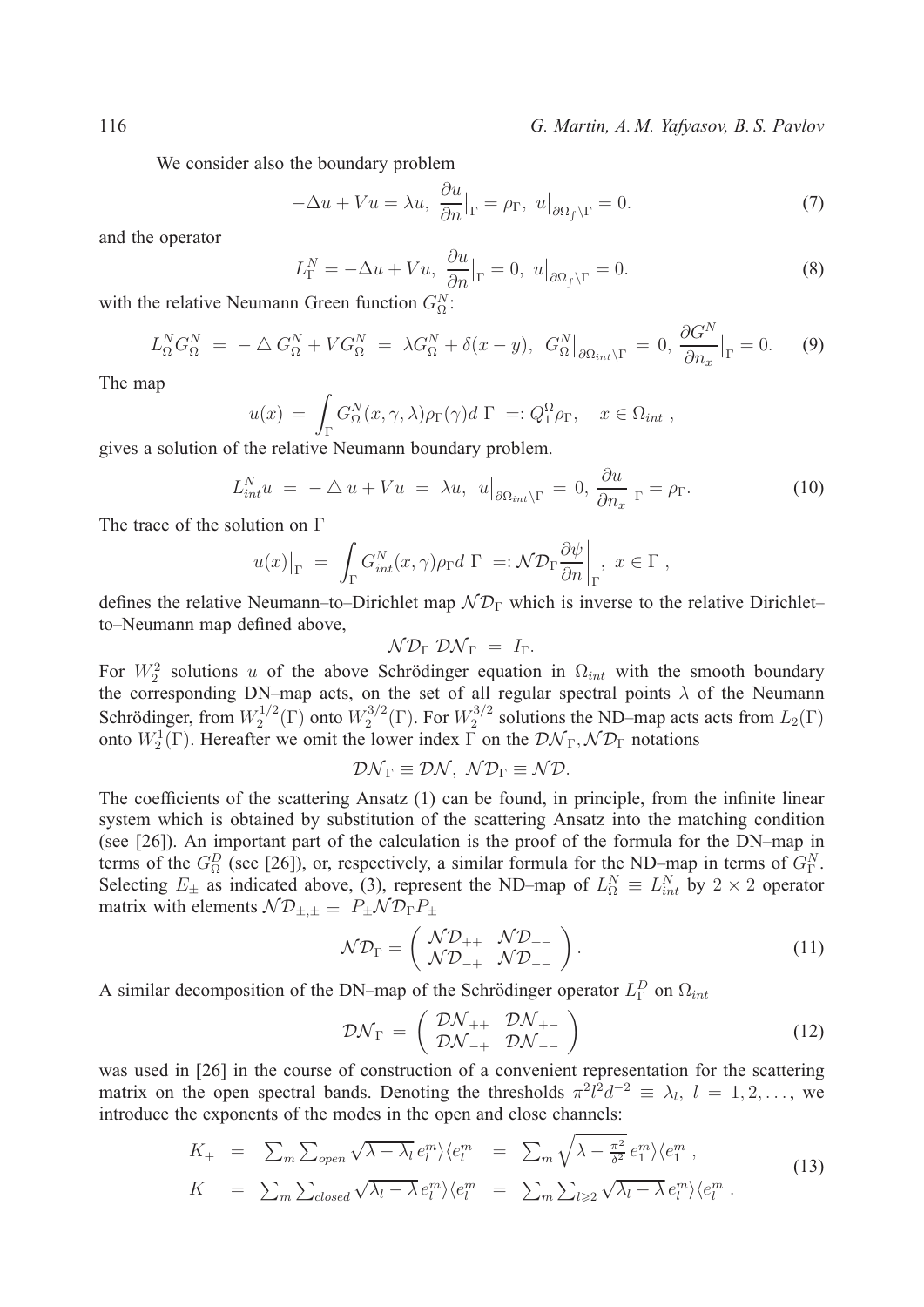Hereafter we use the standard bra/ket notations,  $e \searrow e'$   $u \rightarrow e \le e'$ ,  $u >$ , with the bar on the first factor of the dot–product in  $E = L_2(\Gamma)$ . The exponents of oscillating and decreasing modes on the first spectral band spanned by the vectors  $e_{\pm} \in E_{\pm}$  are represented as:

$$
\chi_{\pm} e_+ = e^{\pm i K_+ x} e_+ \ , \qquad \xi_- e_- = e^{-K_- x} e_- \ .
$$

The matrices  $S_{l,r}^{m,n}$  and  $s_{l,r}^{m,n}$ , which are defined by the matching of the scattering Ansatz to the solution of the homogeneous equation on  $\Omega_{int}$ , constitute respectively the *scattering matrix* – the square table of amplitudes in front of the oscillating modes in open channels  $(l = 1)$ :

$$
S = \sum_{m,n=1}^{M} \sum S_{1,1}^{m,n} e_1^m \rangle \langle e_1^n ,
$$

and the table of amplitudes in front of the evanescent modes

$$
s = \sum_{m,n=1}^{M} \sum_{1, r \geq 2} s^{m,n}_{1,r} e_1^m \rangle \langle e_r^n .
$$

With above notations introduced, the Ansatz (1) for the scattered wave iniciated by the plain wave, incoming from  $\infty$  with the cross-section spinor  $e \in E_+$ , can be represented as

$$
\Psi_e = e^{iK_+x}e + e^{-iK_+x}Se + e^{-K_-x}se.
$$
\n(14)

Inserting this Ansatz formally into the boundary condition at the bottom section Γ, we can obtain an explicit expression for the scattering matrix in terms of matrix elements  $\mathcal{D}\mathcal{N}, \mathcal{N}\mathcal{D}$  combined into the aggregates

$$
\mathcal{M} = \mathcal{D}\mathcal{N}_{++} - \mathcal{D}\mathcal{N}_{+-} \frac{I}{\mathcal{D}\mathcal{N}_{--} + K_{-}} \mathcal{D}\mathcal{N}_{-+}
$$
(15)

$$
\mathcal{N} = \mathcal{N}\mathcal{D}_{++} - \mathcal{N}\mathcal{D}_{+-}K_{-}\frac{I}{I_{-} + \mathcal{N}\mathcal{D}_{--}K_{-}}\mathcal{N}\mathcal{D}_{-+} ,\qquad (16)
$$

see the Theorem 2.1 below. To calculate the aggregates we need to verify the existence of the inverse of the denominators

$$
[\mathcal{D}\mathcal{N}_{--} + K_{-}] \equiv \mathcal{D}^{D}, [I_{-} + \mathcal{N}\mathcal{D}_{--} K_{-}] \equiv \mathcal{D}^{N},
$$

on the major part of the conductance spectral band. The width  $\delta$  of the leads can serve as a small parameter in the course of calculation of the scattering matrix. Thin networks, with small  $\delta$ , are characterized by large distance between the neighboring spectral thresholds:

$$
\frac{\pi^2(l+1)^2}{\delta^2} - \frac{\pi^2 l^2}{\delta^2} = \frac{(2l+1)\pi^2}{\delta^2}.
$$

It is noticed in [26] that, for a "thin junction", the denominator  $\mathcal{D}\mathcal{N}_{-+} + K_{-}$  is invertible on a major part of a properly selected essential spectral interval  $\Delta_T$ , where the DN-map is represented as a sum of a rational function and a regular correcting term:

$$
\mathcal{D}\mathcal{N} = \sum_{\lambda_s \in \Delta} \frac{\frac{\partial \varphi_s}{\partial n} \rangle \langle \frac{\partial \varphi_s}{\partial n}}{\lambda_s - \lambda} + \mathcal{K}^{\Delta_1} =: \mathcal{D}\mathcal{N}^{\Delta} + \mathcal{K}^{\Delta},\tag{17}
$$

The zeros of the denominator  $\mathcal{D}\mathcal{N}_{-+} + K_{-}$  on  $\Delta_T$  have an important operator–theoretic meaning: they are eigenvalues of the *Intermediate Hamiltonian*, see [21, 26] and a discussion in Appendix 2. Hereafter we consider the rational approximation (17) and the corresponding rational approximation of  $\mathcal{D}\mathcal{N}_{--} = P_- \mathcal{D}\mathcal{N} P_-\colon$ 

$$
\mathcal{D}\mathcal{N}_{--} = \mathcal{D}\mathcal{N}_{--}^{\Delta} + \mathcal{K}_{--}^{\Delta},\tag{18}
$$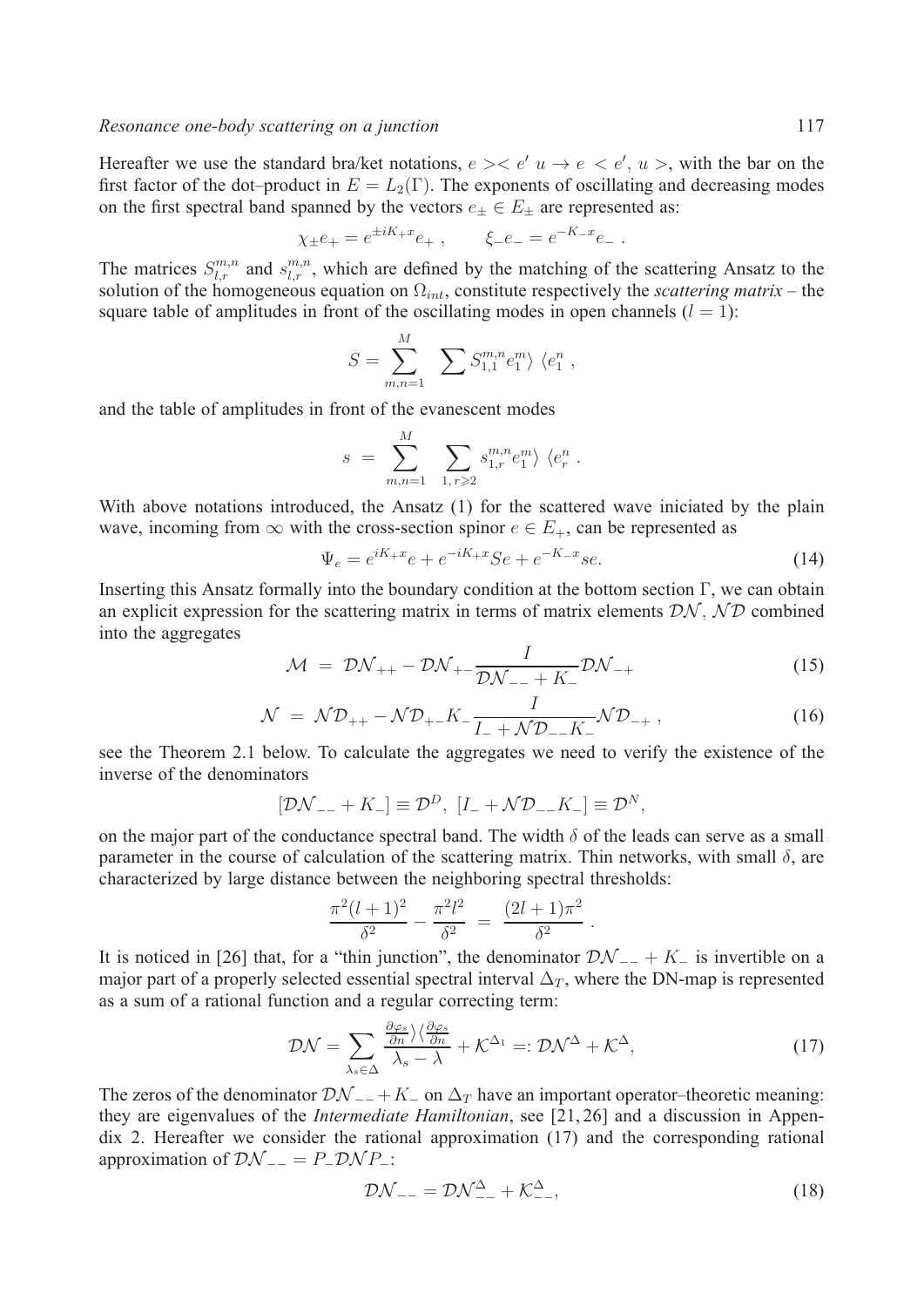with a regular "error"  $\mathcal{K}_{--}^{\Delta}$  on a complex neighborhood  $G(\Delta)$  of the essential spectral interval  $\Delta_T$ .

**Definition 2.1.** We call the junction  $\Omega$  thin in closed channels on  $\Delta_T$  if  $\mathcal{K}_{--}^{\Delta} + K_-$  is invertible *on*  $\Delta_T$ .

This is true if, in particular, if  $K_-\$  dominates  $\mathcal{K}_{--}^{\Delta}$  either in  $W_2^1(\Gamma)$  or in  $W_2^{3/2}(\Gamma)$ 

$$
\sup_{\Delta} \| K_-^{-1} \mathcal{K}_{--}^{\Delta} \|_{W_2^1(\Gamma)} < 1 \,, \qquad \text{or} \qquad \sup_{\Delta} \| K_-^{-1} \mathcal{K}_{--}^{\Delta} \|_{W_2^{3/2}(\Gamma)} < 1 \tag{19}
$$

We will use the following test for the invertibility of the denominator  $\mathcal{D}^D$  in 15(see [26]):

**Lemma 2.1.** *If the junction is thin in closed channels,*  $\Delta_T$ *, then the denominator*  $K_-$  +  $\mathcal{D} \mathcal{N}_{--}^{\Delta}(\lambda) \equiv \mathcal{D}$  of the intermediate DN- map is invertible on the corresponding "major part of *the essential spectral interval" - the complement of the sufficiently small, depending on*  $K^{\Delta}_{--}$ ,  $K_{-}$ , *neighborhood set of zeros*  $Z_{\Delta} \subset \Delta$  *of the determinant of the finite-dimensional matrix-function :* 

$$
Z_{\Delta} = \left\{ \lambda : \det \left[ I + \left( \mathcal{K}^{\Delta}_{--} + K_{-} \right)^{-1} \mathcal{D} \mathcal{N}^{\Delta}_{--}(\lambda) \right] = 0 \right\}.
$$

The zeros of the denominator are the eigenvalues of the Intermediate Hamiltonian  $L_{int}^D$ .

**Theorem 2.1.** *The substitution of the scattering Ansatz (1) into the matching conditions on* Γ gives the following formula for the scattering matrix on  $\Delta$ 

$$
S = [iK_{+} + \mathcal{M}]^{-1} [iK_{+} - \mathcal{M}], \qquad (20)
$$

$$
S = \left[ \mathcal{N}iK_{+} + 1 \right]^{-1} \left[ \mathcal{N}iK_{+} - 1 \right] . \tag{21}
$$

*Proof.* The scattering Ansatz generated by the entrance vector  $e \in E_+$  is constituted by the incoming wave  $e^{iK_+ x}e$ , the transmitted/reflected wave  $e^{-iK_+ x}Se$  and the evanescent wave  $e^{-K-x}$ se

$$
\Psi_e = e^{iK_+ x}e + e^{-iK_+ x}Se + e^{-K_- x}se.
$$

The boundary data of the Scattering Ansatz at the bottom sections  $\Gamma$  should match on  $\Gamma$  the boundary data of the solution of the homogeneous Schrödinger equation inside  $\Omega_{int}$ .

$$
L_{int}\psi = \lambda\psi, \qquad \psi\Big|_{\partial\Omega_{int}\backslash\Gamma} = 0,
$$
  

$$
\psi\Big|_{\Gamma} = \psi_e(0) = e + Se + se, \qquad \frac{\partial\psi}{\partial n}\Big|_{\Gamma} = \psi'_e(0) = iK_+e - iK_+Se - K_-se.
$$
 (22)

Using the matrix representations (12 and 11) for  $\mathcal{D}\mathcal{N}, \mathcal{N}\mathcal{D}$ , we obtain from (22) two equivalent linear systems which describe matching conditions on Γ

$$
iK_{+}(1-S)e = \mathcal{D}\mathcal{N}_{++}(1+S)e + \mathcal{D}\mathcal{N}_{+-}se,
$$
  
-K<sub>-</sub>se =  $\mathcal{D}\mathcal{N}_{-+}(1+S)e + \mathcal{D}\mathcal{N}_{--}se$ , (23)

and

$$
(I + S)e = \mathcal{N}\mathcal{D}_{++} i K_+(I - S)e - \mathcal{N}\mathcal{D}_{+-} K_- se,
$$
  

$$
[I + \mathcal{N}\mathcal{D}_{--} K_-] se = \mathcal{N}\mathcal{D}_{-+} i K_+(I - S)e \mathcal{N}\mathcal{D}_{--} se.
$$
 (24)

Eliminating the component se from them and using the former notations  $M, N$  we obtain the announced representation for the scattering matrix (20,21).

*The end of the proof*

Consider the operator  $\mathcal L$  defined by the above Schrödinger differential expression on the junction  $\Omega = \Omega_{int} \cup \omega$ , with zero Dirichlet condition on the boundary  $\partial \Omega$ . It is essentially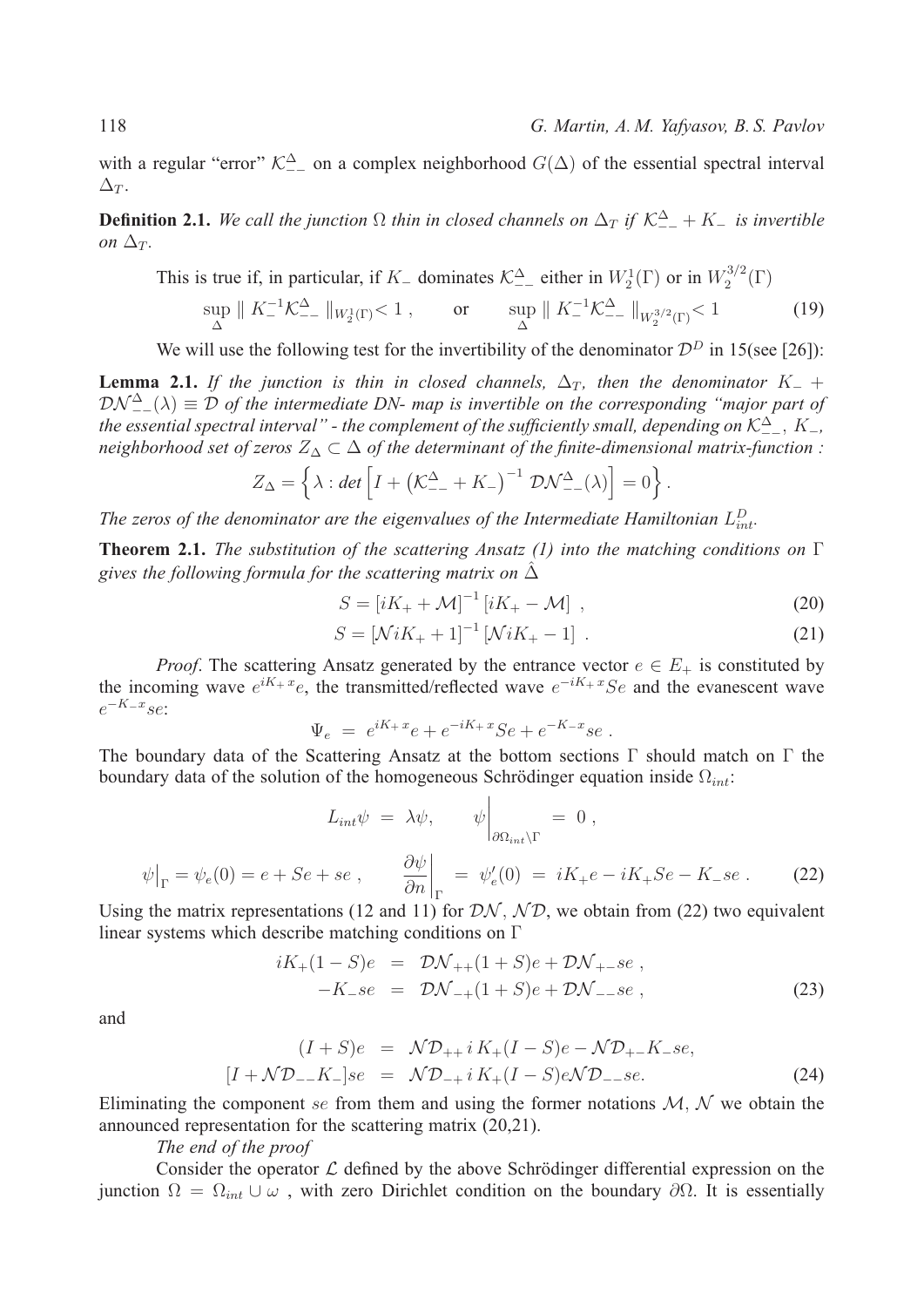self–adjoint on the domain of smooth functions u, subject to the Meixner restriction  $u \in W_2^1(\Omega)$ . Assume that the entrance space  $E = L_2(\Gamma)$  on the cross–sections  $\Gamma$  is decomposed as  $(E_+ \oplus E_-$ . We use the former notations  $P_{\pm}$  for the orthogonal projections in E onto  $E_{\pm}$ . Consider the Glazman splitting ℒ<sup>Γ</sup> obtained from ℒ by imposing an additional *partial zero boundary condition* on the bottom sections Γ of the leads:

$$
P_{+}u|_{\Gamma} = 0, \qquad (25)
$$

complemented by the standard smooth matching condition on Γ in closed channels. The operator  $\mathcal L$  is split by this boundary conditions into an orthogonal sum of two operators:

$$
\mathcal{L}\longrightarrow L_{\Lambda}\oplus l_{\Lambda} = \mathcal{L}_{\Lambda} .
$$

Here  $l^0 = -\frac{d^2}{dx^2} + \frac{\pi^2}{\delta^2} + V_\delta$  in  $L^2(0, \infty) \times E_+) =: \mathcal{H}_+$ , with zero boundary condition at the origin  $u(0) = 0$ , and  $L^0$  is defined in the orthogonal sum of the channel space  $L^2(0, \infty) \times E^- =: \mathcal{H}^$ of the closed channels and  $L_2(\Omega_{int})$  on  $W_2^2$  - smooth functions, subject to the Meixner condition and the matching condition on  $\Gamma$  in closed channels:

$$
L_{\Lambda}: D({_{\Lambda}}) \longrightarrow L_2(\Omega_{int}) \oplus \mathcal{H}_-.
$$

**Theorem 2.2.** *The operators*  $L_{\Lambda}$ ,  $l_{\Lambda}$  *are essentially self-adjoint. The absolutely continuous components of spectra of the corresponding self–adjoint extensions are*

$$
\sigma_a(l_\Lambda) = [\lambda_1, \infty), \quad \text{with multiplicity } M,
$$
  

$$
\sigma_a(L_\Lambda) = \bigcup_{l=2}^\infty [\lambda_l, \infty) =: \bigcup_{l \geq 1} \sigma_a^l.
$$
 (26)

where each branch  $\sigma_a^l$  has multiplicity  $M$ , and the total multiplicity is growing stepwise on *the thresholds*  $\lambda_l$  *separating the spectral bands*  $\Delta_l = [\lambda_l, \lambda_{l+1}]$ *. The spectral multiplicity of the absolutely–continuous spectrum of*  $L_A$  *on the spectral bands*  $\Delta_l$  *is equal to*  $Ml(l + 1)/2$ *. The* discrete spectrum of  $L_{\Lambda}$  consists of a countable set of eigenvalues  $\lambda_s^{\Lambda}$  accumulating at infinity. *The singular spectrum of*  $L^0$  *is empty.* 

The relation  $MN = I$  observed from comparison of the formulae (21), (20) has an important operator–theoretic meaning. It is derived from the fact that  $M, N$  are respectively DN and ND–maps of the Intermediate Hamiltonian – the part  $L^0$  of the Glazman splitting

$$
\mathcal{L} \longrightarrow \mathcal{L}_{\Lambda} = L_{\Lambda} \oplus l_{\Lambda}.
$$
 (27)

defined by the partial boundary condition  $P_+u|_{\Gamma} = 0$ . Contrary to the standard splitting  $\mathcal{L} \longrightarrow$  $L_{int} \oplus L^{\omega}$ , this splitting (27) is finite–dimensional — see [18]. The poles of M on the first spectral band, below  $\lambda_{min}$ , are the eigenvalues of  $L_{\Lambda}$ .

### **2.1. Boundary conditions at the vertex**

The formula (15) gives a practical algorithm of calculation of the scattering matrix based on energy-dependent boundary condition on the scope Γ of all bottom sections adjacent to the given vertex domain  $\Omega_{int}$ : the scattering matrix is obtained via matching the solution  $\Psi(x, p)$  of the Schrödinger equation in the open channels of the wires

$$
-\frac{d^2\Psi}{dx^2} + K_+^2 \Psi = \lambda \Psi
$$

satisfying the boundary condition at the bottom section

$$
\left. \frac{dPsi}{dx} \right|_{\Gamma} = \mathcal{M}(\lambda) \Psi \Big|_{\Gamma}.
$$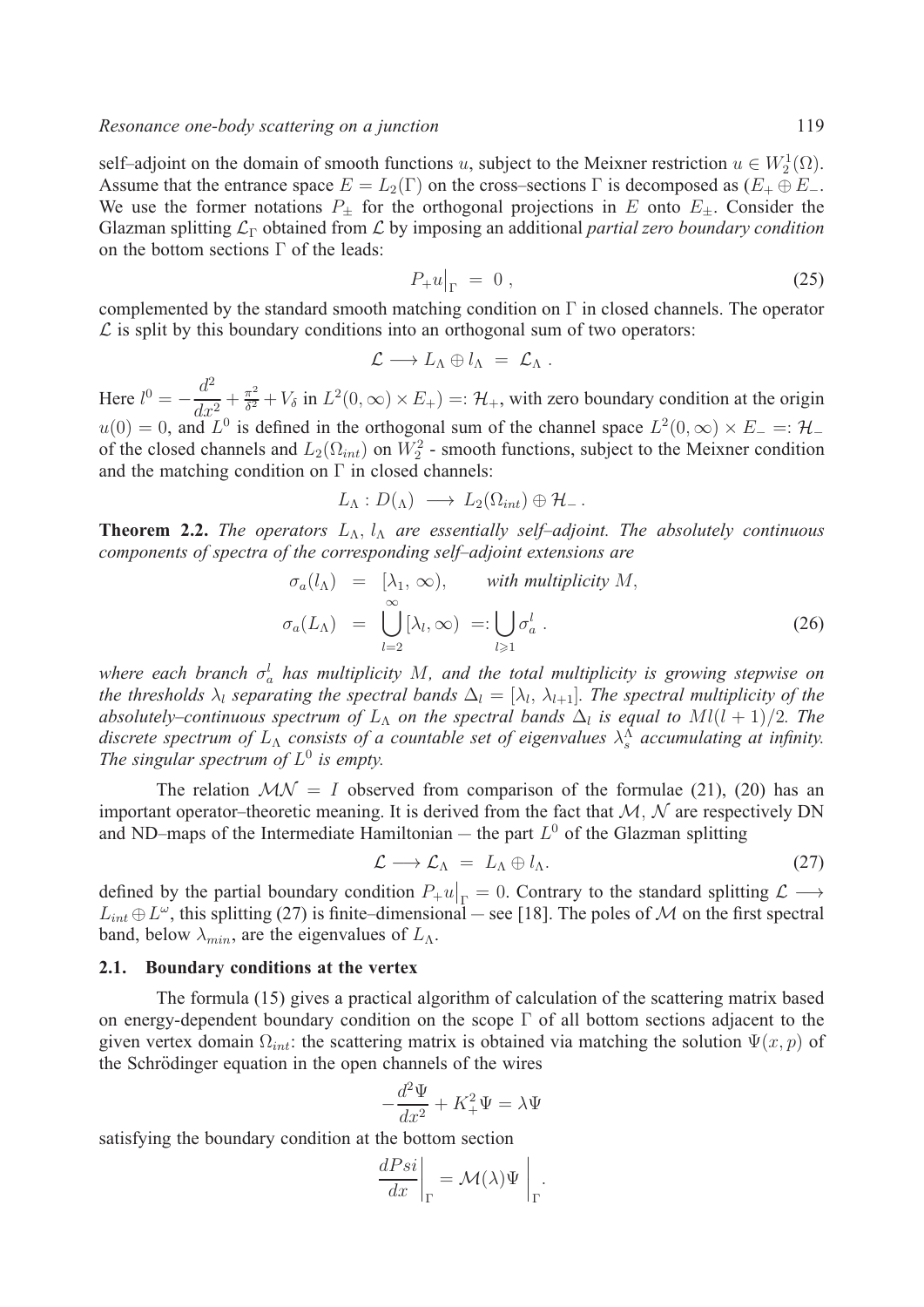

FIG. 3. The intermediate Hamiltonian  $L_{\Lambda}$  inherits the closed branches of the continuous spectrum of the unperturbed operator. The part  $l_A$  of the split operator inherits the first - open - branch of the spectrum of the split operator. The resonance eigenvalues of the intermediate Hamiltonian define the resonance conductance of the junction

It may provoke the reader to follow the classical idea of E. Wigner, see [19], to substitute a compactly supported potential of the Schrödinger operator in the scattering problem by the corresponding energy-dependent boundary condition on a sphere of a ball containing the support of the potential, and then find the scattering matrix from the boundary condition bearing the information on the inner problem on the ball- the Dirichle -to- Neumann map of the corresponding Schrödinger operator on the ball. Unfortunately the price to pay for this simplified approach to the scattering problem is too high: though formally the above spectral problem with an energydependent boundary condition allows to calculate the scattering problem, yet the basic laws of quantum mechanics are violated: the problem with the energy dependent boundary condition does not depend a selfadjoint operator, hence, just formally, we can't define a natural quantum dynamics based on it. and hence can't use it for mathematical modeling of quantum processes. Nevertheless the temptation to calculate the scattering matrix based on above energy-dependent boundary condition is too high, and, fortunately, the energy dependence may be, to some extent ignored. Indeed, consider the 1-D star-graph with *n* rays outgoing from the vertex point  $\vec{x} = 0$ , with the Schrödinger operator  $l = -\frac{d^2}{dx^2}$  on it. Integration by parts with smooth functions u, v permits to calculate the boundary form:

$$
J(\vec{u}, \vec{u}) = \langle l\vec{u}, \vec{v} \rangle - \langle \vec{u}, l\vec{u} \rangle = \sum_{m=1}^{N} [\vec{u}'_m v_m - \vec{u}_m v'_m].
$$
 (28)

Probably the simplest nontrivial family of hermitian boundary condition can be parametrized by complex N - vectors  $\vec{\beta}$  in the following form:

$$
\vec{u}' \parallel \vec{\beta}, \vec{u} \perp \vec{\beta}, \text{ or } \vec{u} \parallel \vec{\beta}, \vec{u}' \perp \vec{\beta}. \tag{29}
$$

This boundary condition was proposed in [59], with the vector  $\vec{\beta} = (1, \beta, 1)$ , as a detail of a simplest solvable model of a symmetric T - junction, and soon became popular in practical design of simplest junctions, see [60, 61]. Physical meaning of the phenomenological parameter  $\vec{\beta}$  was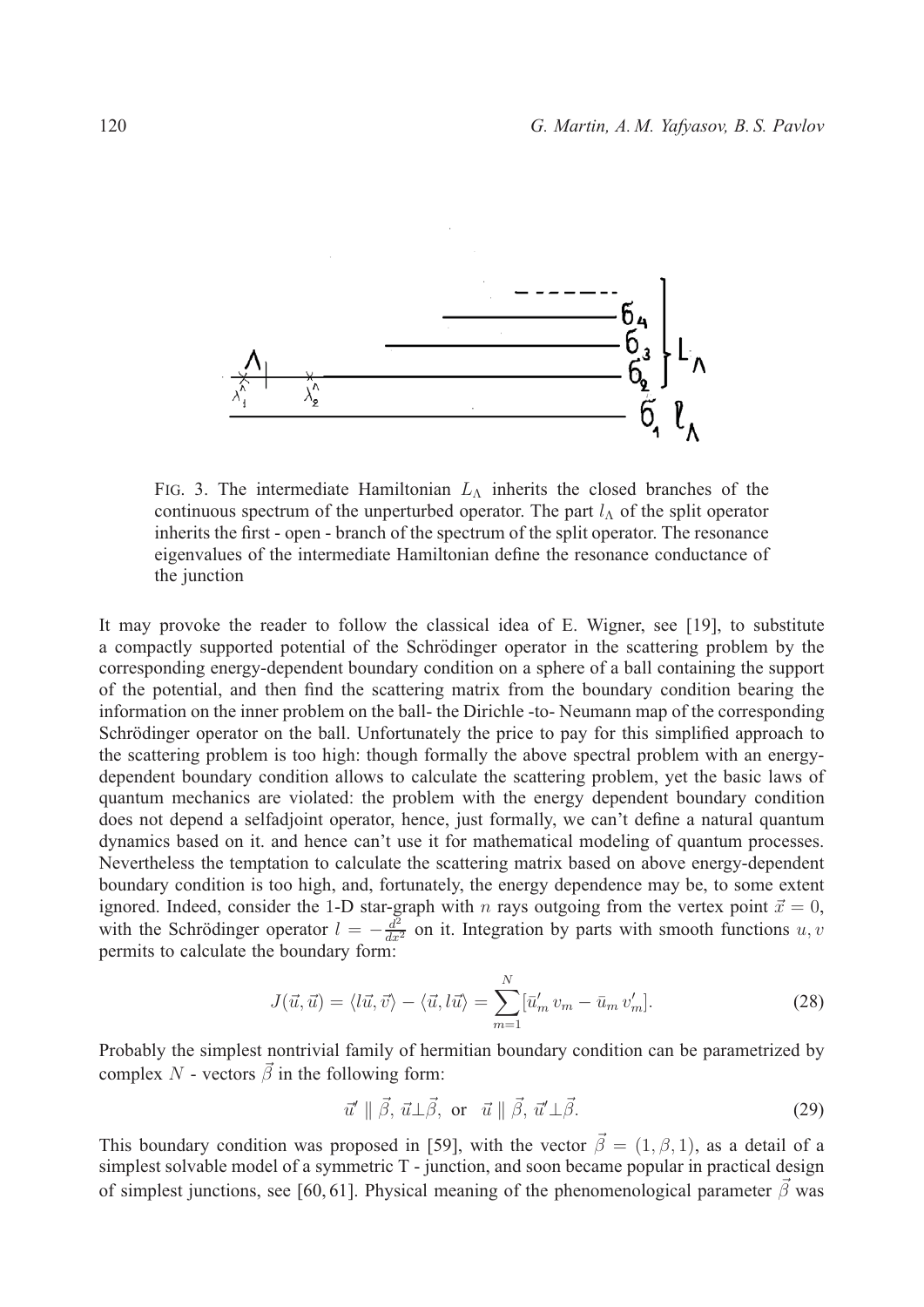interpreted in [27], for low temperatures and thin junctions, in terms of a resonance eigenfunction on the corresponding vertex domain. Here is a sketch of the corresponding reasoning.

It is known that the scattering processes are observed for energy close to Fermi-level,  $\Lambda$  –  $\frac{2m*\kappa T}{\hbar^2}<\lambda<\Lambda+\frac{2m*\kappa T}{\hbar^2}$ . Assume that there is a simple eigenvalue of the Intermediate Hamiltonian  $L^{\Lambda}$ , which coincides with the Fermi level,  $\lambda_1 = \Lambda$ , and the corresponding eigenfunction of the Intermediate Hamiltonian is  $\psi$ , so that the Intermediate DN-map admits the rational approximation  $\mathcal{DN}_\Lambda = \frac{\frac{\partial \psi_1}{\partial n}(\gamma) \frac{\partial \psi_1}{\partial n}(\gamma')}{\lambda - \lambda_1} + \mathcal{K}(\gamma, \gamma'),$  with an hermitian integral operator  $\mathcal{K}$ . If the Fermi level is situated on the first spectral band  $\frac{\pi^2}{\delta^2} + V_{infty} < \Lambda < 4\frac{\pi^2}{\delta^2} + V_{infty}$ ,  $\Lambda \approx \frac{5}{2}$  $\frac{\pi^2}{\delta^2} + V_{infty}$ , and the residue of the polar term of the DN-map at  $\lambda_1$  is

$$
\frac{\partial \psi_1}{\partial n}(\gamma) \rangle \langle \frac{\partial \psi_1}{\partial n}(\gamma') = d\nu \rangle \langle \nu' \equiv dP_1,
$$

then, with  $P_1 = \nu \rangle \langle \nu'$  we have, the rational approximation for the intermediate DN-map on the essential spectral interval  $\Delta = \left[\Lambda - \frac{2m*\kappa T}{\hbar^2}, \Lambda + \frac{2m*\kappa T}{\hbar^2}\right] \mathcal{D}\mathcal{N}(\lambda) = dP_1 + \mathcal{K}$ , and an asymptotic for the scattering matrix  $S(p)$ , for the resonance values of momentum  $p, p^2 = \lambda - \left[\frac{\pi^2}{\delta^2} + V_{infty}\right] \approx$  $\Lambda - \left[\frac{\pi^2}{\delta^2} + V_{infty}\right] = p_1^2 \approx \frac{3}{2}$  $rac{\pi^2}{\delta^2}$ dominating K:

$$
S(p) \approx \frac{ip + d\frac{P_1}{p_1^2 - p^2}}{ip - d\frac{P_1}{p_1^2 - p^2}} \approx P_1^{\perp} + \frac{[p - p_1 + id(2p_1^2)^{-1}][p + p_1 + id(2p_1^2)^{-1}]}{[p - p_1 - id(2p_1^2)^{-1}][p + p_1 - id(2p_1^2)^{-1}]} P_1.
$$
 (30)

This asymptotic corresponds to the relevant asymptotic for the intermediate DN-map:

$$
\mathcal{D}\mathcal{N}_{\Lambda} = \frac{d}{p^2 - p_1^2}, \text{with } P_1 = \nu \rangle \langle \nu \tag{31}
$$

or the boundary condition

$$
\left. \frac{\partial u}{\partial n} \right|_{\Gamma} = \frac{dP_1}{p^2 - p_1^2} u \bigg|_{\Gamma} : \frac{\partial u}{\partial n} \bigg|_{\Gamma} \approx \nu. \tag{32}
$$

Then  $d(p^2 - p_1^2) \frac{\partial u}{\partial n}$  $\Big|$ Γ  $= P_1 u$  $\Big|_{\Gamma}$ implies, for zero temperature,  $(p^2 - p_1^2)$   $P_1u$  $\Big|_{\Gamma}$  $= 0$ . Comparison of (30,32) with (29) allows to interpret the phenomenological parameter  $\vec{\beta} = \nu$ . The scattering matrix recovered from the model  $S \approx P_{\perp} - P_1$  does not depend on the spectral parameter, but is unitary and gives a reasonable first-step approximation for low temperature. Similar reasoning with ND - map gives an interpretation for the second boundary condition in the pair (29).

#### **3. Direct computing with the intermediate Hamiltonian**

The importance of direct calculation of the Dirichlet-to-Neumann map of a vertex domain for the spectral analysis of the Laplacian on a manifold with cusps was noticed in [9, 12, 13]. Based on these observations Levitin, see [14] proposed a formal algorithm for the calculation of the DN-map of a Laplacian on a compact domain  $\Omega_{int}$  in terms of the bi-linear form of the Laplacian with respect to a basis of solutions of boundary problems with the boundary data defined by corresponding basis in  $L_2(\partial\Omega_{int})$ .

Our approach here to the one-body scattering problem is based on the Intermediate Hamiltonian  $L<sub>A</sub>$  which is defined as a selfadjoint operator on the orthogonal complement of the open channels  $L_2(R_+) \times E_+$ , with the boundary condition on the inner and exterior sides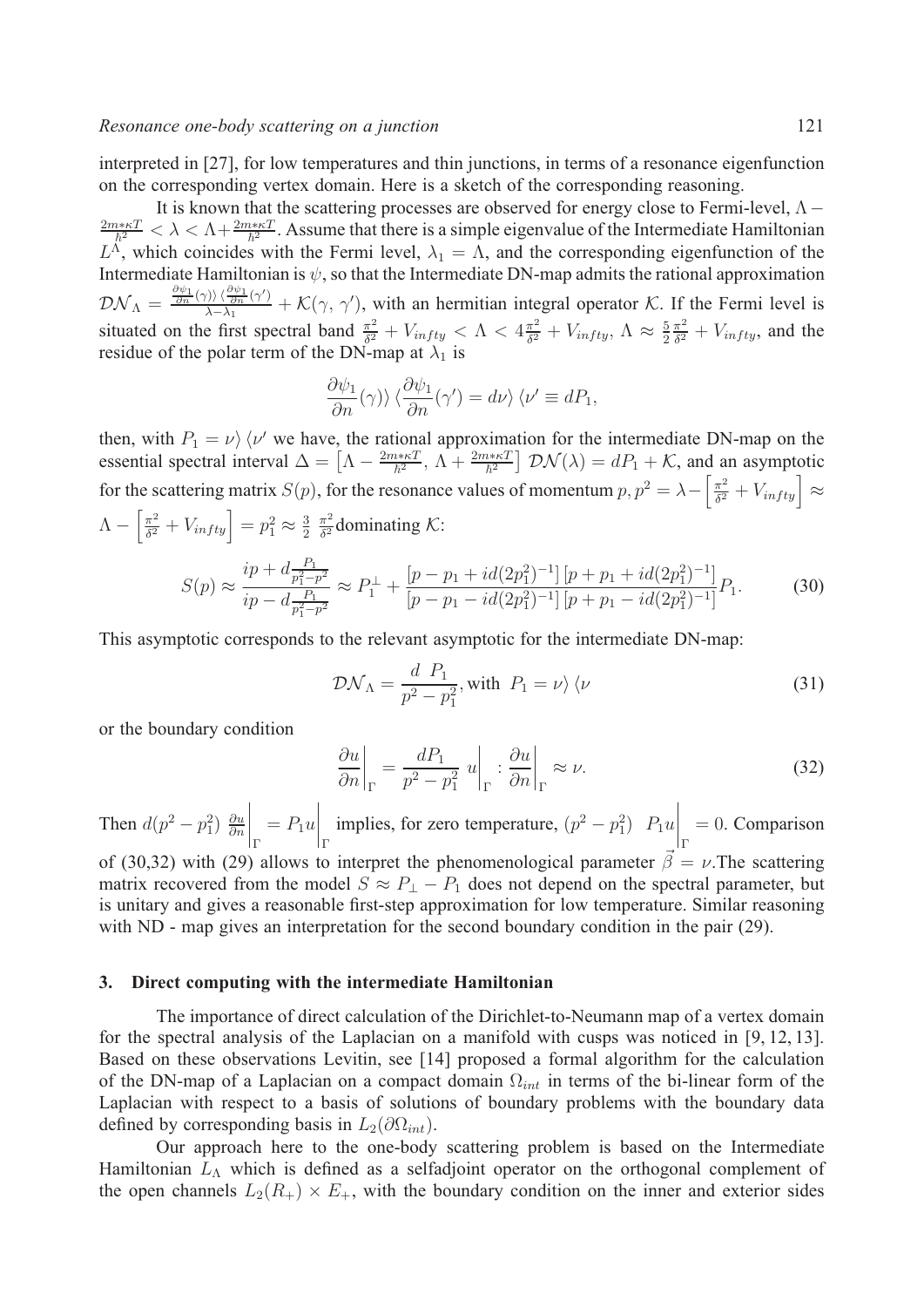122 *G. Martin, A. M. Yafyasov, B. S. Pavlov*

 $\Gamma_{int}$ ,  $\Gamma_{ext}$  of the bottom sections  $\Gamma$  of the wires:

$$
P_{+}u\Big|_{\Gamma} = 0, \ P_{-}\frac{\partial u}{\partial n}\Big|_{\Gamma_{int}} = P_{-}\frac{\partial u}{\partial n}\Big|_{\Gamma_{ext}}, \ P_{-}u\Big|_{\Gamma_{int}} = P_{-}u\Big|_{\Gamma_{ext}}.\tag{33}
$$

The matching conditions applied to the boundary values of the Sobolev class solutions of the homogeneous equation  $\mathcal L$  on  $\Omega = \Omega_{int} \cup \omega$  with the spectral parameter from the first spectral band  $\Delta_1$ , can be substituted by the Robin-type boundary condition at the bottom section,

$$
P_{-} \frac{\partial u}{\partial n} \bigg|_{\Gamma_{int}} = K_{-} u \bigg|_{\Gamma_{int}}, \ P_{+} u \bigg|_{\Gamma_{int}} = 0, \ u \bigg|_{\partial \Omega_{int} \setminus \Gamma_{int}} = 0 \tag{34}
$$

because the component of the solution in the wires can be found via separation of variables. The above boundary condition (34) for fixed  $\lambda \in \Delta_1$  is selfadjoint, since  $K(\lambda) > 0$  and hence the restriction of the inverse of the Intermediate Hamiltonian onto  $L_2(\Omega_{int})$  is represented, thanks to L. Schwartz's theorem [44], in the form of an integral operator with a kernel  $G_{\Lambda}$ , playing the role of the Green function of the restriction of the inverse onto the vertex domain  $\Omega_{int}$  of the junction:

$$
P_{L_2(\Omega_{int})}(L_\Lambda - \lambda I) f(x) = \int_{\Omega_{int}} G_\Lambda(x, s) f(s) d\Omega_{int}, \text{ for } f \in L_2(\Omega_{int}), x \in \Omega_{int} \quad (35)
$$

The Green function  $G_{\Lambda}(x, s)$  pertain the typical 2D logarithmic singularity at the pole  $x = s$ , and defines the Poisson kernel on the inner side  $\Gamma_{int}$  of the bottom section:

$$
P_{\Gamma_{int}}(x,s) = -\frac{\partial G_{\Lambda}}{\partial n_s}, \ s \in \Gamma_{int}, \ x \in \Omega_{int}.
$$

The component of the Green function in  $\Omega_{int}$  can be found as a solution of the inhomogeneous equation

$$
-\Delta \psi + H_R \psi + V_\delta \psi - \lambda \psi = \delta(x - s),
$$

with the above condition  $(34)$  on the boundary.

The algorithm suggested in [14] can be adjusted for calculation of the relative DN-map, the intermediate DN map, and spectral characteristics of the intermediate Hamiltonian. Eventually, we are able to estimate the positions of resonances and the evaluate the resonance states based on the matrix-valued Rouche theorem and the above exact formulas for the scattering matrix, see Theorem 2.1. This bridges the computational and analytical approaches to the scattering problem on the junction.

## **3.1. Calculation of the relative DN-map and ND-map**

Let  $\{\varphi_n\}$ ,  $n = 1, 2, \ldots$  be an orthogonal basis in  $L_2(\Gamma)$ . We consider two relative boundary problems for the Schrödinger equation  $Lu = \lambda u$ :

$$
Lu = \lambda u, \, u\big|_{\Gamma} = \varphi_n, \, u\big|_{\partial \Omega_{int} \setminus \Gamma} = 0, \quad n = 1, 2, \dots.
$$

and

$$
Lu = \lambda u, \frac{\partial u}{\partial n}\big|_{\Gamma} = \varphi_n, \ u\big|_{\partial \Omega_{int} \setminus \Gamma} = 0, \quad n = 1, 2, \dots.
$$

The boundary problems have unique finite energy solutions in the Sobolev class  $W_2^2(\Omega_{int})$  $W_2^1(\Omega_{int})$  if the spectral parameter  $\lambda$  does not lie on the spectrum of the corresponding spectral problem. A straightforward integration by parts with solutions  $\Phi_i^D$  of the first, or  $\Phi_j^N$  of the second, boundary problem yields

$$
\int_{\Gamma} \frac{\partial \bar{\Phi}_i^D(\gamma)}{\partial n} \, \Phi_k^D(\gamma) d\Gamma = \int_{\Omega_{int}} \left[ \nabla \bar{\Phi}_i^D(x) \, \nabla \Phi_k^D(x) + \left( \bar{H}_r \, \bar{\Phi}_i^D(x) + V_\delta \bar{\Phi}_i^D(x) - \lambda \bar{\Phi}_i^D(x) \right) \, \Phi_k^D(x) \right] d\Omega_{int} d\Omega
$$
\n(36)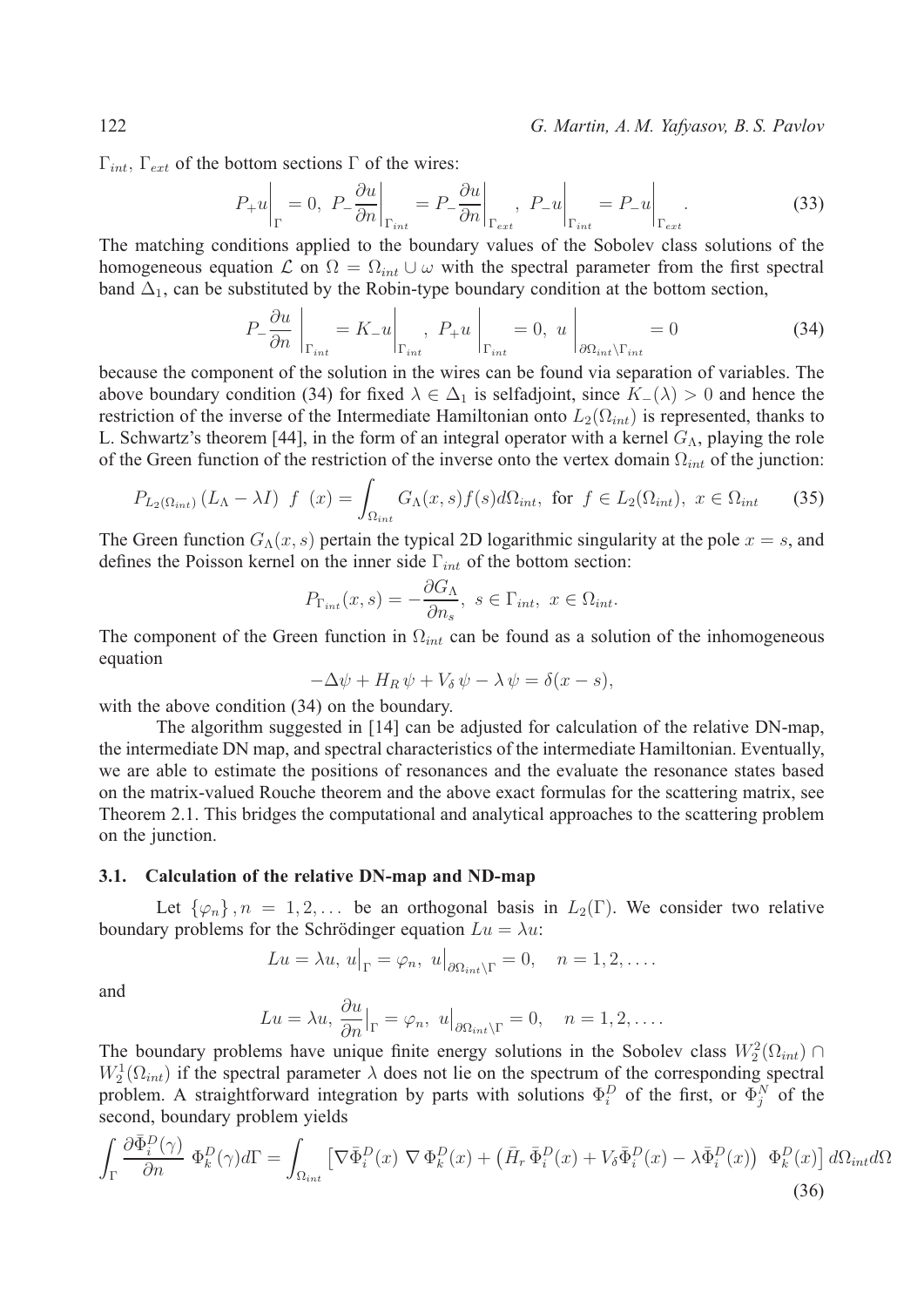*Resonance one-body scattering on a junction* 123

and, respectively

$$
\int_{\Gamma} \frac{\partial \bar{\Phi}_i^N(\gamma)}{\partial n} \, \Phi_k^N(\gamma) d\Gamma = \int_{\Omega_{int}} \left[ \nabla \bar{\Phi}_i^N(x) \, \nabla \Phi_k^N(x) + \left( \bar{H}_r \, \bar{\Phi}_i^N(x) + V_\delta \bar{\Phi}_i^N(x) - \lambda \bar{\Phi}_i^N(x) \right) \, \Phi_k^N(x) \right] d\Omega_{int} d\Omega
$$
\n(37)

The former integral is the matrix element of the relative DN-map

$$
\int_{\Gamma} \frac{\partial \bar{\Phi}_i^D(\gamma)}{\partial n} \ \Phi_k^D(\gamma) d\Gamma = \langle \mathcal{D} \mathcal{N}_{\Gamma} \varphi_i, \ \varphi_k \rangle_{L_2(\Gamma)}
$$

element, and the latter is the matrix of the ND-map:

$$
\int_{\Gamma} \frac{\partial \bar{\Phi}_{i}^{N}(\gamma)}{\partial n} \ \Phi_{k}^{N}(\gamma) d\Gamma = \langle \varphi_{i}, \mathcal{N} \mathcal{D} \ \varphi_{k} \rangle_{L_{2}(\Gamma)}
$$

Due to the uniqueness here for elliptic equations the spectra of the the relative Dirichlet and Neumann problems do not overlap and hence for a given value  $\lambda \in \Delta_1$  of the spectral parameter, either the matrix  $\mathcal{D}\mathcal{N}$  or  $\mathcal{N}\mathcal{D}$  is regular.

### **3.2. Calculation of the intermediate DN-map**

The above calculation for the relative DN-map and ND-map can be now effected using fairly standard software. However, the above formulas (20) and (21) for the scattering matrix derived in Theorem 2.1 require the intermediate DN and ND maps. These maps are defined based on solutions of another pair of boundary problems.

Assuming that the entrance subspace  $L_2(\Gamma) \equiv E$  of the wires is decomposed as an orthogonal sum  $E = E_+ \oplus E_-$  of the entrance subspaces of the open and closed channels, we construct the basis in E as an orthogonal sum of bases  $\{\varphi_s^+\}\subset E_+$  and  $\{\varphi_s^-\}\subset E_-$ . These bases can be selected from the eigenfunctions of the Laplacian  $-\Delta^{\perp}$  on the bottom cross-sections Γ, so that the exponents  $K_{\pm}$  have a diagonal form in the basis. Since the eigenvalues  $\lambda_s^{\perp}$  of the Laplacian  $-\Delta^{\perp}$  serve as thresholds in the exponents, we obtain the spectral representations for the exponents in terms of the projectors  $P_s \equiv \varphi_s^- \rangle \langle \varphi_s^-$ 

$$
K_{+}(\lambda) = \sum_{\lambda_{s} < \Lambda} \sqrt{\lambda - \lambda_{s}} P_{s}, \ K_{-}(\lambda) = \sum_{\lambda_{s} > \Lambda} \sqrt{\lambda - \lambda_{s}} P_{s}^{-},
$$

and a similar representations for  $P_{\pm}$ :  $P_{+} = \sum_{\lambda_s < \Lambda} P_s^+$ ,  $P_{-} = \sum_{\lambda_s > \Lambda} P_s^-$ .

If the spectral point  $\lambda$  is not an eigenvalue of the Intermediate Hamiltonian, then the intermediate boundary problems

$$
\mathcal{L}u = \lambda u, \ u\bigg|_{\partial\Omega_{int}\backslash\Gamma} = 0, \ P_- \left[\frac{\partial u}{\partial n} + K_- u\right]\bigg|_{\Gamma} = 0, \ P_+u\bigg|_{\Gamma} = \varphi_s^+, \tag{38}
$$

$$
\mathcal{L}u = \lambda u, \ u\bigg|_{\partial\Omega_{int}\backslash\Gamma} = 0, \ P_{-}\left[\frac{\partial u}{\partial n} + K_{-}u\right]\bigg|_{\Gamma} = 0, \ P_{+}\frac{\partial u}{\partial n}\bigg|_{\Gamma} = \varphi_{s}^{+}.
$$
 (39)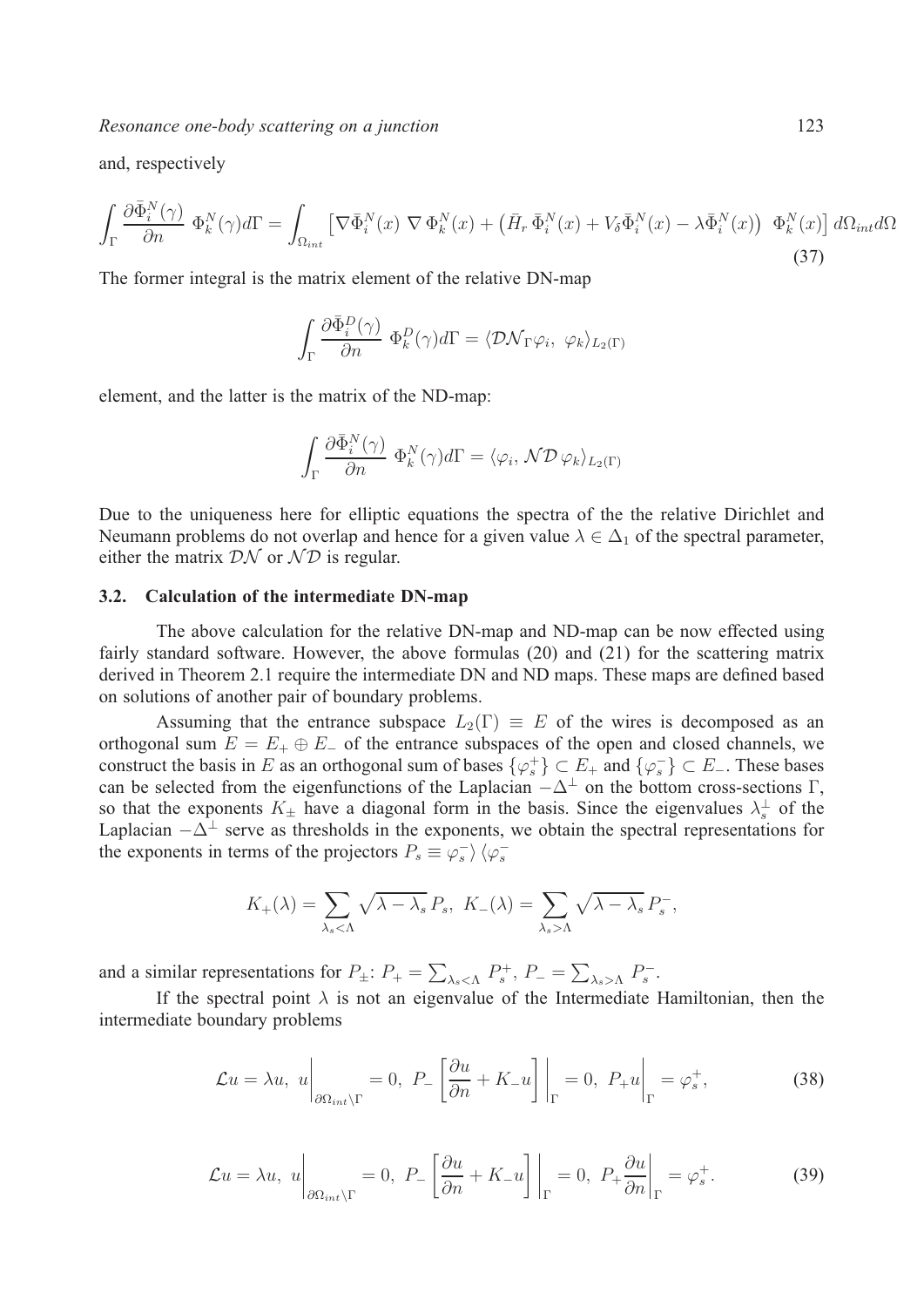Solutions of the above boundary problems are denoted hereafter as  $\Phi_{intm,i}^D$ ,  $\Phi_{intm,i}^N$ . The bi-linear form of the intermediate DN and ND maps are represented as:

$$
\langle \mathcal{D}\mathcal{N}_{\Lambda}\varphi_{i}^{+},\varphi_{k}^{+}\rangle = \langle P_{+}\frac{\partial \Phi_{intm,i}^{D}}{\partial n}\Big|_{\Gamma},\varphi_{k}^{+}\rangle
$$
  
\n
$$
= \int_{\Omega_{int}} \left[\nabla \bar{\Phi}_{intm,i}^{D}(x) \nabla \Phi_{intm,k}^{D}(x) + (\bar{H}_{r} + V_{\delta} - \lambda I) \bar{\Phi}_{intm,i}^{D}(x) \Phi_{intm,k}^{D}(x)\right] d\Omega_{int} \quad (40)
$$
  
\n
$$
\langle \varphi_{i}^{+}, \mathcal{N}\mathcal{D}_{\Lambda}\varphi_{k}^{+}\rangle = \langle P_{+}\frac{\partial \Phi_{i}^{N}}{\partial n}\Big|_{\Gamma}, \Phi_{intm,k}^{N}\rangle
$$
  
\n
$$
= \int_{\Omega_{int}} \left[\nabla \bar{\Phi}_{intm,i}^{N}(x) \nabla \Phi_{intm,k}^{N}(x) + (\bar{H}_{r} + V_{\delta} - \lambda I) \bar{\Phi}_{intm,i}^{N}(x) \Phi_{intm,k}^{N}(x)\right] d\Omega_{int}.
$$
 (41)

Hence for each spectral point  $\lambda \in \Delta_1$  at least one of the formulas (20) or (21) derived in the Theorem 2.1 can be used as a convenient representation of the scattering matrix.

Unfortunately the boundary problem for the Intermediate Hamiltonian is not standard: there is no commercial software to compute the solution of the problems (38) and (39). One of prime aims of this paper is to attract the attention of specialists in these matters to these important problems.

## **3.3. Straightforward computing for the scattering matrix and resonances**

The above non-spectral approach to the calculations of the DN and ND maps permits us to calculate the polar terms of the DN-map and reveal the resonance character of the scattering matrix near the eigenvalues of the intermediate Hamiltonian without a formal solution of the spectral problem.

Assume that the the scaled Fermi level  $\Lambda$  is situated within the first spectral band

$$
\Lambda \in \Delta_1 = \left[ \pi^2 \delta^{-2} + V_{\infty}, \, 4\pi^2 \delta^{-2} + V_{\infty} \right]
$$

The eigenvalues of the Intermediate Hamiltonian  $L_{intm}^D$  coincide with the poles of the Intermediate DN-map  $\mathcal{DN}_\Lambda$ . Due to the the connection between the DN-map and the ND-map,  $\mathcal{DN}_\Lambda \mathcal{ND}_\Lambda =$ *I*, the eigenvalues of the Intermediate Hamiltonian therefore coincide with zeros of  $N\mathcal{D}_{\Lambda} = I$ .

Consider an isolated simple eigenvalue  $\lambda_{intm}^1$  of the Intermediate Hamiltonian as a zero of  $N\mathcal{D}_{\Lambda} = I: \mathcal{ND}_{\Lambda}(\lambda_{intm}^1)e_{intm}^1 = 0$ , or  $\mathcal{ND}_{\Lambda}(\lambda_{intm}^1)Q_{intm}^1 = 0$ , with orthogonal projection  $O_1 = e_{intm}^1$   $\langle e_{intm}^1$ . In terms of an orthogonal decomposition of  $E_+ = E_1 \oplus E_1^{\perp}$  with  $E_1 \equiv$ span $\{e_{intm}^1\}$ , the matrix of  $\mathcal{ND}_\Lambda$  is represented as  $\mathcal{ND}_\Lambda(\lambda) = d_1(\lambda - \lambda_{intm}^1) Q_{intm}^1 + \mathcal{ND}_\Lambda^{\perp}$  with  $\mathcal{ND}_\Lambda^\perp(\lambda_{intm}^1)$  invertible on  $E_1^\perp$ , or in matrix form

$$
\mathcal{N}\mathcal{D}_{\Lambda}^{\perp}(\lambda) = \begin{pmatrix} d_1(\lambda - \lambda_{intm}^1) & (\lambda - \lambda_{intm}^1)\mathcal{N}\mathcal{D}_{1\perp} \\ (\lambda - \lambda_{intm}^1)\mathcal{N}\mathcal{D}_{\perp 1} & \mathcal{N}\mathcal{D}_{\perp \perp} \end{pmatrix}
$$

analytic near  $\lambda_1$  and with nontrivial residue  $d_1 \neq 0$  and where  $N\mathcal{D}_{\perp 1}(\lambda)$  can be calculated by the symmetry principle to be  $N\mathcal{D}_{\pm 1\perp}(\bar{\lambda})$ . Then  $\mathcal{D}\mathcal{N}_{\Lambda}$  is also represented near  $\lambda_1$  in the matrix form

$$
\mathcal{D}\mathcal{N}_{\Lambda} = \begin{pmatrix} d_1^{-1}(\lambda - \lambda_{intm}^1)^{-1} & \mathcal{D}\mathcal{N}_{1\perp} \\ \mathcal{N}\mathcal{D} +_{1\perp} & \mathcal{D}\mathcal{N}_{\perp\perp} \end{pmatrix} =: d_1^{-1}(\lambda_{intm}^1) \frac{Q_1}{\lambda - \lambda_{intm}^1} + \mathcal{K}(\lambda), \tag{42}
$$

with analytic bounded matrix elements  $\mathcal{D}\mathcal{N}_{1\perp}, \mathcal{D}\mathcal{N}_{\perp\perp}$  uniquely defined near  $\lambda_1$  by  $d_1$  and the matrices  $N\mathcal{D}_{1\perp}, N\mathcal{D}_{\perp\perp}$ . Hence the scattering matrix near the zero  $\lambda_1$  of the ND-map is represented as

$$
S(\lambda) = \left[iK_+ + \frac{d_1^{-1}Q_1}{\lambda - \lambda_{intm}^1} + \mathcal{K}(\lambda)\right]^{-1} \left[iK_+ - \frac{d_1^{-1}Q_1}{\lambda - \lambda_{intm}^1} - \mathcal{K}(\lambda)\right].
$$
 (43)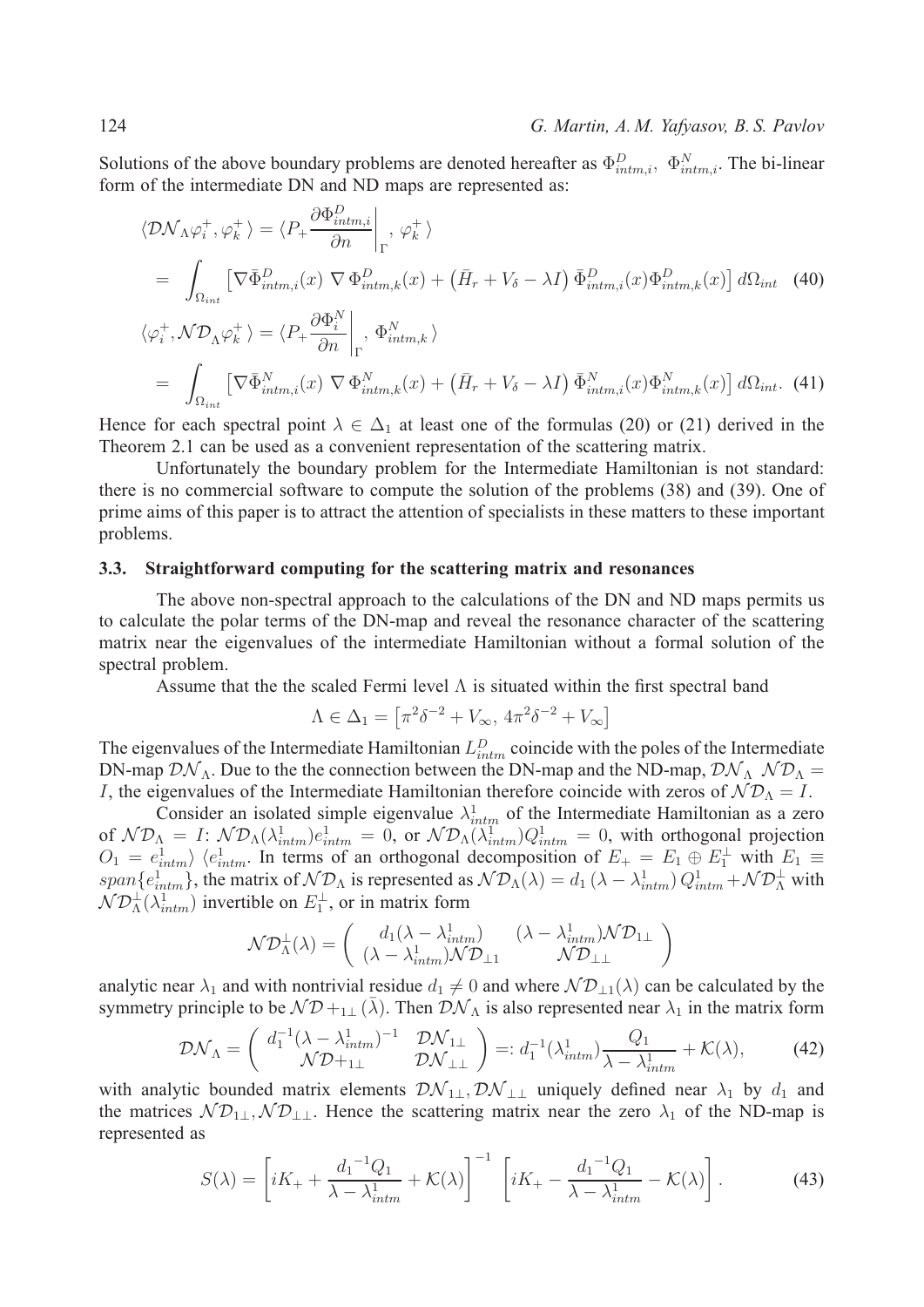For thin junctions and low temperature the numerator and the denominator of the scattering matrix admit a rational approximation on the essential spectral interval  $G_{\Delta}$  and it's complex neighborhood:

$$
\mathcal{K}(\lambda) = \mathcal{K}(\lambda_{intm}^1) + \left[\mathcal{K}(\lambda) - \mathcal{K}(\lambda_{intm}^1)\right] \equiv \mathcal{K}(\lambda_{intm}^1) + \delta\mathcal{K}(\lambda), \ \lambda \in G_{\Delta},
$$
  

$$
iK_{+} - \frac{d_{1}^{-1}Q_{1}}{\lambda - \lambda_{intm}^{1}} - \mathcal{K}(\lambda) \approx iK_{+} - \frac{d_{1}^{-1}Q_{1}}{\lambda - \lambda_{intm}^{1}} - \mathcal{K}(\lambda_{intm}^{1})
$$

if the error  $\delta\mathcal{K}(\lambda)$  is dominated by  $K_{+}$ . Then the scattering matrix can be approximated, on an essential part of the neighborhood  $G_{\Delta}$  (not too close to the zeros of the approximations:

$$
S(\lambda) \approx S_{appr}(\lambda) = \left[iK_+ + \frac{d_1^{-1}Q_1}{\lambda - \lambda_{intm}^1} + \mathcal{K}(\lambda_{intm}^1)\right]^{-1} \left[iK_+ - \frac{d_1^{-1}Q_1}{\lambda - \lambda_{intm}^1} - \mathcal{K}(\lambda_{intm}^1)\right]. \tag{44}
$$

In that case the resonances of the full scattering matrix can be calculated approximately using of the operator-valued Rouche theorem, see [45] and Appendix 3 below, based on the rational approximation (42) of  $\mathcal{D}\mathcal{N}_\Lambda$  on a complex neighborhood  $G_\Delta$  of the essential spectral interval  $\Delta_T$ .

In the case when there are few eigenvalues of the Intermediate Hamiltonian  $\lambda_{intm}^s$ , s =  $1, 2...N_{\Delta_T}$  on the essential spectral interval  $\Delta_T$ , we can use the corresponding few-pole rational approximation of the intermediate DN-map

$$
\mathcal{D}\mathcal{N}_{\Lambda} = \sum_{\lambda_{intm}^s \in \Delta_T} (d_s)^{-1} \frac{Q_s}{\lambda - \lambda_{intm}^1} + \mathcal{K}(\lambda) = \sum_{\lambda_{intm}^s \in \Delta_T} (d_s)^{-1} \frac{Q_s}{\lambda - \lambda_{intm}^1} + \mathcal{K}_{\Delta_T}(\lambda) + \delta \mathcal{K}(\lambda)
$$
(45)

with a rational hermitian matrix function  $\mathcal{K}_{\Delta_T}$  regular on  $G_{\Delta}$ , and a small error  $\delta\mathcal{K}(\lambda)$ . Under the condition of domination for thin junction, that is  $||K_+^{-1}\delta\mathcal{K}(\lambda)|| < 1$  on the complex neighborhood  $G_{\Delta}$ , we can substitute the intermediate DN- map on  $G_{\Delta}$  by the leading terms of the rational approximation

$$
\mathcal{D}\mathcal{N}_{\Lambda} \longrightarrow \sum_{\lambda_{intm}^s \in \Delta_T} (d_s)^{-1} \frac{Q_s}{\lambda - \lambda_{intm}^s} + \mathcal{K}_{\Delta_T}(\lambda) \equiv \mathcal{D}\mathcal{N}_{\Lambda}^{\Delta_T},
$$

so that the zeros of  $iK_+ - \mathcal{D}\mathcal{N}_\Lambda$  and the zeros of  $iK_+ - \mathcal{D}\mathcal{N}_\Lambda^{\Delta_T}$  do not deviate too much from each other, due to matrix Rouche theorem. Then on a major part of the complex neighborhood  $G_{\Delta}$ of the essential spectral interval  $\Delta_T$  - not too close to zeros of the numerator and the denominator of the "approximate" scattering matrix- we have

$$
S \approx S_{appr} = \frac{iK_+ + \mathcal{D}\mathcal{N}_{\Lambda}^{\Delta_T}}{iK_+ - \mathcal{D}\mathcal{N}_{\Lambda}^{\Delta_T}}.
$$
\n(46)

Unfortunately the matrix Rouche theorem gives only an estimation of the deviation of zeros of the perturbed matrix function from the zeros of the non-perturbed one, but does not provide a convergent process for calculation of the perturbed zeros. A construction of such an algorithm, especially in the case of several zeros of the unperturbed matrix function on  $G_{\Delta_T}$ , remains an important problem of analytic perturbation theory of Quantum Networks. We discuss this in the next section.

## **4. A Krein formula with compensated singularities for the intermediate DN-map**

The semi-analytic approach to the calculation of the scattering matrix described in the previous section does not reveal the intuitively expected connection between the eigenvalues of the Dirichlet Schrödinger operator on the vertex domain of the junction and the resonances. On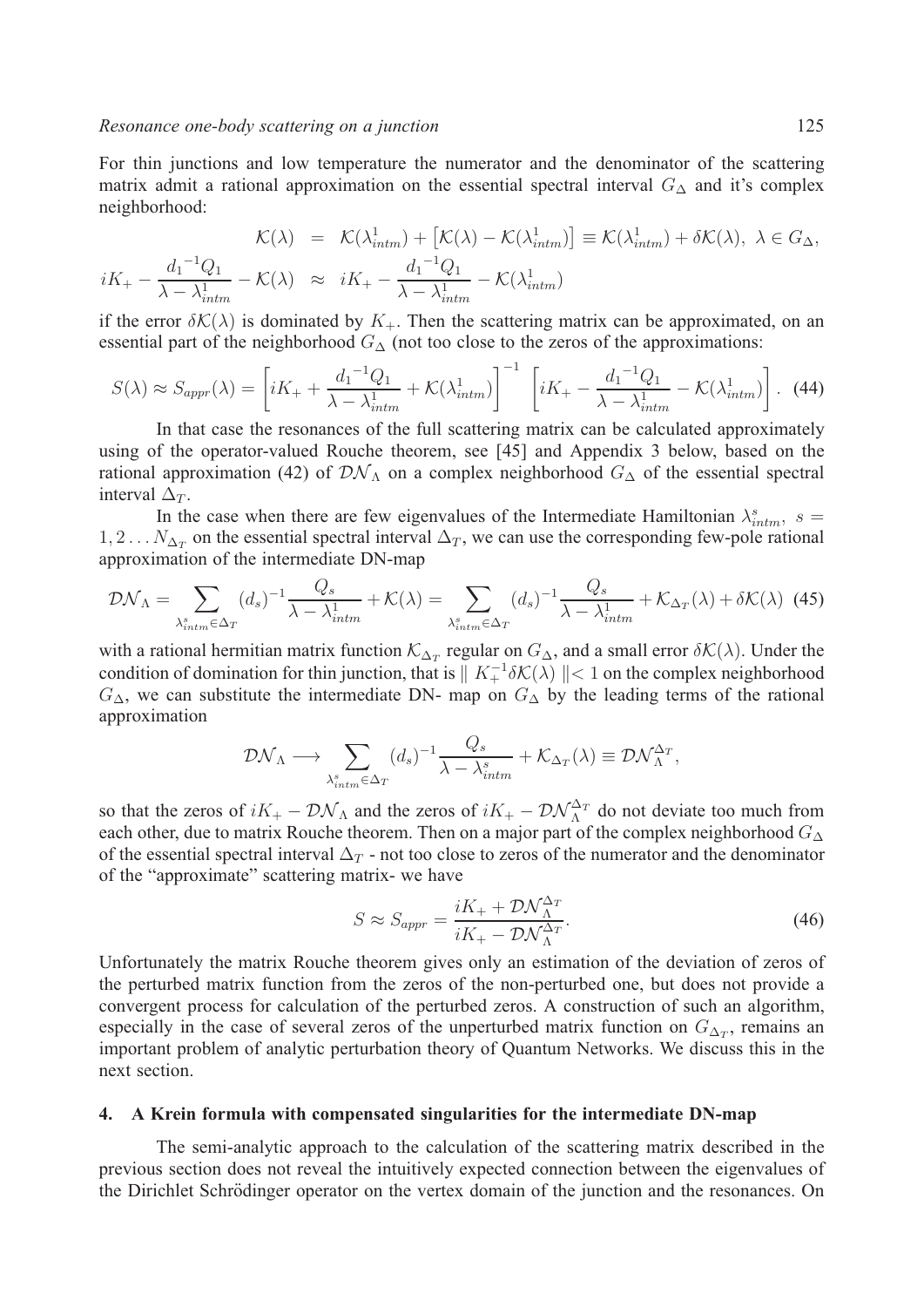the other hand, the standard technique of analytic perturbation theory, based on comparison of the resolvents  $R_{\lambda}^{A}$ ,  $R_{\lambda}^{A_0}$  of the unperturbed and the perturbed operators  $A_0$ ,  $A = A_0 + V$ , yield the Lippmann-Schwinger equation, [62],

$$
R^A_\lambda = R^{A_0}_\lambda - R^{A_0}_\lambda V R^A_\lambda,
$$

with singularities on the spectrum of the unperturbed operator in both terms of the right side. This prevents straightforward use of the Lippmann-Schwinger equation for the calculation of scattered waves and the scattering matrix. Practical use of this equation in the 1D case shows however, that the singularities of the solution at the spectrum of the unperturbed operator are compensated.

In this section, following [29], we propose a modified analytic perturbation procedure to observe the compensation of singularities on the spectrum of the unperturbed operator in the solution of the Lippmann-Schwinger equation. The proposed semi-analytic construction allows us to avoid the singularities on the spectrum of the unperturbed operator and reveal the influence of the perturbation on the scattering matrix already on the first step of the perturbation procedure, under condition that the junction is "relatively thin".

We assume that the temperature T is *low*, so that the essential spectral interval  $\Delta_T$  lies within the conductivity band  $\Delta_1 = [\lambda_{max}, \lambda_{min}]$  between the lower threshold  $\lambda_{min}$  of the closed channels and the upper threshold  $\lambda_{max}$  of the open channels.

In the case when the conductivity band is just the first spectral band we have  $\Delta_1$  =  $[\pi^2 \delta^{-2} + V_{\infty}, 4\pi^2 \delta^{-2} + V_{\infty}]$ . Our prime aim here is to construct a rational approximation of the relative DN-map at (15) of the Intermediate Hamiltonian:

$$
\mathcal{D}\mathcal{N}_{\Lambda}g = \mathcal{D}\mathcal{N}_{++}g - \mathcal{D}\mathcal{N}_{+-}\frac{I}{\mathcal{D}\mathcal{N}_{--} + K_{-}}\mathcal{D}\mathcal{N}_{-+}g \tag{47}
$$

on an essential part  $\Delta_T$  of the first spectral band, taking into account the compensation of singularities on the spectrum of the unperturbed operator.

We represent the relative DN-map  $\mathcal{D}\mathcal{N}$  of  $L_{int}^D$  on the essential spectral interval as a sum

$$
\mathcal{D}\mathcal{N} = \mathcal{D}\mathcal{N}^{\Delta_T} + \mathcal{K} \tag{48}
$$

of the rational expression constituted by the polar terms at the eigenvalues of the Dirichlet Schrödinger operator  $L_{int}^D$ ,  $\lambda_s \in \Delta_T$ . We use this rational approximation on a complex neighborhood  $G_{\Delta_T}$  of  $\Delta_T$ . We will use also matrix elements of DN obtained via framing it by the projections  $P_{\pm}$ , for instance

$$
P_{+} \mathcal{D} \mathcal{N} P_{-} = P_{+} \mathcal{D} \mathcal{N}^{\Delta_{T}} P_{-} + P_{+} \mathcal{K} P_{-} := \mathcal{D} \mathcal{N}^{\Delta_{T}}_{+-} + \mathcal{K}_{+-}.
$$

Due to the spectral representation of  $\mathcal{D}\mathcal{N}$ , see [26], we have

$$
\mathcal{D}\mathcal{N}_{+-}^{\Delta_T} = \sum_{\lambda_s \in \Delta_T} \frac{P_+ \frac{\partial \varphi_s}{\partial n} \rangle \langle P_+ \frac{\partial \varphi_s}{\partial n}}{\lambda - \lambda_s},\tag{49}
$$

where  $\varphi_s$  are the eigenfunctions of  $L_{int}^D$  on  $\Delta_T$ .

We introduce also the linear hull  $E^{\Delta_T} = \bigvee_s {\varphi_s}$  - an invariant subspace of  $L_{int}^D$ corresponding to the essential spectral interval  $\Delta_T$  and the part  $L^{\Delta_T} := \sum_{\lambda_s \in \Delta_T} \lambda_s \varphi_s \rangle \langle \varphi_s$  of  $L_{int}^{D}$  in the invariant subspace. To reveal the compensation of the singularities in  $\mathcal{D} \mathcal{N}_{\Lambda}$  arising from the spectrum of  $L_{int}^D$ , we need to solve the equation:

$$
[\mathcal{D}\mathcal{N}_{--} + K_{-}]u = \mathcal{D}\mathcal{N}_{-+}g
$$

on the essential spectral interval  $\Delta_T$ . We are able to do that based on an analytic perturbation procedure if  $K_{-}$  can play the role of a large parameter on the essential spectral interval  $\Delta_T$  so that the inverse  $[K_{--} + K_{-}]^{-1}$  exists on  $\Delta_T$ .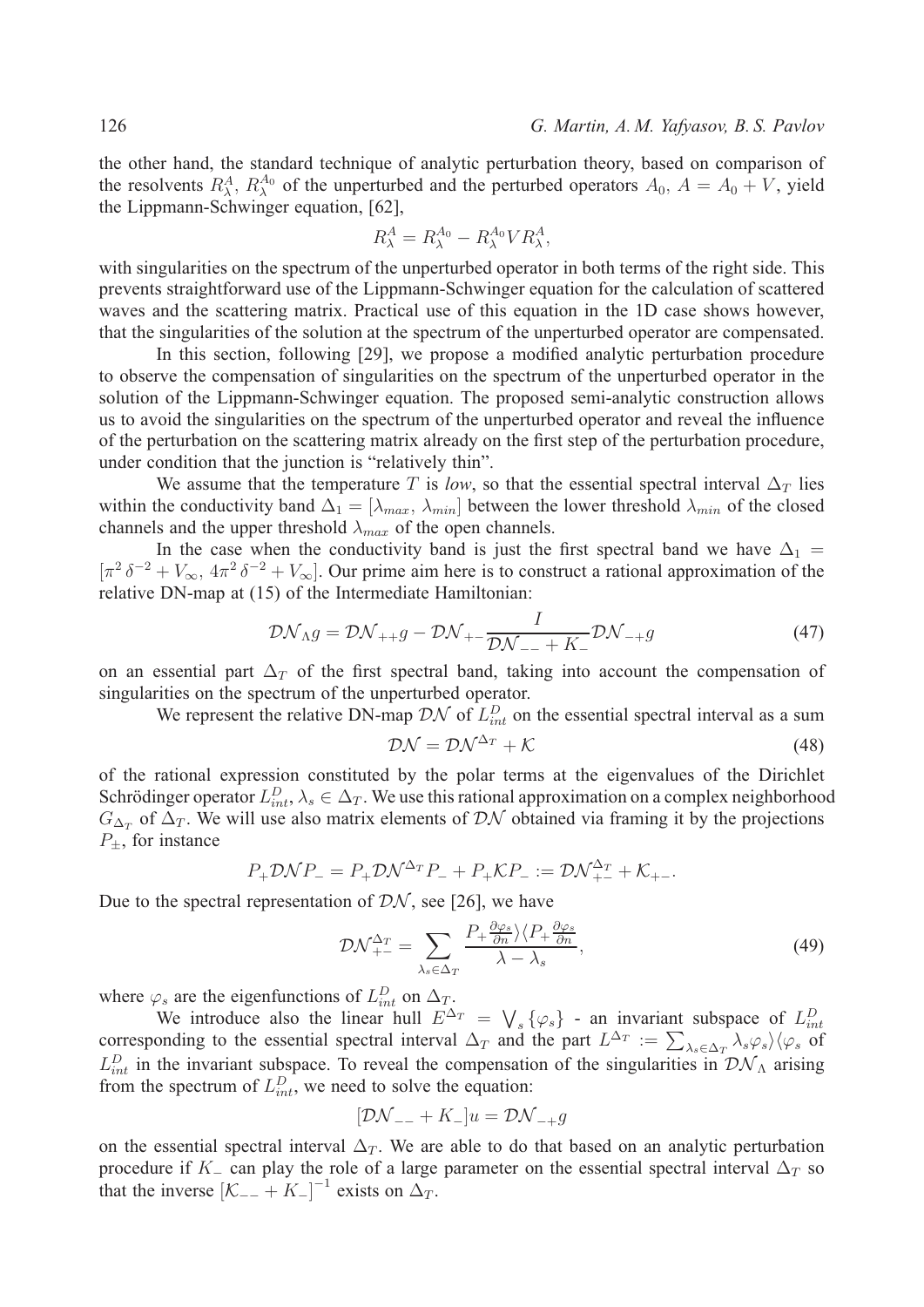*Resonance one-body scattering on a junction* 127

Denote by  $T$  the map

$$
\mathcal{T} = \sum_{\lambda_s \in \Delta_T} \varphi_s \rangle \langle \frac{\partial \varphi_s}{\partial n} \bigg|_{\Gamma} : E \longrightarrow E^{\Delta_T}
$$

and introduce  $Q(\lambda)$ ,  $\mathcal{J}(\lambda)$  by

$$
\mathcal{T}\frac{I}{\mathcal{K}_{--} + K_{-}}\mathcal{T}^{+} := Q(\lambda) : E_{\Delta_T} \longrightarrow E^{\Delta_T}, \to E_{\Delta_T}
$$
(50)

$$
\left(P_{+} - \mathcal{K}_{+-}P_{-} \frac{I}{\mathcal{K}_{--} + K_{-}}P_{-}\right) := \mathcal{J}(\lambda) : E \longrightarrow E_{+}
$$
\n(51)

A direct calculation, see [29], shows that the singularities in the first and second terms of (15) inherited from the non-perturbed operator are mutually compensated:

**Theorem 4.1. Compensation of singularities** *If*  $K_$  *can play the role of a large parameter on the essential spectral interval*  $\Delta_T$ , then the intermediate DN-map can be represented on  $\Delta_T$  as

$$
\mathcal{D}\mathcal{N}_{\Lambda} = \mathcal{K}_{++} - -\mathcal{K}_{+-}\frac{I}{\mathcal{K}_{--} + K_{-}}\mathcal{K}_{-+} + P_{+}\mathcal{J}\mathcal{T}^{+}\rangle \frac{I}{\lambda I - L^{\Delta_{T}} + Q(\lambda)}\langle \mathcal{T}\mathcal{J}^{+}P_{+}.\tag{52}
$$

*Proof* We begin with the standard Krein formula (47) for the DN-map of the intermediate operator  $L_{\Lambda}^D$  on the essential spectral interval  $\Delta_T$ . Denote by  $\mathcal{D}\mathcal{N}^{\Delta_T}$  the component of the DNmap of  $\overline{L}_{int}$  on  $\Delta_T$  defined by the formula (49), and introduce similar notations for the matrix elements of  $\mathcal{D}\mathcal{N}$  with respect to the orthogonal decomposition  $E = E_+ \oplus E_-$ , for instance

$$
D\mathcal{N}_{+-} = D\mathcal{N}_{+-}^{\Delta_T} + \mathcal{K}_{+-}.
$$

To calculate explicitly the second addendum in (47) we must solve the equation:

$$
(\mathcal{D}\mathcal{N}_{--} + K_-)\,u = \mathcal{D}\mathcal{N}_{-+}g.
$$

Using the local spectral representations of the above matrix elements of the rational approximation  $\mathcal{D}\mathcal{N}^{\tilde{\Delta}_T}$  on  $\Delta_T$ , we get:

$$
\mathcal{D}\mathcal{N}_{--}^{\Delta_T} = P_- \sum_{\lambda_s \in \Delta_T} \mathcal{T}^+ \frac{I}{\lambda I^{\Delta_T} - L^{\Delta_T}} \mathcal{T} \ P_-, \ \ \mathcal{D}\mathcal{N}_{-+}^{\Delta_T} = P_- \sum_{\lambda_s \in \Delta_T} \mathcal{T}^+ \frac{I}{\lambda I^{\Delta_T} - L^{\Delta_T}} \mathcal{T} \ P_+.
$$

Then, using the notation

$$
\frac{\langle \frac{\partial \varphi_s}{\partial n}, u \rangle}{\lambda - \lambda_s} := v_s, \sum_s \varphi_s \rangle v_s := \mathbf{v} = \frac{I}{\lambda I^{\Delta_T} - L^{\Delta_T}} \mathcal{T} u,
$$

and invertibility of  $(K_- + K_{--})$  we re-write the above equation

$$
\left[\mathcal{D}\mathcal{N}_{--}^{\Delta_T}u + (K_- + \mathcal{K}_{--})\right]u = \left[\mathcal{D}\mathcal{N}_{-+}^{\Delta_T} + \mathcal{K}_{-+}\right]g
$$

as

$$
\frac{I}{K_{-} + K_{--}} \mathcal{D} \mathcal{N}_{--}^{\Delta_T} u + u = \frac{I}{K_{-} + K_{--}} \left[ \mathcal{D} \mathcal{N}_{-+}^{\Delta_T} + \mathcal{K}_{-+} \right] g.
$$
 (53)

Using this notation  $L^{\Delta_T}$ ,  $\mathcal{T}, Q$  and the relevant representations for the matrix elements of the rational approximation of the standard DN-map, we obtain the following convenient equation for  $V$ 

$$
\left[\lambda I^{\Delta} - L^{\Delta} + Q(\lambda)\right] V = Q \frac{I}{\lambda I^{\Delta} - L^{\Delta}} \mathcal{T} P_{+} g - \mathcal{T} \frac{I}{K_{-} + K_{-}} K_{-+} g \rangle.
$$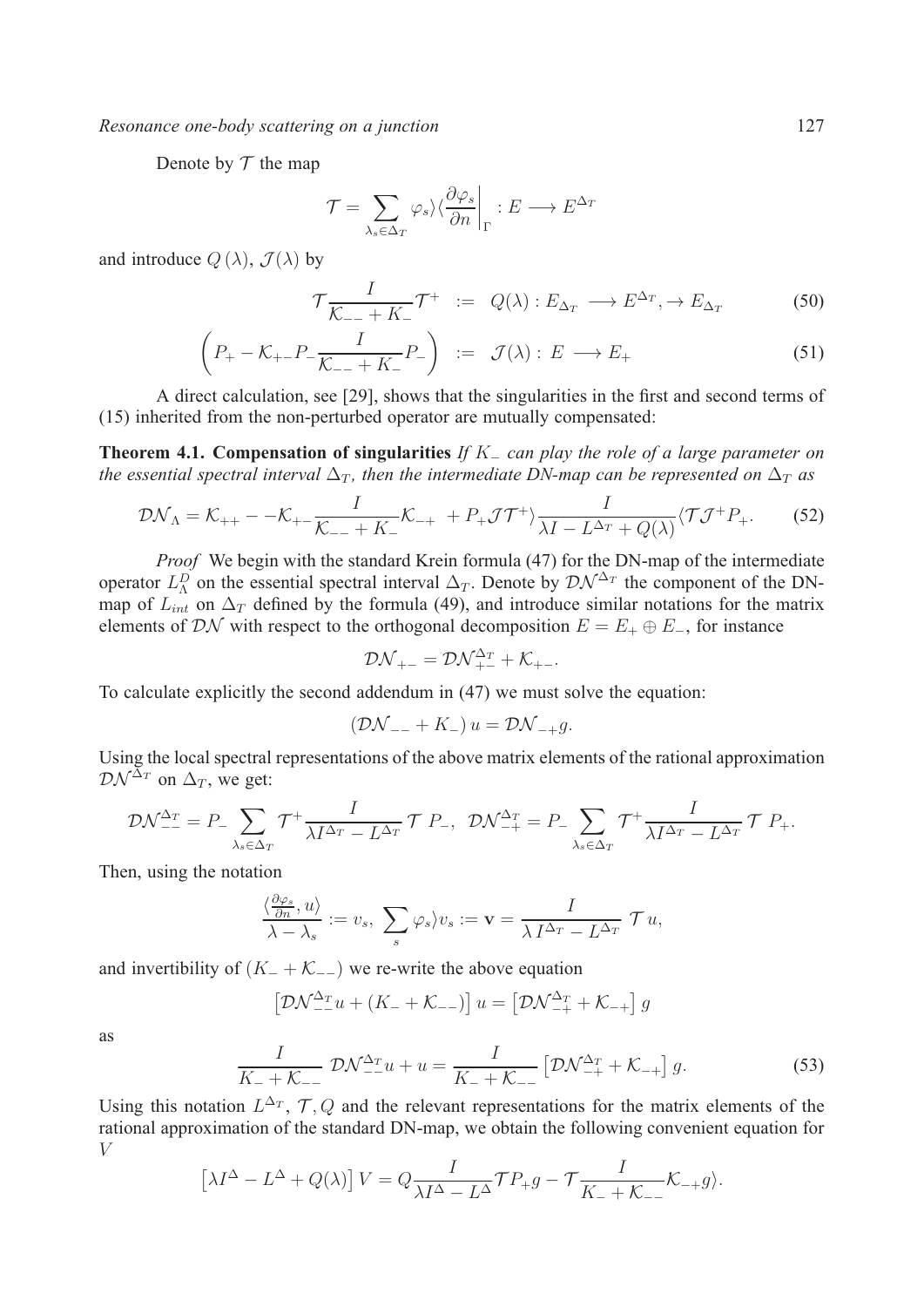128 *G. Martin, A. M. Yafyasov, B. S. Pavlov*

and the corresponding representation for **v**

$$
\mathbf{v} = \frac{I}{\lambda I^{\Delta} - L^{\Delta} + Q(\lambda)} Q \frac{I}{\lambda I^{\Delta} - L^{\Delta}} \mathcal{T} P_{+} g - \frac{I}{\lambda I^{\Delta} - L^{\Delta} + Q(\lambda)} \mathcal{T} \frac{I}{K_{-} + K_{-}} K_{-+} g,
$$

having in mind that the summation over  $s$  is extended on the set of all eigenvalues of  $L_{int}$  situated on the essential spectral interval  $\Delta_T$ . In this way we are able to calculate, based on (53),

$$
u = -\frac{I}{K_{-} + K_{--}} \mathcal{T}^{+} \mathbf{v} + \frac{I}{K_{-} + K_{--}} T^{+} \frac{I}{\lambda I^{\Delta} - L^{\Delta}} \mathcal{T} P_{+} g + \frac{I}{K_{-} + K_{--}} K_{-+} g
$$
  

$$
= -\frac{I}{K_{-} + K_{--}} \mathcal{T}^{+} \frac{I}{\lambda I^{\Delta} - L^{\Delta} + Q(\lambda)} \left[ Q \frac{I}{\lambda I^{\Delta} - L^{\Delta}} \mathcal{T} P_{+} g + \mathcal{T} \frac{I}{K_{-} + K_{--}} K_{-+} g \right]
$$
  

$$
+ \frac{I}{K_{-} + K_{--}} \mathcal{T}^{+} \frac{I}{\lambda I^{\Delta} - L^{\Delta}} \mathcal{T} P_{+} g + \frac{I}{K_{-} + K_{--}} K_{-+} g
$$

Thus

$$
\mathcal{D}\mathcal{N}^{F}g = \mathcal{D}\mathcal{N}^{\Delta_{T}}_{++}g + \mathcal{K}_{++}g - \mathcal{D}\mathcal{N}^{\Delta_{T}}_{+-}u - \mathcal{K}_{+-}u
$$
\n
$$
= P_{+}\mathcal{T}^{+}\frac{I}{\lambda I^{\Delta} - L^{\Delta}}\mathcal{T}P_{+}g + \mathcal{K}_{++}g - P_{+}\mathcal{T}^{+}\frac{I}{\lambda I^{\Delta} - L^{\Delta}}\mathcal{T}P_{-}u - \mathcal{K}_{+-}u
$$
\n
$$
:= I_{1} + I_{2} + I_{3} + I_{4},
$$
\n(54)

where the most complicated term is

$$
I_3 = -P_+ \mathcal{T}^+ \frac{I}{\lambda I^{\Delta} - L^{\Delta}} \mathcal{T} P_{-} u
$$
  
\n
$$
= -P_+ \mathcal{T}^+ \frac{I}{\lambda I^{\Delta} - L^{\Delta}} Q(\lambda) \frac{I}{\lambda I^{\Delta} - L^{\Delta}} \mathcal{T} P_+ g - -P_+ \mathcal{T}^+ \frac{I}{\lambda I^{\Delta} - L^{\Delta}} \mathcal{T} \frac{I}{K_- + K_{--}} K_{-} g
$$
  
\n
$$
+K_{+-} \frac{I}{K_- + K_{--}} \mathcal{T}^+ \frac{I}{\lambda I^{\Delta} - L^{\Delta} + Q(\lambda)} \mathcal{T} \frac{I}{K_- + K_{--}} K_{-} g
$$
  
\n
$$
+ -K_{+-} \frac{I}{K_- + K_{--}} \mathcal{T}^+ \frac{I}{\lambda I^{\Delta} - L^{\Delta}} \mathcal{T} P_+ g - K_{+-} \frac{I}{K_- + K_{--}} K_{-} g
$$
  
\n
$$
= I_{31} + I_{32} + I_{33} + I_{34}.
$$

We now insert these calculations into formula (54) and collect the terms in the right hand side which contain the second power of  $[\lambda I^{\Delta} - L^{\Delta}]^{-1}$ . Thus

$$
I_{31} + I_{33} = -P_{+}\mathcal{T}^{+}\frac{I}{\lambda I^{\Delta} - L^{\Delta}}Q(\lambda)\frac{I}{\lambda I^{\Delta} - L^{\Delta}}\mathcal{T}P_{+}g
$$
  
+ $P_{+}\mathcal{T}^{+}\frac{I}{\lambda I^{\Delta} - L^{\Delta}}Q\frac{I}{\lambda I^{\Delta} - L^{\Delta} + Q}\mathcal{T}P_{+}g$   
=  $-P_{+}\mathcal{T}^{+}\frac{I}{\lambda I^{\Delta} - L^{\Delta}}\frac{I}{\lambda I^{\Delta} - L^{\Delta} + Q}\mathcal{T}P_{+}g.$ 

Once this is done, we combine it with  $I_1$  to see

$$
P_{+}T^{+}\frac{I}{\lambda I^{\Delta}-L^{\Delta}}\mathcal{T}P^{+}g - P_{+}\mathcal{T}^{+}\frac{I}{\lambda I^{\Delta}-L^{\Delta}}\frac{I}{\lambda I^{\Delta}-L^{\Delta}+Q}TP_{+}g = P_{+}\mathcal{T}^{+}\frac{I}{\lambda I^{\Delta}-L^{\Delta}+Q}\mathcal{T}P_{+}g
$$
  
:=  $J_{1}g$ .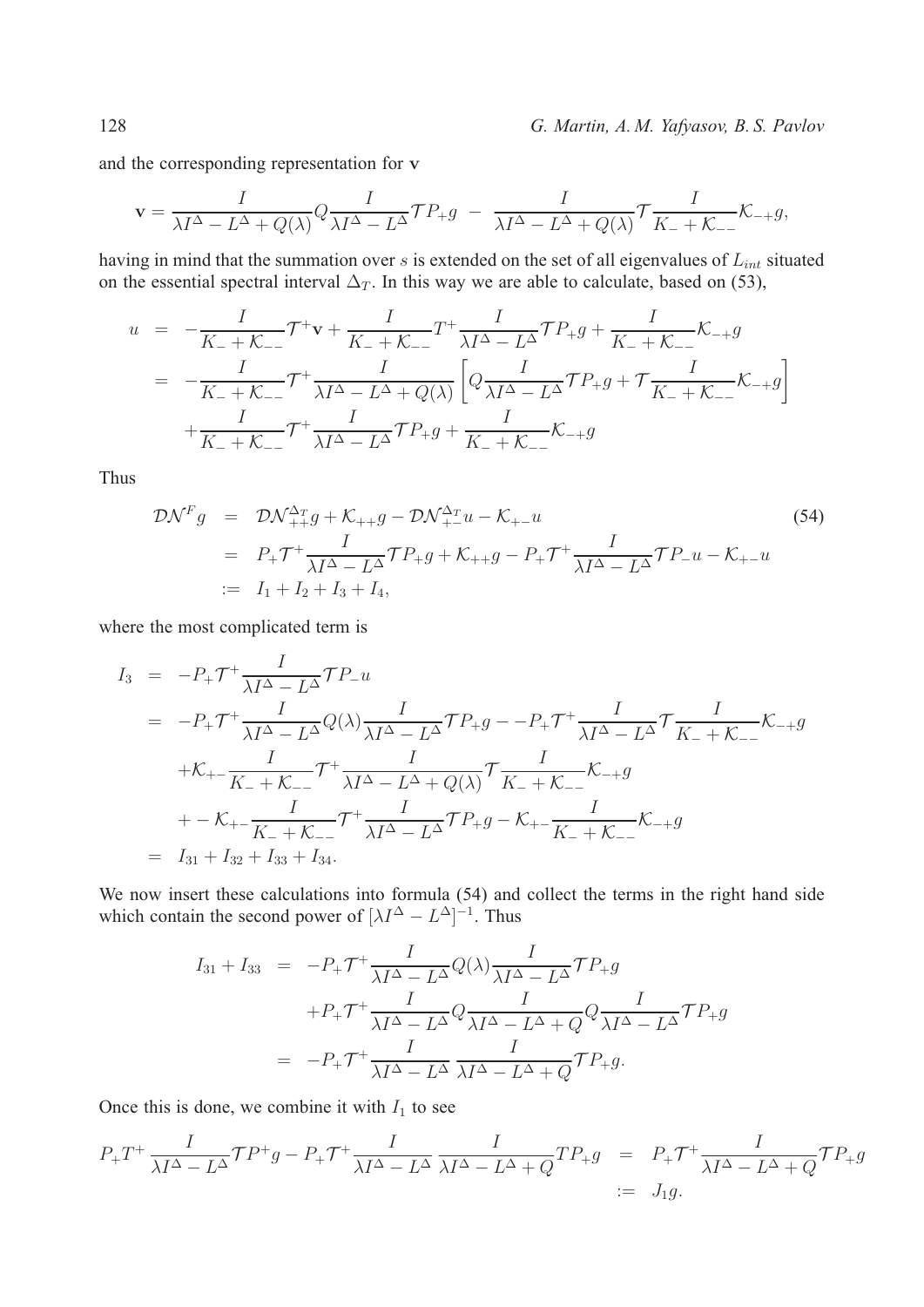## *Resonance one-body scattering on a junction* 129

Next we combine the terms  $I_{32} + I_{34}$  and  $I_{31} + I_{33}$  containing  $[\lambda I^{\Delta} - L^{\Delta}]^{-1}$ :

$$
I_{32} + I_{34} = -P_{+}\mathcal{T}^{+}\frac{I}{\lambda I^{\Delta} - L^{\Delta}} \left[ -I + Q \frac{I}{\lambda I^{\Delta} - L^{\Delta} + Q} \right] \mathcal{T} \frac{I}{K_{-} + K_{--}} K_{-+}g
$$
  
= -P\_{+}\mathcal{T}^{+}\frac{I}{\lambda I^{\Delta} - L^{\Delta} + Q} \mathcal{T} \frac{I}{K\_{-} + K\_{--}} K\_{-+}g  
:= J\_{2}g,

and

$$
I_{41} + I_{43} = \mathcal{K}_{+-} \frac{I}{K_{-} + \mathcal{K}_{--}} \mathcal{T}^{+} \left[ -I + \frac{I}{\lambda I^{\Delta} - L^{\Delta} + Q} Q \right] \mathcal{T} P_{+} g
$$
  
= -\mathcal{K}\_{+-} \frac{I}{K\_{-} + \mathcal{K}\_{--}} \mathcal{T}^{+} \frac{I}{\lambda I^{\Delta} - L^{\Delta} + Q} \mathcal{T} P\_{+} g  
:= J\_{3} g.

We now see that no terms left in the right side of (54) with singularities  $[\lambda I^{\Delta} - L^{\Delta}]^{-1}$  inherited from the unperturbed operator - all these singularities are compensated. Assembling separately the terms  $J_1g$ ,  $J_2g$ ,  $J_3g$ ,  $I_{43}$  containing  $[\lambda I^{\Delta} - L^{\Delta} + Q]^{-1}$  and the regular terms  $I_2$ ,  $I_{34}$ , we obtain the announced expression  $\mathcal{D}\mathcal{N}^F g$ 

$$
\mathcal{D}\mathcal{N}^{F}g = P_{+}\mathcal{T}^{+}\frac{I}{\lambda I^{\Delta} - L^{\Delta} + Q}\mathcal{T}P_{+}g - P_{+}\mathcal{T}^{+}\frac{I}{\lambda I^{\Delta} - L^{\Delta} + Q}\mathcal{T}\frac{I}{K_{-} + K_{--}}\mathcal{K}_{-+}g
$$
  
\n
$$
-\mathcal{K}_{+-}\frac{I}{K_{-} + K_{--}}\mathcal{T}^{+}\frac{I}{\lambda I^{\Delta} - L^{\Delta} + Q}\mathcal{T}P_{+}g
$$
  
\n
$$
+\mathcal{K}_{+-}\frac{I}{K_{-} + K_{--}}\mathcal{T}^{+}\frac{I}{\lambda I^{\Delta} - L^{\Delta} + Q(\lambda)}\mathcal{T}\frac{I}{K_{-} + K_{--}}\mathcal{K}_{-+}g
$$
  
\n
$$
+\mathcal{K}_{++}g - \mathcal{K}_{+-}\frac{I}{K_{-} + K_{--}}\mathcal{K}^{+}g
$$
  
\n
$$
= P_{+}\mathcal{T}^{+} - \mathcal{K}_{+-}\frac{I}{K_{-} + K_{--}}\mathcal{T}^{+}\frac{I}{\lambda I^{\Delta} - L^{\Delta} + Q(\lambda)}\langle TP_{+} - T\frac{I}{K_{-} + K_{--}}\mathcal{K}_{-+}g
$$
  
\n
$$
+\mathcal{K}_{++}g - \mathcal{K}_{+-}\frac{I}{K_{-} + K_{--}}\mathcal{K}_{-+}g
$$

The announced expression (52) for  $\mathcal{D}\mathcal{N}^F$  is now obtained from the above formula by introducing the notation

$$
P_+ - \mathcal{K}_{+-} \frac{I}{K_- + \mathcal{K}_{--}} := \mathcal{J}
$$

The derived formula is extended to a complex neighborhood  $G_{\Delta}$  of the essential spectral interval using analyticity. Further analytical continuation is possible as well, but the estimates of leading and subordinate terms are obviously lost. □

The formula (52) contains details which should be calculated via an analytic perturbation procedure. If only a few steps are done in course of the calculation, we obtain an approximate expression  $mathcal{D}N_{\Lambda}^{\Delta_T}$  for the intermediate DN-map with compensated singularities. For low temperature on a thin junction the approximate DN-map on  $\Delta_T$  is just a finite sum of polar terms over the zeros  $\lambda_{\Delta_T}^s$  of the denominator  $\lambda I - L^{\Delta_T} + Q(\lambda)$  in (52) and a correction term  $\mathcal{K}_{\Delta}(\lambda)$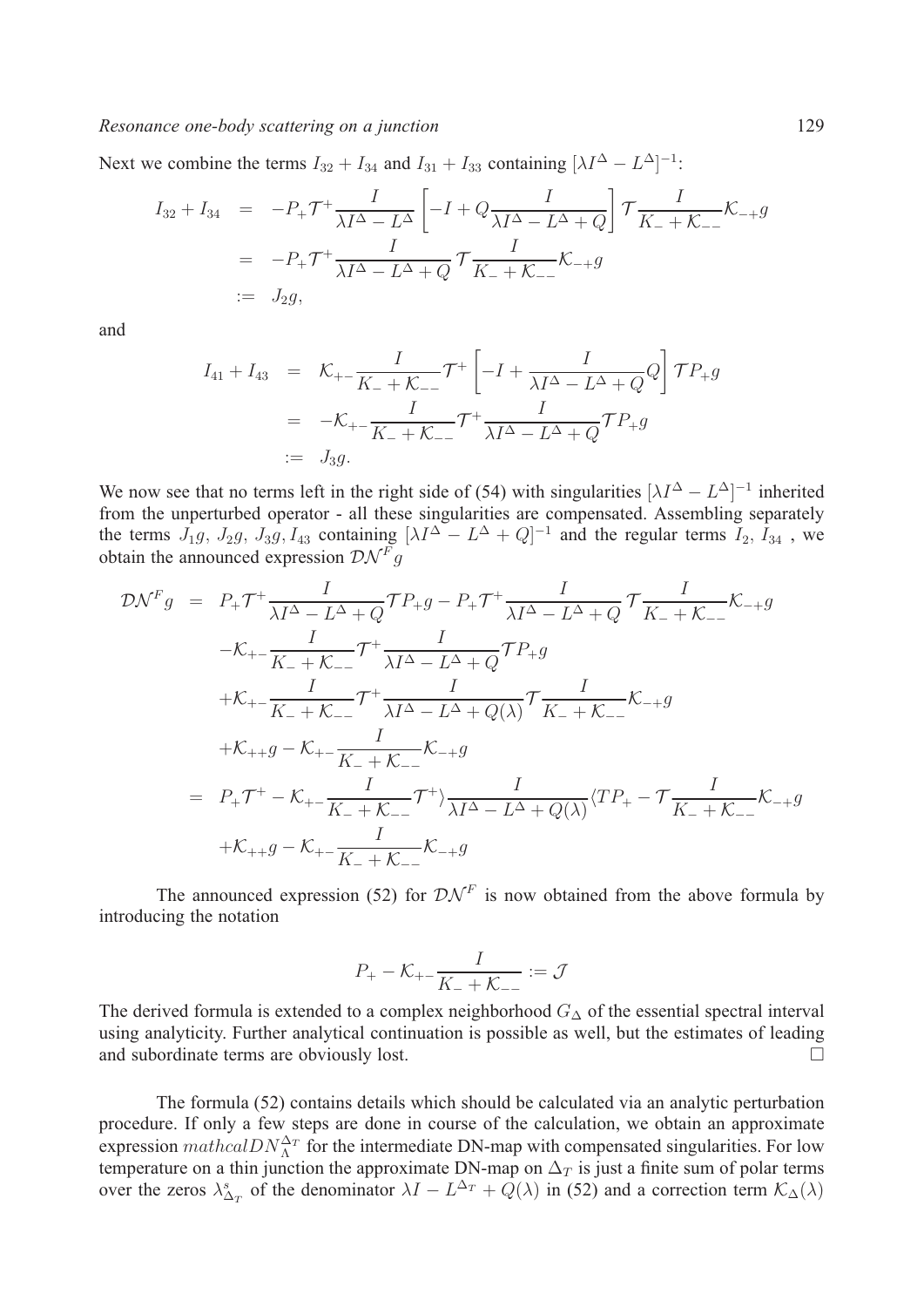130 *G. Martin, A. M. Yafyasov, B. S. Pavlov*

which is regular on a complex neighborhood  $G_{\Delta_T}$ :

$$
\mathcal{D}\mathcal{N}_{\Lambda}^{\Delta_T} = \sum_{\lambda_{\Delta_T}^s \in \Delta} (d_s)^{-1} \frac{Q_s}{\lambda - \lambda_{\Delta_T}^s} + \mathcal{K}_{\Delta}(\lambda),
$$

If the Fermi level  $\Lambda$  is situated in the middle of the first spectral band, then for the thin junction the correcting term is dominated by the exponent  $K_{+}$  in open channels and the scattering matrix can be estimated on a major part of  $G_{\Delta_T}$  by the approximate expression

$$
S_{appr} = \frac{iK_+ - \mathcal{D}\mathcal{N}_{\Lambda}^{\Delta_T}}{iK_+ + \mathcal{D}\mathcal{N}_{\Lambda}^{\Delta_T}},\tag{55}
$$

see an extended discussion of the one-pole approximation in [26].

### **5. A fitted zero-range solvable model for the quantum dot**

The final expressions for the scattered waves on the junction in both preceding sections are obtained via matching of the standard scattering Ansatz in the wires  $\omega$  with the solutions of the intermediate boundary problem on the vertex domain  $\Omega_{int}$ .

One can substitute the Intermediate Operator in this construction by a finite matrix which plays the role of the inner structure in the corresponding operator extension scheme, see [63]. The problem of constructing the zero-range solvable model of the junction is then reduced to fitting the inner structure and the boundary condition at the contact  $\Gamma$  to the properties of the original problem for the Schrödinger operator in such a way that the model scattering matrix serves as an approximation of the original scattering matrix on a major part of the essential spectral interval  $\Delta_T$ , or on the major part of a complex neighborhood  $G_{\Delta_T}$  of it.

Consider the Schrödinger operator  $l_A$  on the open channels in  $L_2(\omega)$ 

$$
l_{\Lambda}U = -\frac{d^2U}{dx^2} + \sum_{s,m} \frac{\pi^2 s^2}{\delta^2} p_s^m U + \mathbf{V}_{\infty} U, \ 0 < x < \infty \tag{56}
$$

defined on  $W_2^2(E_+,\mathbb{R}_+)$ , without boundary conditions at the origin. The boundary form of it is calculated via integration by parts:

$$
\mathcal{J}_i(U, V) = \langle l_0^{\dagger} U, V \rangle - \langle U, l_0^{\dagger} V \rangle = \langle U'(0), V(0) \rangle - \langle U(0), V'(0) \rangle, \tag{57}
$$

where  $U(0)$ ,  $V(0) \in E_+$  and the derivatives are taken in the outgoing direction on  $\Gamma$  with respect to  $\Omega_{int}$ .

The construction of the vertex part of the model will be through a major change of the original Intermediate Hamiltonian. Without loss of generality we can assume that the essential spectral interval  $\Delta_T$  lies strictly inside of the conductivity band - the first spectral band

$$
\Delta_1 \subset [\lambda_{max}^{\Lambda}, \lambda_{min}^{\Lambda}] = [\pi^2 \delta^{-2} + V_{invty}, 4\pi^2 \delta^{-2} + V_{invty}]
$$

and hence does not overlap with the continuous spectrum of the intermediate Hamiltonian  $L_{\Lambda}$ , so that  $\mathcal{D}\mathcal{N}$  is selfadjoint on  $\Delta_T$ . As we have seen above, this assumption will be valid for thin junctions. According to [26] only a finite number  $N$  of eigenvalues of the Intermediate Hamiltonian are situated on  $\Delta_1 \supset \Delta_T$ . We assume that there are some resonance eigenvalues situated on  $\Delta_T$ .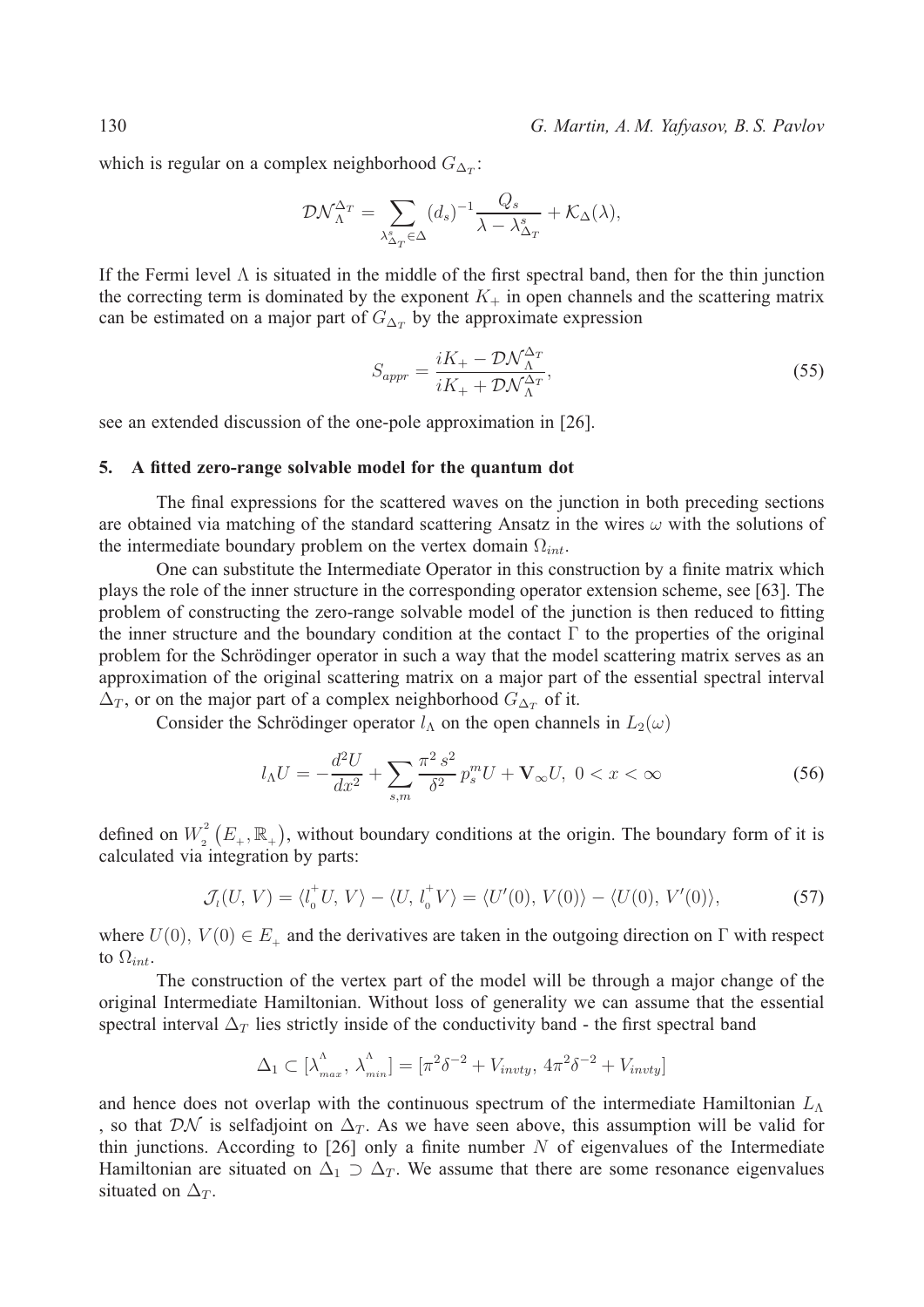#### **5.1. A solvable model of a quantum dot**

The operator extension procedure was invented by J. von Neumann for densely defined symmetric operators. However, in our situation we see that the restriction of a finite matrix is not densely defined. Nevertheless, under a condition that the basic pair of the deficiency subspaces  $N_i$ ,  $N_{-i}$  are non-overlapping, a procedure of extension has been developed, see [51, 52, 63]. In this subsection we follow [63] in defining an operator extension procedure for the finite matrix.

Assume that the positive matrix  $\vec{A}$  has simple spectrum and is defined by the spectral decomposition

$$
A = \sum_r \alpha_r^2 P_r.
$$

Here  $\alpha_r^2 > 0$  are eigenvalues of A and  $P_r = \nu_r \rangle \langle \nu_r$  are the corresponding orthogonal spectral projections. The eigenvalues and the boundary parameters  $\beta$  of the model, see below at (65), will be based on comparison of the scattering matrix of the model with the scattering matrix on  $\Delta_T$ .

Restriction of the matrix  $A$  is equivalent to selection of the deficiency subspace for a given value of the spectral parameter. We choose the deficiency subspace  $N_i$  as a generating subspace of

$$
A:\overline{\bigvee_{k>0}A^kN_{-i}}=E_A
$$

such that

$$
\frac{A+iI}{A-iI}N_i \cap N_i = 0, \quad \dim N_i = d
$$

Set

$$
D_0^A = (A - iI)^{-1} (E_A \ominus N_i)
$$

and define the restriction of the inner Hamiltonian as  $A \to A_0 = A|_{D_0^A}$ . We develop the extension procedure for general  $N_i$  and fit it later based on the spectral data of the intermediate operator, see Theorems 5.2 and 5.3. In our construction  $N_i \subset E_A$  plays the role of the deficiency subspace at the spectral point i, dim  $N_i = d$ ,  $2d \le N$  and the dual deficiency subspace is  $N_{-i} = \frac{A+iI}{A-iI} N_i$ .

The domain of the restricted operator  $A_0$  is not dense in  $E_A$ , because A is bounded. Nevertheless, since the deficiency subspaces  $N_{\pm i}$  do not overlap, the extension procedure for the orthogonal sum  $l_0 \oplus A_0$  can be developed. We will do it here with use of the symplectic formalism, see for instance [63]. In this case the "formal adjoint" operator for  $A_0$  is defined on the defect  $N_i + N_{-i} := \mathcal{N}$  by the von Neumann formula:  $A_0^+e \pm ie = 0$  for  $e \in N_{\pm i}$ . Then the extension is constructed via restriction of the formal adjoint onto a certain plane in the defect where the boundary form vanishes (a "Lagrangian plane"). According to the classical von Neumann construction all Lagrangian planes are parametrized by isometries  $V : N_i \to N_i$  in the form

$$
\mathcal{T}_V = (I - V) N_i.
$$

In the case when the deficiency subspaces do not overlap, the corresponding isometry is "admissible" and, according to [50], there exist a self-adjoint extension  $A_V$  of the restricted operator  $A_0$ . We need the following

**Lemma 5.1.** The Lagrangian plane  $\mathcal{T}_V$  in the defect forms a non-zero angle with the domain  $D_0^A$ *of the restricted operator*  $A_0$ *.* 

*Proof* Indeed, if  $A_V$  is the extension, then on  $\mathcal{T}_V$  it coincides with the restriction of the formal adjoint, and on the domain  $D_0^A$  it coincides with  $A_0$ . Then assuming that  $\mathcal{T}_V$  and  $D_0^A$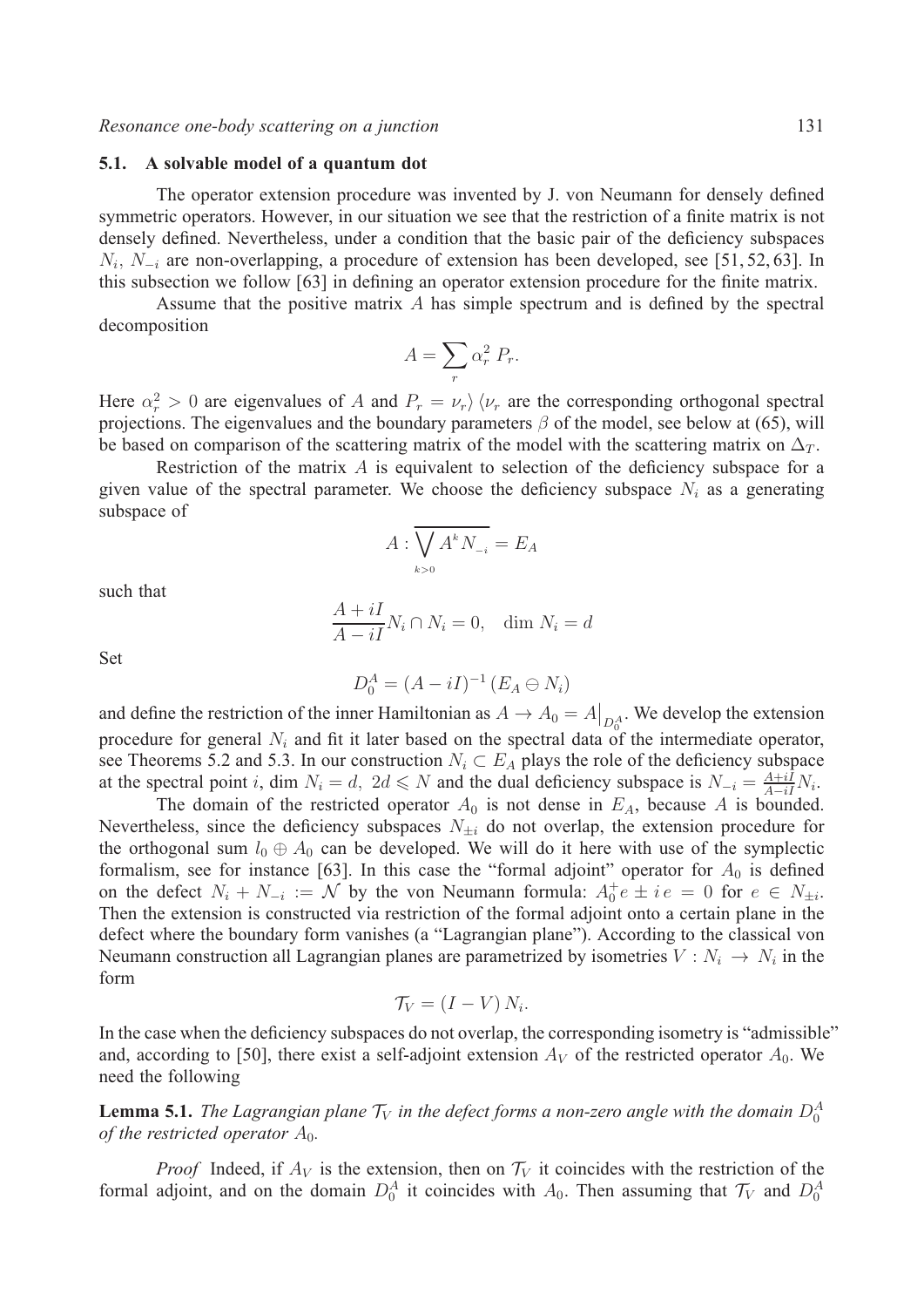132 *G. Martin, A. M. Yafyasov, B. S. Pavlov*

overlap, we obtain, for some  $f^{\perp} \perp N_i$ ,  $\nu \in N_i$ 

$$
\frac{1}{A - iI} f^{\perp} = \nu - V\nu.
$$

 $\int$ 

Applying  $A_V - iI$  to both parts of this equation, we obtain

$$
^{\perp }=-2i\nu ,
$$

hence  $f^{\perp} = -2i\nu = 0$ .

It follows from the Lemma that, once the extension is constructed on the Lagrangian plane, the whole construction of the extended operator can be finalized as a direct sum of the closure of the restricted operator and the extended operator on the Lagrangian plane.

Note that the operator extension procedure may be developed without the non-overlapping condition also, see [50]. In particular, in the case dim  $E_A = 1$ , which is not formally covered by the above procedure, was analyzed in [53] independently of [50]. The relevant formulas for the scattering matrix and scattered waves remain true and may be verified by the direct calculation. We will use this fact below.

Choose an orthonormal basis in  $N_i$ , say  $\{f_s\}$ ,  $s = 1, 2, \ldots, d$  a set of deficiency vectors of the restricted operator  $A_0$ . Then the vectors  $\hat{f}_s = \frac{A+iI}{A-iI} f_s$  form an orthonormal basis in the dual deficiency subspace  $N_{-i}$ . Under the non-overlapping condition one can use the formal adjoint operator  $A_0^+$  defined on the defect  $N_i + N_{-i} = \mathcal{N}$ :

$$
u = \sum_{s=1}^{d} [x_s f_s + \hat{x}_s \hat{f}_s] \in \mathcal{N},\tag{58}
$$

by the von Neumann formula, see [18],

$$
A_0^+ u = \sum_{s=1}^d [-i \; x_s \; f_s + i \; \hat{x}_s \; \hat{f}_s]. \tag{59}
$$

In order to use the symplectic version of the operator-extension techniques we need to introduce in the defect a new basis  $w_{s,\pm}$ , on which the formal adjoint  $A_0^+$  is correctly defined due to the above non-overlapping condition:

$$
w_{s,+} = \frac{f_s + \hat{f}_s}{2} = \frac{A}{A - iI} f_s
$$
  

$$
w_{s,-} = \frac{f_s - \hat{f}_s}{2i} = -\frac{I}{A - iI} f_s
$$

and so

$$
A_0^+ w_{s,+} = w_{s,-} \qquad A_0^+ w_{s,-} = -w_{s,+}
$$

It is convenient to represent elements  $u \in \mathcal{N}$  via this new basis as

$$
u = \sum_{s=1}^{d} [\xi_s^+ w_{s,+} + \xi_s^- w_{s,-}].
$$
\n(60)

Then, using notations  $\sum_{s=1}^{d} \xi_{s,\pm} e_s := \vec{\xi}_{\pm}$  we re-write the above von Neumann formula as

$$
u = \frac{A}{A - iI} \vec{\xi}^{\mu} - \frac{1}{A - iI} \vec{\xi}^{\mu}, \quad A_0^+ u = -\frac{1}{A - iI} \vec{\xi}^{\mu} - \frac{A}{A - iI} \vec{\xi}^{\mu} - \tag{61}
$$

The following formula for "integration by parts" for abstract operators was proved in [63].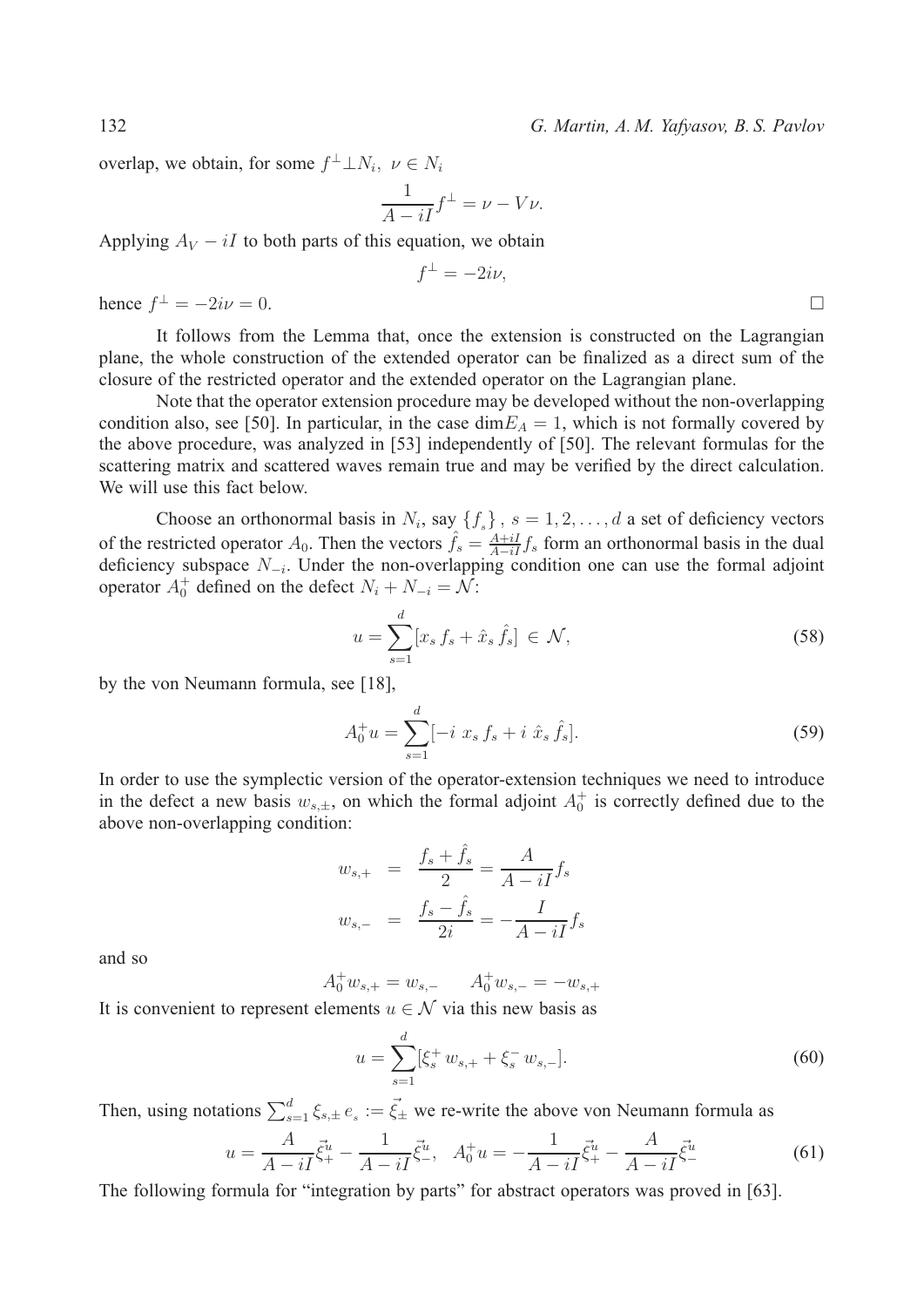**Lemma 5.2.** *Consider the elements*  $u, v$  *from the domain of the (formal) adjoint operator*  $A_0^+$ :

$$
u = \frac{A}{A - iI} \vec{\xi}^{\mu}_{+} - \frac{1}{A - iI} \vec{\xi}^{\mu}_{-}, \ v = \frac{A}{A - iI} \vec{\xi}^{\nu}_{+} - \frac{1}{A - iI} \vec{\xi}^{\nu}_{-}
$$

with coordinates  $\vec{\xi}_{\pm}^u$ ,  $\vec{\xi}_{\pm}^v$ :

$$
\vec{\xi}^u_{\pm} = \sum_{s=1}^d \xi^u_{s,\pm} f_{s,i} \in N_i, \ \vec{\xi}^v_{\pm} = \sum_{s=1}^d \xi^v_{s,\pm} f_s \in N_i.
$$

*Then, the boundary form of the formal adjoint operator is equal to*

$$
\mathcal{J}_A(u,v) = \langle A_0^+ u, v \rangle - \langle u, A_0^+ v \rangle = \langle \vec{\xi}_+^u, \vec{\xi}_-^v \rangle_N - \langle \vec{\xi}_-^u, \vec{\xi}_+^v \rangle_N. \tag{62}
$$

One can see that the coordinates  $\vec{\xi}_u^u$ ,  $\vec{\xi}_v^v$  of the elements  $u, v$  play the role of the boundary values similar to  $\{U'(0), U(0), V'(0), V(0)\}$ . We will call them *symplectic coordinates* of the element  $u, v$ . The next statement proved in [63] is the central feature of the fundamental Krein formula [18], for generalized resolvents of symmetric operators. In our situation, it is used in the course of the calculation of the scattering matrix.

**Lemma 5.3.** *The vector-valued function of the spectral parameter*

$$
u(\lambda) = \frac{A + iI}{A - \lambda I} \vec{\xi}^u_+ := u_0 + \frac{A}{A - iI} \vec{\xi}^u_+ - \frac{1}{A - iI} \vec{\xi}^u_-,
$$
 (63)

*satisfies the adjoint equation*  $[A_0^+ - \lambda I]u = 0$ , and the symplectic coordinates  $\bar{\xi}^u_{\pm} \in N_i$  of it are *connected by the formula*

$$
\vec{\xi}^u_- = -P_{N_i} \frac{I + \lambda A}{A - \lambda} \vec{\xi}^u_+
$$
\n(64)

We introduce the operator

$$
P_{N_i} \frac{I + \lambda A}{A - \lambda I} P_{N_i} := \mathcal{M} : N_i \to N_i
$$

It has a positive imaginary part in the upper half-plane  $\Im m \lambda > 0$  and will serve us an abstract analog of the celebrated Weyl-Titchmarsh function, see [18, 42].

The operator M exists almost everywhere on the real axis  $\lambda$  with a finite number of simple poles at the eigenvalues  $\alpha_r^2$  of A. This function plays an important role in description of spectral properties of self-adjoint extensions of symmetric operators, see [64].

We construct a solvable model of the quantum network as a self-adjoint extension of the orthogonal sum  $l_0 \oplus A_0$ .

We begin with the orthogonal sum of the corresponding adjoint  $l_0^+$  and the formal adjoint:  $U_0^+ \oplus A_0^+$ , and calculate the corresponding boundary form  $J(U, V) := \mathcal{J}(U, V) + \mathcal{J}(u, v)$  on elements  $(U, u) := U$  from the orthogonal sum of the corresponding spaces. The self-adjoint extensions of the operator  $l_0 \oplus A_0$  are obtained, based on restrictions of the adjoint operator  $A_0^+ = l_0^+ \oplus A_0^+$  onto Lagrangian planes of the form  $J(U, V)$ . These planes may be defined by the boundary conditions connecting symplectic coordinates  $U'(0)$ ,  $U(0)$ ,  $\vec{\xi}_{+}^u$ ,  $\vec{\xi}_{-}^u$  of components of elements from the defect. For instance, one may select a finite-dimensional operator  $\beta$ :  $E_+ \oplus N_i \rightarrow E_+ \oplus N_i$  and define the Lagrangian plane  $\mathbf{L}_{\beta}$  by the boundary condition

$$
\begin{pmatrix} U'(0) \\ -\vec{\xi}_+ \end{pmatrix} = \begin{pmatrix} \beta_{00} & \beta_{01} \\ \beta_{10} & 0 \end{pmatrix} \begin{pmatrix} U(0) \\ -\vec{\xi}_- \end{pmatrix}.
$$
 (65)

The extension defined by (65) on the Lagrangian plane is continued onto the whole space  $L_2(E_+, R_+) \oplus E_A$  by forming the direct sum with the closure of the restricted operator  $A_0$ ,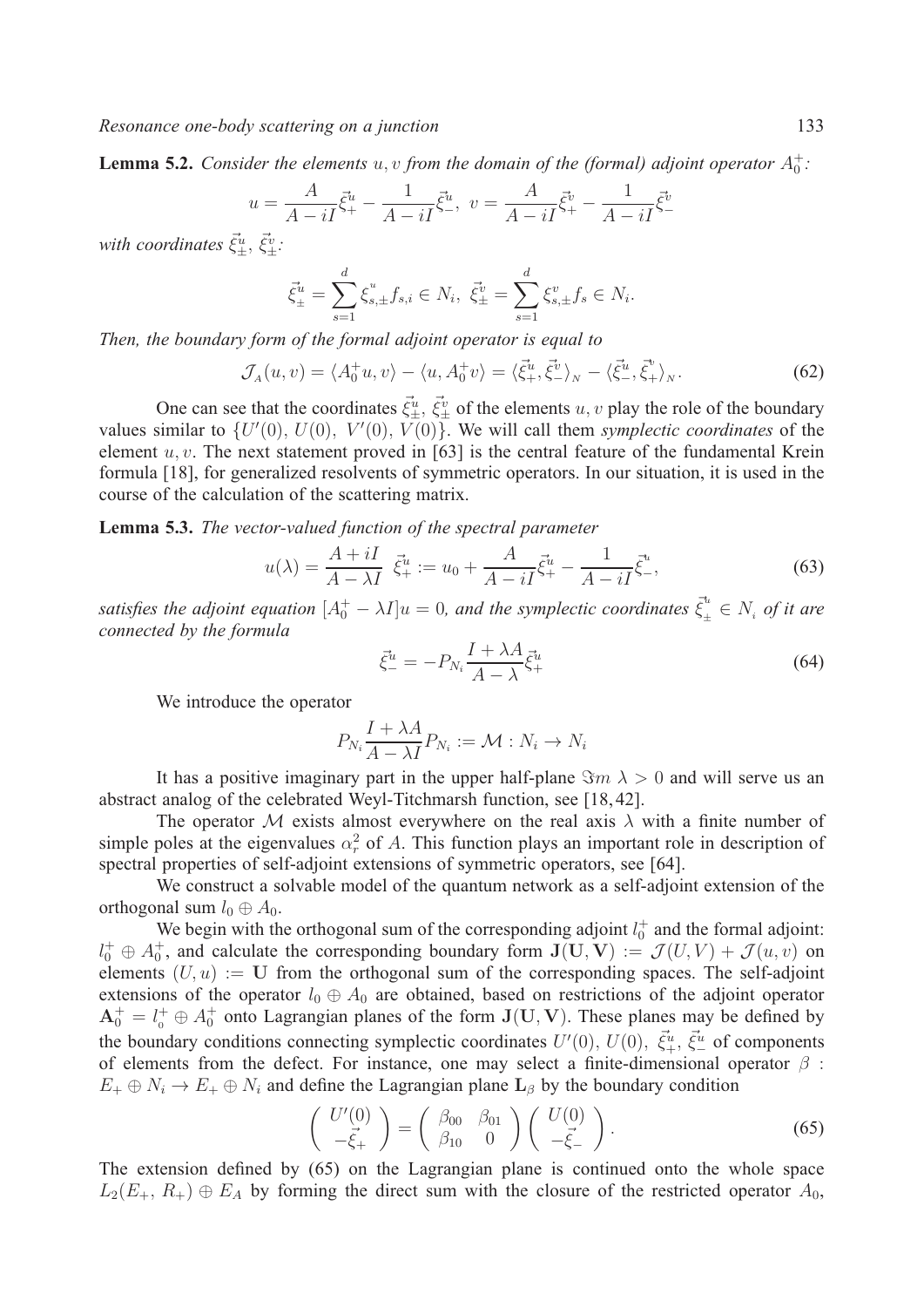see [50]. This construction gives a self-adjoint extension  $A_\beta$  of  $l_0 \oplus A_0$  in  $L_2(E_+, R_+) \oplus E_A$ , defined by the boundary condition (65). The absolutely continuous spectrum of the operator  $A_\beta$  coincides with the spectrum of the exterior part of the model, and hence it coincides with the spectrum of the trivial component  $l_A$  of the split operator  $\mathcal{L}_{\Lambda}$  (in the open channels). The corresponding eigenfunctions of  $A_\beta$  on the maximal essential spectral band  $\left[\lambda_{\max}^{\Lambda}, \lambda_{\min}^{\Lambda}\right] \supset \Lambda$ can be found, via substitution into the above boundary condition the column formed from of the scattering Ansatz in open channels with (63) and in the outer space:

$$
\vec{\Psi} = \begin{pmatrix} e^{iK_+x}\nu + e^{-iK_+x}\mathbf{S}\nu \\ \frac{A+iI}{A-\lambda I}\vec{\xi}^u_+ \end{pmatrix} . \tag{66}
$$

In this way we obtain a linear equation for the scattering matrix:

$$
\begin{pmatrix} iK_+ \left(\nu - S\nu\right) \\ -\vec{\xi}_+ \end{pmatrix} = \begin{pmatrix} \beta_{00} & \beta_{01} \\ \beta_{10} & 0 \end{pmatrix} \begin{pmatrix} \nu + S\nu \\ \mathcal{M}\vec{\xi}_+ \end{pmatrix}.
$$

Upon solving this equation we obtain the scattered waves and the scattering matrix:

**Theorem 5.1.** *The scattering matrix for the constructed extension is an analytic function of the spectral parameter*  $\lambda$ *:* 

$$
\mathbf{S}(\lambda) = \frac{iK_{+} - [\beta_{00} - \beta_{01} \mathcal{M} \beta_{10}]}{iK_{+} + [\beta_{00} - \beta_{01} \mathcal{M} \beta_{10}]},\tag{67}
$$

Of course we mean here

$$
\mathbf{S}(\lambda) = (iK_{+} - [\beta_{00} - \beta_{01} \mathcal{M} \beta_{10}]) (iK_{+} + [\beta_{00} - \beta_{01} \mathcal{M} \beta_{10}])^{-1}
$$
(68)

*Proof.* We eliminate  $\vec{\xi}_+$  from the preceding equation. The vector  $\nu$  is a free parameter, and the coordinate  $\vec{\xi}_+$  of the inner component of the scattered wave (66) is defined as  $\vec{\xi}_+ = -\beta_{10}(I + S)\nu$ . □

#### **5.2. Fitting the solvable model**

The comparison of the ultimate expression (67) for the scattering matrix of the model junction with the approximate expressions (46) and (55) reveals a similar structure between all of these expressions and thus creates hope that the parameters  $A, N_{\pm i}, \beta$  of the extension can be selected so that the model scattering matrix coincides with one of the approximate scattering matrices.

Consider the approximate scattering matrix (46) with

$$
\mathcal{D}\mathcal{N}_{\Lambda}^{\Delta_{T}} = \sum_{r=1}^{N} \frac{P_{+} \frac{\partial \varphi_{r}^{\Lambda}}{\partial n} \rangle \langle P_{+} \frac{\partial \varphi_{r}^{\Lambda}}{\partial n} + \mathcal{K}^{\Delta_{T}}(\lambda) \tag{69}
$$

with polar terms constituted by the projections onto the boundary currents of the eigenfunctions  $\varphi_r^{\Lambda}$  of the Intermediate Hamiltonian which correspond to the eigenvalues  $\lambda_r^{\Lambda}$  on the essential spectral interval  $\Delta_T$ , and a regular on  $G_{\Delta_T}$  correcting term  $\mathcal{K}^{\Delta_T}(\lambda)$ .

It remains to choose the parameters  $A, N_{\pm i}, \beta$  of the model such that the operator-function  $[\beta_{00} - \beta_{01} \mathcal{M} \beta_{10}]$  acting in  $E_+$  coincides with the essential DN-map  $\mathcal{D} \mathcal{N}^{\Delta}_{\Lambda}$  of the Intermediate Hamiltonian on  $\Delta_T$ . Denote by  $Q_s$  the spectral projection  $P_s^A = \nu_{\alpha_s}$   $\langle \nu_{\alpha_s}$  of the operator A corresponding to the simple eigenvalue  $\alpha_s^2$ , framed by the projections  $P_i$  onto the deficiency subspace  $N_i$ 

$$
Q_s = P_i P_s P_i.
$$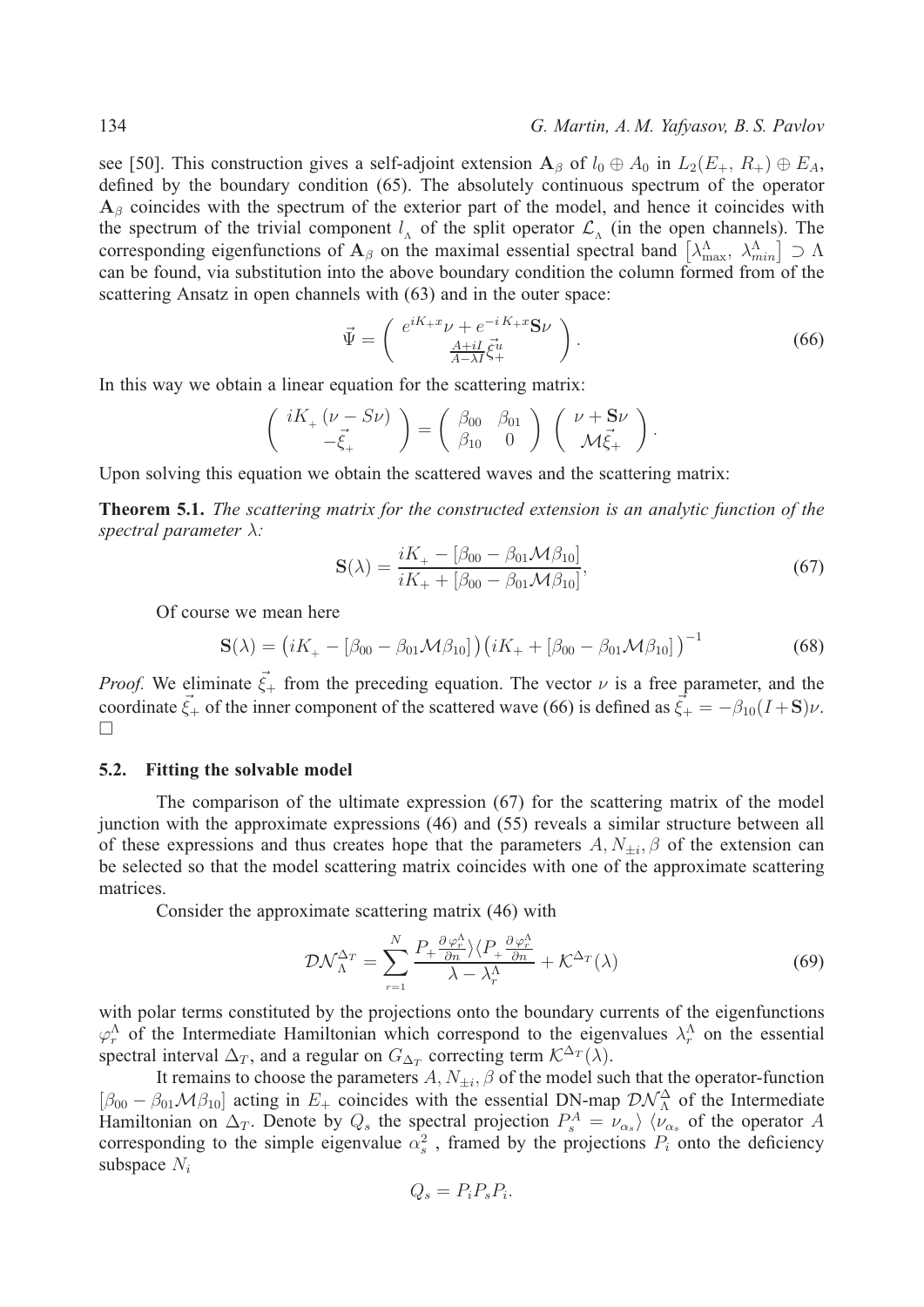#### *Resonance one-body scattering on a junction* 135

Then the expression  $[\beta_{00} - \beta_{01} \mathcal{M} \beta_{10}]$  takes the form:

$$
[\beta_{00} - \beta_{01} \mathcal{M} \beta_{10}] = \left[ \beta_{00} + \sum_{r=1}^{N_T} \alpha_r^2 \beta_{01} Q_s \beta_{10} \right] + \sum_r \frac{1 + \alpha_r^4}{\lambda - \alpha_r^2} \beta_{01} Q_r \beta_{10}.
$$
 (70)

We will define the boundary parameters  $\beta_{10}$ ,  $\beta_{01} = \beta_{10}^+$  later, but once they are defined, we choose  $\beta_{00}$  such that the first summand in the right side of (70) vanishes:

$$
\beta_{00} = -\sum_{r} \alpha_r^2 \beta_{01} Q_r \beta_{10} \tag{71}
$$

Then the scattering matrix takes a form similar to (69). Note that for the junctions under consideration the leading term  $iK$  dominates the regular error, both in (67) and in (46). In order to to fit the model we should choose the eigenvalues of  $A$  equal to the eigenvalues of the intermediate hamiltonian on the essential spectral interval  $\Delta_T$ .

Summarizing these results we obtain the following conditional statement for the extension constructed based on the boundary condition (65) in case when  $N_i \cap N_{-i} = 0$  or dim  $E_A = 1$ :

**Theorem 5.2.** *The constructed operator*  $A_\beta$  *is a solvable model of the Quantum network on the essential spectral interval*  $\Delta_T$ , *if and only if the dimension of the space*  $E_A$  coincides with *the number* N of eigenvalues of the intermediate operator on  $\Delta_T \subset [\lambda_{max}, \lambda_{min}] = \Delta_1$ , the eigenvalues  $\alpha_r^2$  of the inner Hamiltonian  $A = \sum_{r=1}^N \alpha_r^2 \nu_{\alpha_r}$   $\langle \nu_{\alpha_r}$  coincide with the eigenvalues *of the Intermediate Hamiltonian on*  $\Delta_T$ , there exists a deficiency subspace  $N_i$  of the inner *Hamiltonian such that*  $N_i \cap \frac{A+iI}{A-iI}N_i = 0$  and the operator  $\beta_{01} : N_i \to E_+$  such that for the *ortho-normal basis*  ${e_s}\big|_{s=1}^N$  *of eigenvectors of A in*  $E_A$ 

$$
P_{+} \frac{\partial \phi_{r}}{\partial n} = [1 + \alpha_{r}^{4}]^{1/2} \beta_{01} P_{i} \nu_{\alpha_{r}}, r = 1, 2, ..., N.
$$
 (72)

Harmer has suggested an important strengthening of the previous conditional statement, by proving a general theorem concerning the existence of the subspace  $N_i$  and the projection  $P_{Ni}$ which satisfying the conditions of Theorem 5.2

Denote by  $L^{\Delta}$  the restriction of the intermediate operator  $L_{\Lambda}$  onto the invariant subspace  $E_{\Delta} = E_A$  corresponding to the part  $\sigma_{\Delta} = {\lambda_1, \lambda_2, \ldots \lambda_N}$  of its spectrum on the essential interval  $\Delta$ , and consider the linear map

$$
\sum_{s} [1 + \alpha_s^4]^{-1/2} P_+ \frac{\partial \varphi_s}{\partial n} \bigg|_{\Gamma} \langle *, \varphi_s \rangle := \Phi_{\Delta} \tag{73}
$$

from  $E_{\Delta}$  to  $E_{+}$ , and set dim( $E_{+}$ ) =n.

**Theorem 5.3.** *(Harmer)* The map  $\Phi_{\Delta}$  *defines a one-to one correspondence between the two d*-dimensional subspaces,  $2d < N$ :

$$
\Phi_{\Delta}^+ \Phi_{\Delta} E_{\Delta} := N_{\Delta} \subset E_{\Delta} \text{ and } \Phi_{\Delta} \Phi_{\Delta}^+ E_{+} := E_{+}^{\Delta} \subset E_{+}
$$

*If the subspace*  $N_{\Delta}$  *is a generating subspace of*  $L_{\Lambda}^{\Delta}$  *and* 

$$
N_{\Delta} \cap \left(L_{\Lambda}^{\Delta} - iI\right)^{-1} \left(L_{\Lambda}^{\Delta} + iI\right) N_{\Delta} = 0, \tag{74}
$$

*then there exist a unique pair consisting of the boundary operator*  $\beta_{01} : E_A \rightarrow E_+$  *and the subspace*  $N_i \subset E_A$  *which satisfy the conditions of the previous theorem.*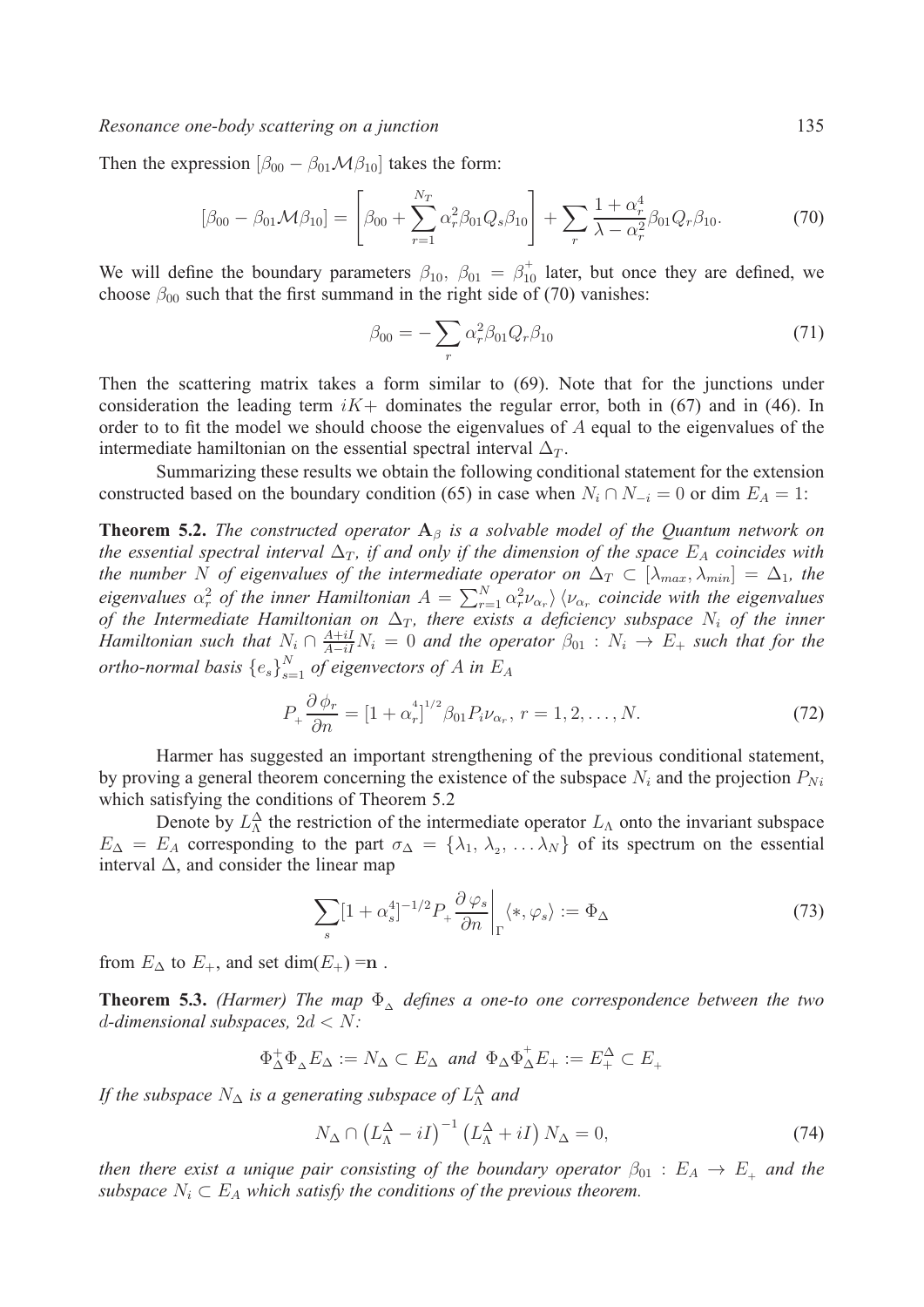The proof for this statement can be found in [54]

In the case when there is only one resonance eigenvalue  $\alpha_0^2$  of the Intermediate Hamiltonian sits on  $\Delta_T$ , we obtain the model scattering matrix

$$
\mathbf{S}(p) = \frac{K_{+} - \frac{1+\alpha_0^4}{\alpha_0^2 - \lambda} \beta_{01} Q_0 \beta_{10}}{K_{+} + \frac{1+\alpha_0^4}{\alpha_0^2 - \lambda} \beta_{01} Q_0 \beta_{10}}
$$
(75)

which is a single-pole approximation of the scattering matrix of the thin network. The condition of the above theorem is obviously fulfilled for the single-pole approximation, when  $P_+\frac{\partial\varphi_0}{\partial n}\neq 0$ ,  $d = 1, N = 1$ , and  $\beta_0$  is a one-dimensional operator mapping the one-dimensional subspace  $N_i$ onto the resonance entrance subspace in  $E_+$  spanned by  $P_+ \frac{\partial \varphi_0}{\partial n}$ . For thin or shrinking networks one can estimate, (see [26]), the deviation of the single-pole and/or few-poles approximations from the exact scattering matrix on the network, in terms of the ratio  $d/diam \Omega_{int}$ . The local wave operators and the corresponding scattering matrix on the essential spectral band can be defined for the pair  $(\mathcal{L}, \mathbf{A}_{\beta})$ , see [48].

## **6. Example: a zero-range solvable model as a kick-start in the analytic perturbation procedure**

Consider a thin quantum network constructed of a model quantum well and a single thin quantum wire. Assume that the Fermi level is situated on the first spectral band in the wire, which has multiplicity 1. Without loss of generality we may assume that the component of the corresponding solvable model in the open channel is presented by the Schrödinger operator with

 $\hbar^2 (2m^*)^{-1} = I, V + \pi^2 \delta^{-2} \Bigg|_{\omega}$  $= 0, K_{+} = pI_{+} = \sqrt{\lambda} I_{+}$  and the corresponding one-dimensional subspace  $E_{+}$ :

$$
-u'' = p^2 u, \ 0 < x < \infty. \tag{76}
$$

This equation can be interpreted as a result of separating variables in the one-dimensional acoustic equation  $u_{tt} - u_{xx} = 0$  on a semi-infinite string  $R_{+}$ . We connect the string with a resonator attached to the end  $x = 0$ , manufactured as a zero-range potential with an inner structure, see previous section. The corresponding quantum problem is reduces to the same stationary spectral problem with a threshold shifted from zero to the lower threshold  $\pi^2 \delta^{-2} + V_{infty}$  in the wire. In this section we assume that  $\pi^2 \delta^{-2} + V_{infty}$ , keeping in mind that the shift of the threshold does not affect the analytic properties of the spectral problem. But the corresponding acoustic dynamical problem, second order in time, is substituted by the Schrödinger dynamic problem, first order in time. After an appropriate scaling of the time variable the quantum dynamic problem is reduced to the equation

$$
\frac{1}{i}\frac{\partial\psi}{\partial t} + \frac{\partial^2\psi}{\partial x^2} = 0,\tag{77}
$$

or a corresponding equation with a threshold shifted by an addition of a constant potential  $V$  in thewires. Having in mind this connection, we continue analysis of the stationary spectral problem of the acoustic equation equipped by a zero-range potential, with inner structure, attached at the origin.

Assume that the model Hamiltonian  $A_\beta$  is constructed as suggested in the previous section based on the "inner Hamiltonian"  $A = \sum_{s=1}^{N} \alpha_s^2 \nu_s \rangle \langle \nu_s$ , with selected 1D deficiency subspaces  $N_{\pm i}$ , corresponding projections  $P_{\pm i} = e \rangle \langle e$ , and the differential operator  $l_{\Lambda}$  in the wire, linked to the inner structure via the hermitian matrix  $\beta$  of the boundary parameters  $\beta_{ik}$  selected as per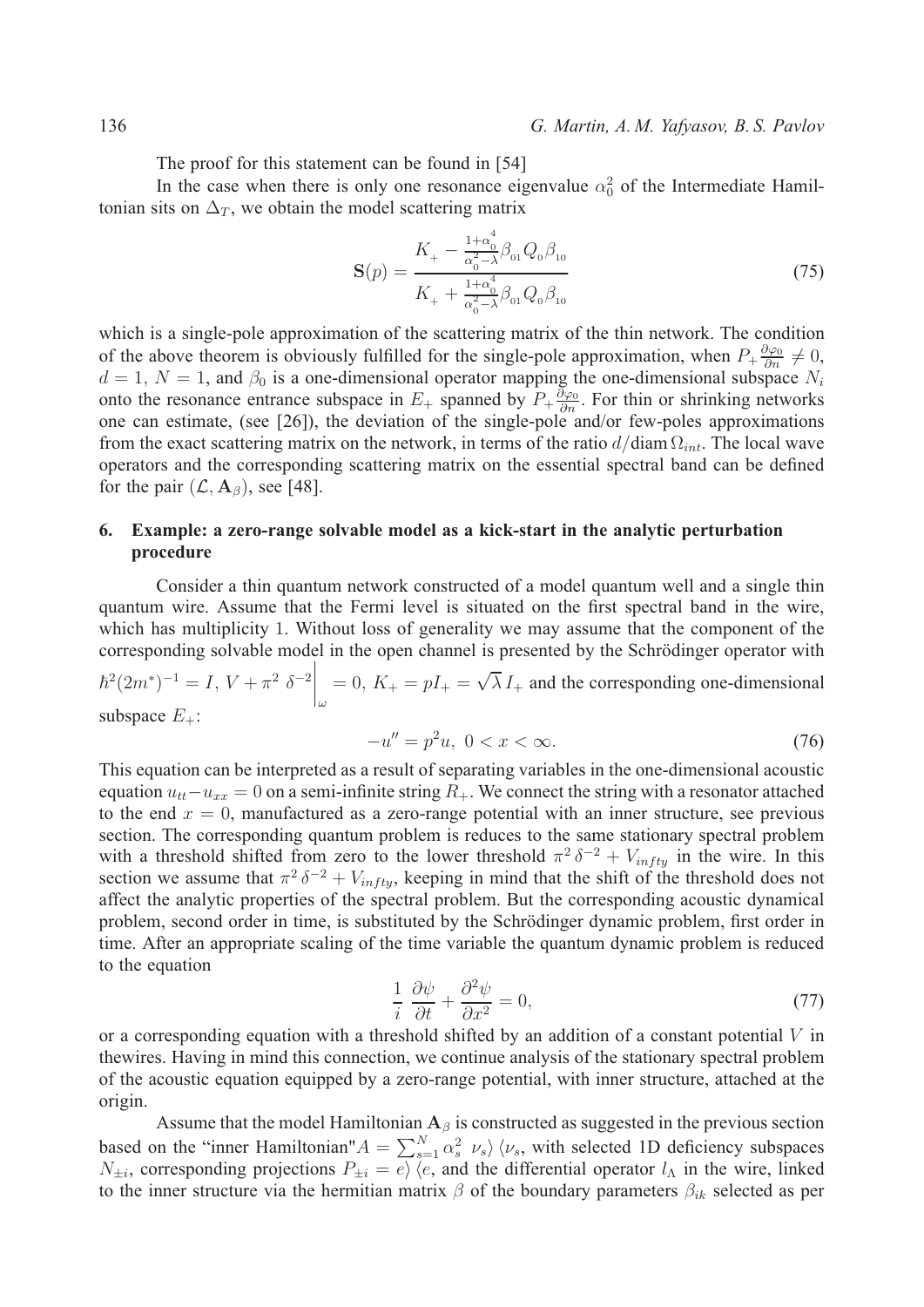*Resonance one-body scattering on a junction* 137

below:

$$
\begin{pmatrix} iK_+ (\nu - \mathbf{S}\nu) \\ -\vec{\xi}_+ \end{pmatrix} = \begin{pmatrix} \beta_{00} & \beta_{01} \\ \beta_{10} & \beta_{11} \end{pmatrix} \begin{pmatrix} \nu + \mathbf{S}\nu \\ \mathcal{M}\vec{\xi}_+ \end{pmatrix},
$$

with the Weyl function  $\mathcal{M} = \text{Trace} P_i \frac{I - \lambda A}{A - \lambda I}$ . Hereafter we assume that the deficiency subspace  $N_i = span\{\nu\}$  is identical to the cross-section subspace of the open channel  $E_+ = span e =$ span  $\nu$ . Then

$$
P_i \frac{I - \lambda A}{A - \lambda I} P_i = \mathcal{M} P_i
$$

Solving this equation gives us the scattered waves  $e^{ipx} + e^{-ipx}$ S and the scattering matrix  $S_\beta$  =  $S_{\beta}(\lambda)$   $P_+$  which is defined for the constructed extension in the 1D cross-section subspace  $E_+$  by the scalar function  $M$ 

$$
S_{\beta}(\lambda) = \frac{ip - \left[\beta_{00} - \beta_{01} \frac{\mathcal{M}}{I + \beta_{11} \mathcal{M}} \beta_{10}\right]}{ip + \left[\beta_{00} - \beta_{01} \frac{\mathcal{M}}{I + \beta_{11} \mathcal{M}} \beta_{10}\right]}.
$$
(78)

Hereafter we assume that the boundary parameter is connected with the inner structure and the deficiency subspaces by the condition  $\beta_{11}$  Trace  $P_i$   $A = 1$ . Then

Trace 
$$
\frac{I + \lambda A}{A - \lambda I}
$$
 = -Trace $P_i$  A + Trace $\frac{I + A^2}{A - \lambda I}$ ,

and hence

$$
1 + \beta_{11} \mathcal{M} = \beta_{11} \operatorname{Trace} \frac{I + A^2}{A - \lambda I} \frac{\mathcal{M}}{1 + \beta_{11} \mathcal{M}} = \frac{-\operatorname{Trace} P_i A}{\beta_{11} \operatorname{Trace} \frac{I + A^2}{A - \lambda I}} + \frac{1}{\beta_{11}}
$$

This gives us the scalar factor scattering matrix

$$
S_{\beta}(\lambda) = \frac{ip - \beta_{00} + \beta_{01} \beta_{11}^{-} \beta_{10} + \beta_{01} \beta_{11}^{-2} \left[ \text{Trace } \frac{1 + A^2}{\lambda I - A} P_i \right]^{-1} \beta_{10}}{ip + \beta_{00} - \beta_{01} \beta_{11}^{-2} \beta_{10} - \beta_{01} \beta_{11}^{-2} \left[ \text{Trace } \frac{1 + A^2}{\lambda I - A} P_i \right]^{-1} \beta_{10}},\tag{79}
$$

which tends to −1 at infinity in the complex plane,  $\lambda = p^2 \to \infty$ , similarly to the scattering matrix of the Dirichlet Schrödinger operator on a half-axis. On the other hand, the scattering matrix reveals a peculiar behavior near the eigenvalues of the inner structure when the interaction between the inner structure and the outer space is switched off. Indeed, let us assume that  $\lambda = p^2$ is near to  $\alpha_r^2$ , or  $p \approx \pm \alpha_r$ . Then the leading term of

$$
\left[\text{Trace } \frac{1+A^2}{\lambda I - A} P_i\right] = \frac{1+\alpha_r^4}{\lambda - \alpha_r^2} \parallel P_i \nu_r \parallel^2 + \sum_{s \neq r} \frac{1+\alpha_s^4}{\lambda - \alpha_s^2} \parallel P_i \nu_s \parallel^2 \equiv \frac{1+\alpha_r^4}{\lambda - \alpha_r^2} \parallel P_i \nu_r \parallel^2 + \gamma_r(\lambda)
$$

is represented at  $\lambda \approx \alpha_r^2$  by the polar expression which dominates the bounded correcting term  $\gamma_r(\lambda)$ . Then the scattering matrix near  $\alpha_r^2$  is calculated as

$$
Sp(\lambda) = \frac{ip - \det \beta \beta_{11}^{-1} + \frac{|\beta_{01}|^2}{\beta_{11}^2} (1 + \alpha_r^4) \left[ \frac{\lambda - \alpha_r^2}{1 + \frac{\lambda - \alpha_r^2}{1 + \alpha_r^4} \gamma_r(\lambda)} \right] \| P_i \nu \|^{-2}}{ip + \det \beta \beta_{11}^{-1} - \frac{|\beta_{01}|^2}{\beta_{11}^2} (1 + \alpha_r^4) \left[ \frac{\lambda - \alpha_r^2}{1 + \frac{\lambda - \alpha_r^2}{1 + \alpha_r^4} \gamma_r(\lambda)} \right] \| P_i \nu \|^{-2}}
$$
  

$$
S_\beta(\lambda) = \frac{ip - \det \beta \beta_{11}^{-1} + \frac{|\beta_{01}|^2}{\beta_{11}^2} (1 + \alpha_r^4) (p^2 - \alpha_r^2) \| P_i \nu \|^{-2}}{ip + \det \beta \beta_{11}^{-1} - \frac{|\beta_{01}|^2}{\beta_{11}^2} (1 + \alpha_r^4) (p^2 - \alpha_r^2) \| P_i \nu \|^{-2}}.
$$
 (80)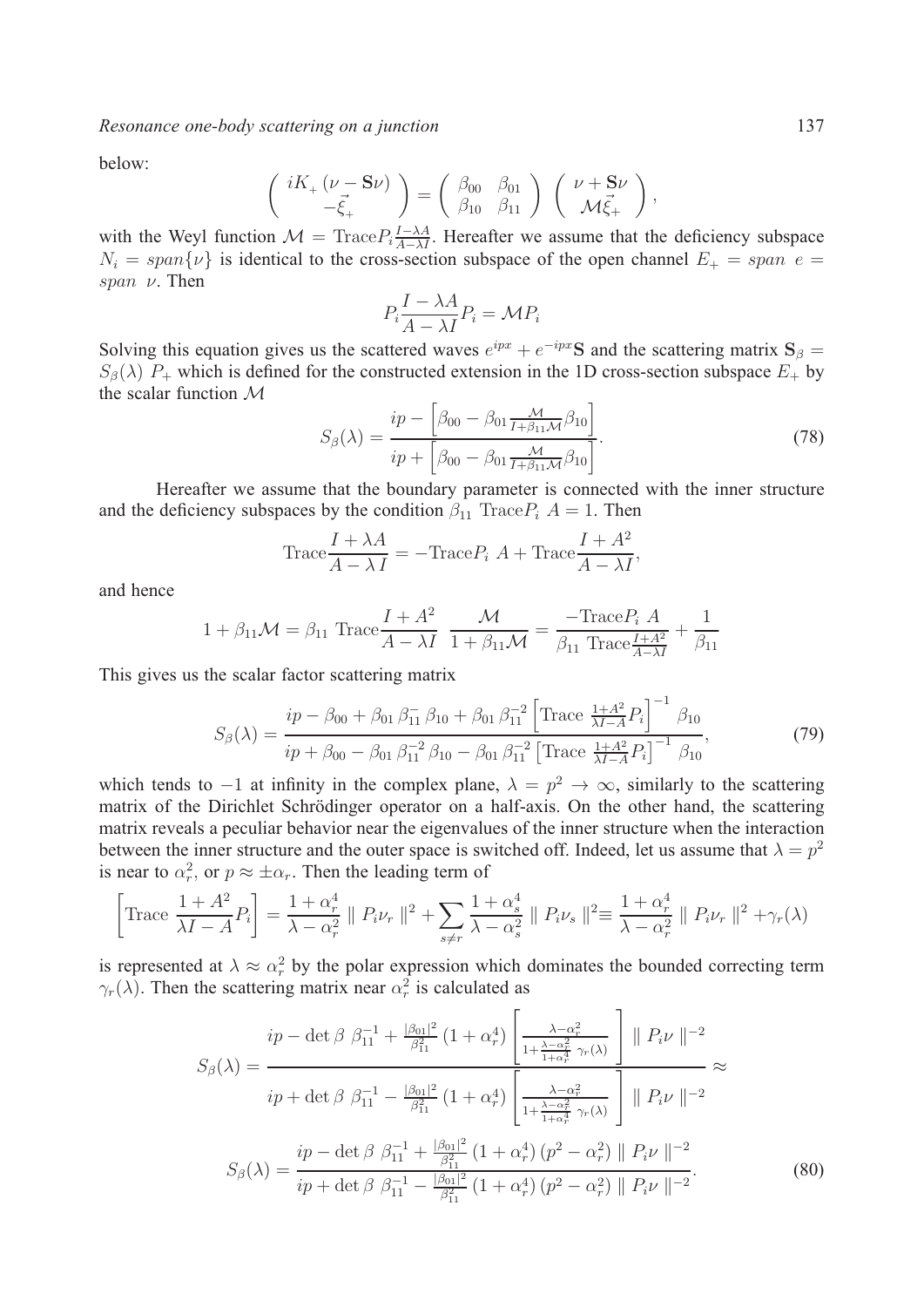This formula becomes exact if the inner structure is one-dimensional,  $r = 1$ ,  $\gamma_r = 0$ . This fact will be used in next section. But it may also serve a convenient approximation for the scattering matrix anyway in the case when  $|\beta_{01}|^{-2} \to 0$ ,  $\det \beta$   $|\beta_{01}|^{-2} \to 0$ . In particular, the poles of the scattering matrix - the resonances - are calculated under this condition, for small  $|\beta_{01}|^{-2}$ ,  $\det \beta$   $|\beta_{01}|^{-2}$  as

$$
p_r(\beta) \approx \alpha_r + \frac{1 + \alpha_r^4}{2} \left[ i \frac{\beta_{11}^2}{|\beta_{01}|^2} + \frac{\beta_{11} \det \beta}{\alpha_r |\beta_{01}|^2} \right].
$$

In particular, for det  $\beta = 0$ , the displacement of the resonance  $p_r(\beta)$  from the limiting position at large  $\beta$  in  $\alpha_r$  is just vertical and does not require any conditions, except the switching off the interaction  $\beta_{01} \rightarrow \infty$  between the wire and the vertex domain of the junction.

Summarizing our results, we obtain the following statement:

**Theorem 6.1.** *The scattering matrix (79) is unitary on the real axis of the p-plane and has zeros at the points*  $\bar{p}_s(\beta)$  *in the lower half-plane, and poles in the complex conjugate points*  $p_s(\beta)$  *in the upper half-plane*  $\Im m(p) > 0$ , situated symmetrically with respect to the imaginary axis of *this* p-plane. It is an analytic function of the spectral parameter  $\lambda$ , but it is not analytic with *respect to the coupling parameter*  $\det \beta$ ,  $|\beta_{01}|^{-2} \rightarrow 0$ . In particular, if the inner structure A is fixed,  $A=\sum_s \alpha_s^2 \nu_s \rangle \, \langle \nu_s$ , and the coupling parameter is selected such that

$$
\beta_{11} TraceAP_i = 1, |\beta_{01}|^{-2} \to 0 \text{ and, simultaneously } \det \beta |\beta_{01}|^{-2} \to 0,
$$
 (81)

*then the inner and the outer components of the junction are decoupled, in the limit (81), and the* poles  $p_s(\beta)$  depend on  $\beta^{-1}$ ,  $\to 0$ ,  $\det\beta$   $|\beta_{01}|^{-2}$   $\to 0$  analytically and approach the real points  $\pm \alpha_r = \pm \sqrt{\alpha_s^2}$  as

$$
p_s(\beta) = \alpha_s + i \frac{\beta_{11}(1 + \alpha_r^4)}{2|\beta_{01}|^2} + \frac{(1 + \alpha_r^4) \text{det}\beta}{2 \alpha_r |\beta_{01}|^2} + \dots
$$
 (82)

Even in the case of 1D inner structure the factor (80) of the scattering matrix is not analytic with respect to  $\beta^{-1}$ ,  $\det \beta |\beta_{01}|^{-2}$ , because the zeros  $p_r$  of both the numerator and the denominator approach the same points  $\pm \alpha_r$  when  $\beta^{-1}$ ,  $\rightarrow 0$ ,  $\det \beta |\beta_{01}|^{-2} \rightarrow 0$ , hence the scattering matrix (79) nor the scattered wave depend analytically on the boundary parameter  $\beta^{-1}$ on the product of a small neighborhood of the origin in  $\beta^{-1}$  - space and small neighborhoods of  $p_s(0)$  in p-plane. The analyticity is actually lost due to *creation of resonances* at the points  $p_s = \pm \alpha_s$ , when the interaction between the inner and the outer components of the junction, initially decoupled  $, \beta^{-1} = 0$ , is *switched on*, when the boundary parameter  $\beta^{-1}$  exits from the origin.

#### **6.1. Acoustic analog of a quantum dot and the chain rule for the scattering matrices**

Both the Schrödinger equation and the acoustic equation are reduced to the spectral problem for the second order selfadjoint diffential operator. The only technical detail distinguishing the spectral problems is the threshold of the continuous spectrum , which is zero in the case of the acoustic problem defining the absence of the waves diffusion and existence of the functionalinvariant solutions represented in 1D case by Dalambertian waves  $\Psi(x \pm t)$ . In this section we consider the scattering problem for acoustic junction based on the equation second order in time:

$$
\frac{\partial^2}{\partial t^2} \left( \begin{array}{c} \Psi \\ \psi \end{array} \right) + \mathbf{A}_{\beta} \left( \begin{array}{c} \Psi \\ \psi \end{array} \right) = 0.
$$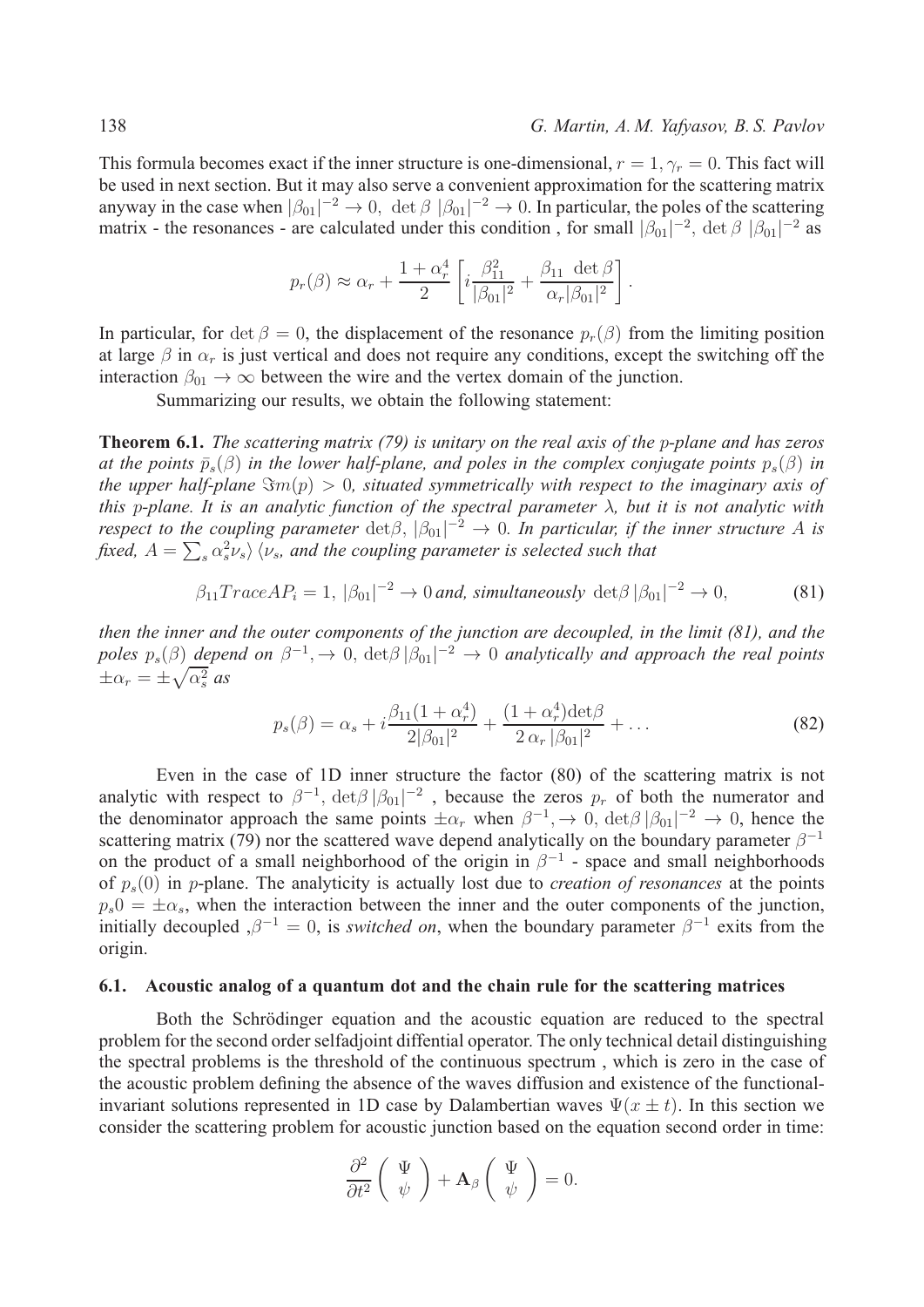on a half-axis with the boundary condition at the end  $x = 0$  defined by the inner Hamiltonian A and the boundary condition

$$
\begin{pmatrix} \frac{\partial \Psi(x)}{\partial x} \Big|_{0} \\ -\overline{\xi}_{+} \end{pmatrix} = \begin{pmatrix} \beta_{00} & \beta_{01} \\ \beta_{10} & \beta \end{pmatrix} \begin{pmatrix} \Psi(x) \Big|_{0} \\ -\overline{\xi}_{-} \end{pmatrix}, \qquad (83)
$$

imposed onto the boundary data  $\frac{\partial \Psi}{\partial x}$  $\Big|_{x=0}$ , Ψ  $\Big|_{x=0}$ of the outer component of the solution and the boundary data  $\xi_+$ ,  $\xi_-$  of the inner component  $\psi$  of the solution  $\vec{\Psi} = (\Psi, \psi)$  of the wave equation  $\vec{\Psi}_{tt} + \mathbf{A}_{\beta} \vec{\Psi} = 0$  at the contact of the inner and the outer components of the junction. In terms of Cauchy data  $(\vec{\Psi}, \frac{\partial \vec{\Psi}}{\partial t}) \equiv \vec{\Psi}$  the acoustic equation can be represented, see [30], as

$$
\frac{1}{i}\frac{\partial}{\partial t}\vec{\Psi} = i\begin{pmatrix} 0 & -1 \\ \mathbf{A}_{\beta} & 0 \end{pmatrix}\vec{\Psi} \equiv \mathcal{L}_{\beta}\vec{\Psi}.
$$
 (84)

The spectrum of the Lax-Phillips generator  $\mathcal{L}_{\beta}$  is purely continuous multiplicity 1 on  $(-\infty, \infty)$ , and the eigenfunctions of thew continuous spectrum are the scattered waves constructed as columns

$$
\vec{\Psi} = \left(\begin{array}{c} \frac{1}{ip} \\ 1 \end{array}\right) \vec{\Psi},
$$

with  $\vec{\Psi}$  defined by (66) with  $K_{+} = p$  in this subsection. The generator  $\mathcal{L}_{\beta}$  of the Lax-Phillips evolution group defined by the wave equation 84 is unitary with respect to the energy norm defined on the Cauchy data  $\vec{\Psi} \equiv \left( \vec{\Psi}, \frac{\partial \vec{\Psi}}{\partial t} \right)$  as

$$
\parallel \vec{\Psi} \parallel_{\mathcal{E}}^2 = \frac{1}{2} \int_0^\infty \left[ \left| \frac{\partial Psi}{\partial x} \right|^2 + \left| \frac{\partial \Psi}{\partial t} \right|^2 \right] dx + \frac{1}{2} \left[ \langle A\psi, \psi \rangle + \parallel \psi_t \parallel^2 \right] + \frac{1}{2} \langle \beta \left( \begin{array}{c} \Psi(0) \\ -\xi_-^\psi \end{array} \right), \left( \begin{array}{c} \Psi(0) \\ -\xi_-^\psi \end{array} \right) \rangle, \tag{85}
$$

and the evolution group is unitary in the energy-normed space  $\mathcal E$  of the Cauchy data of the acoustic problem. The spectral representation of the group is represented in terms of the scattered waves  $\vec{\Psi}_p$ 

$$
\vec{\Psi}(x,t) = \frac{1}{2\pi} \int_R \vec{\Psi}_p(x) \rangle e^{ipt} \langle \vec{\Psi}_p, \vec{\Psi}(*,0) \rangle_{\mathcal{E}} dp
$$

which transfers the Cauchy data of the incoming waves in the wire  $\Psi(x + t)$  into the Hardy class  $H^2$  of all square-integrable functions which admit an analytic continuation into the lower half-plane, and the Cauchy data of the outgoing waves  $\Psi(x - t)$  on the wire into the invariant subspace  $S^+H_+^2$  of the hardy class  $H_+^2$  in the upper half-plane. The corresponding spectral duality is established by the formulae

$$
\vec{\mathbf{U}} \equiv \begin{pmatrix} U \\ u \end{pmatrix} \xrightarrow{J_{\mathcal{E}}} \frac{1}{\sqrt{2\pi}} \langle \vec{\Psi}_p, \vec{\mathbf{U}} \rangle_{\mathcal{E}} \equiv J_{\mathcal{E}} \vec{\mathbf{U}}
$$
\n
$$
J_{\mathcal{E}} \vec{\mathbf{U}} \xrightarrow{J_{\mathcal{E}}^+} \frac{1}{\sqrt{2\pi}} \int_R \Psi_p \ J_{\mathcal{E}} \vec{\mathbf{U}} dp = \vec{\mathbf{U}}, \tag{86}
$$

and the inner space  $E_A \oplus E_A \equiv K$  of the system is transferred by  $J_{\mathcal{E}}$  into  $H^2_+ \ominus S_{LPh} H^2_+$ . Here

$$
\mathbf{S}_{LPh} = S^{+}(p) = S^{-1}(p) = S_{\beta}^{+}(\lambda) = \frac{ip + \beta_{00} - \beta_{01}\beta_{11}^{-1}\beta_{10} - \beta_{01}\beta_{11}^{-1}\left[Trace\frac{1+A^{2}}{\lambda I-A}P_{i}\right]^{-1}\beta_{10}}{ip - \beta_{00} + \beta_{01}\beta_{11}^{-1}\beta_{10} + \beta_{01}\beta_{11}^{-1}\left[Trace\frac{1+A^{2}}{\lambda I-A}P_{i}\right]^{-1}\beta_{10}}.
$$
\n(87)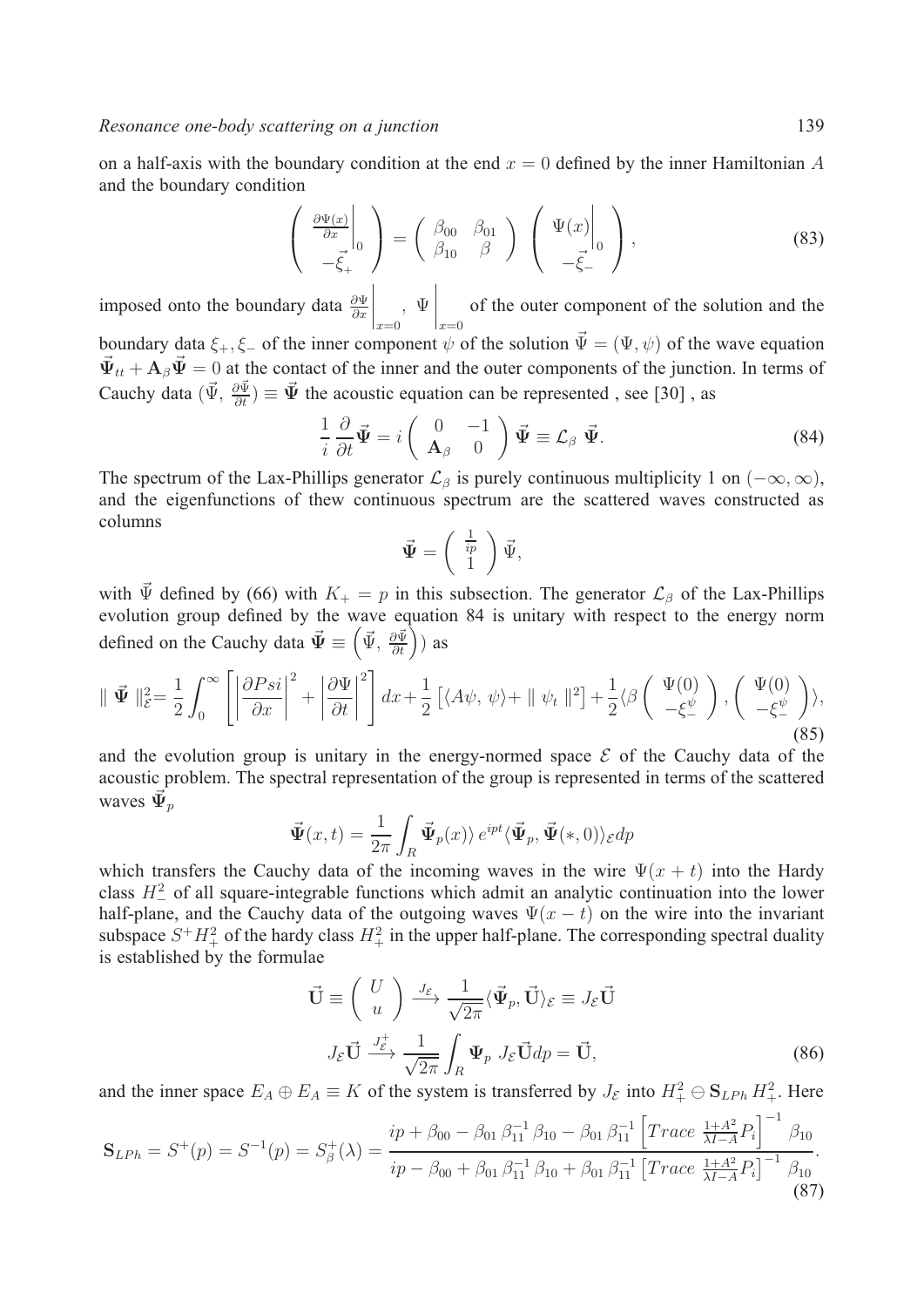### 140 *G. Martin, A. M. Yafyasov, B. S. Pavlov*

is the Lax-Phillips scattering matrix of the string, represented by the finite Blashke-product, see [30]. It is an analytic function in the upper half-plane with zeros at  $p_s(\beta)$ . It also serves the characteristic function of the Lax-Phillips semigroup obtained via restriction of the unitary evolution group  $e^{i\mathcal{L}_{\beta}} \to P_K e^{i\mathcal{L}_{\beta}} P_K$ ,  $t \ge 0$  onto the inner space  $K =: E_A \oplus E_A$ , obtained as an orthogonal complement of the incoming and outgoing waves in the wires, see [30], where , in particular, the acoustic scattering problem is studied on the string without the inner hamiltonian attached. Being a characteristic function of a contracting semigroup, the Lax-Phillips Scattering matrix admits a factorization into the product of a pair of factors corresponding to invariant subspaces of the Lax-Phillips semigroup, for instance as a product of the Blashke-factor containing  $p_1(\beta)$  and the complementary product extended on  $s = 2, 3, \ldots$ . The corresponding factorization is valid also for

$$
\mathbf{S}^{\beta} = \mathbf{S}_{1}^{\beta}(p) \; \mathbf{S}_{\beta}^{1}(p) = -\frac{[p + p_{1}(\beta)] [p - \bar{p}_{1}(\beta)]}{[p + \bar{p}_{1}(\beta)] [p - p_{1}(\beta)]} \; \prod_{s \neq \pm 1} \frac{p - \bar{p}_{s}(\beta)}{p - p_{s}(\beta)}.
$$
 (88)

The "resonance" factor of the scattering matrix, taking into account both resonance zeros  $\bar{p}_1(\beta), -p_1(\beta)$  approaching  $\pm p_1(0) = \pm \alpha_1$ , is non-analytic at the origin in the  $[\beta_{01}]^{-1}$ -plane, when p is close to  $\pm \alpha_1$ , due to above reason, but the complementary factor of the scattering matrix, is analytic with respect to  $|\beta_{01}|^{-2}$  near the origin in  $|\beta_{01}|^{-2}$  -plane, when p is close to  $\pm \alpha_1$ .

**Theorem 6.2.** *There exists a one-dimensional perturbation*  $A_1^{\beta}$  *of the operator* 

$$
l_0u = -u'', \ u\bigg|_0 = 0
$$

with a non-trivial inner component, such that the scattering matrix of the pair  $(A_1^{\beta}, l_0)$  coincides *with*  $S_1^{\beta}(p)$ *. Then the scattering matrix of the complementary pair*  $(A_\beta, A_1^\beta)$  *is equal to the* complementary factor  $S^0_\beta(p)$  and the following chain-rule for the scattering matrices is true

$$
\mathbf{S}^{\beta}(p) = \mathbf{S}_1^{\beta}(p) \mathbf{S}_{\beta}^1(p),
$$

*as well, as the corresponding chain rule for the inverse, which are Lax-Phillips Scattering matrices. The complementary factor is an analytic function of*  $[\beta^{-1}, p]$  *on the product*  $(\Omega_{\beta} \times$ [ $Ω<sub>α₁</sub> ∪ Ω<sub>-α₁</sub>$ ] *of a small neighborhood of the origin in*  $β<sub>01</sub>$ -space and a small neighborhood of *the pair*  $-\alpha_1$ ,  $\alpha_1$ *) in the p-plane.* 

*Proof.* Consider a one-dimensional operator A with a positive eigenvalue  $\alpha = \alpha^2(\beta)$ , which will be specified later. We associate with A the Krein function  $\mathcal{M} = \frac{1+\alpha^2 \lambda}{\alpha^2 - \lambda}$ , by setting  $|P_i v| = 0$ . Restrict the operator  $l \to l_0$  onto functions vanishing at the origin  $x = 0$ , and construct the self-adjoint extension of  $l_0$  with a one-dimensional exit from  $L_2(R_+)$ , defined by the  $2 \times 2$ Hermitian matrix  $\{\beta\}$  which connects the boundary values  $\{\xi_+,\xi_-\} = \{\xi_+,-\mathcal{M}\xi_+\}$  in  $E_A$  with boundary values  $\Psi(0)$ ,  $\Psi'(0)$  in  $E_+$ :

$$
\begin{pmatrix} \Psi' \\ -\xi_+ \end{pmatrix} = \begin{pmatrix} \beta_{00} & \beta_{01} \\ \beta_{10} & \beta_{11} \end{pmatrix} \begin{pmatrix} \Psi \\ -\xi_- \end{pmatrix}.
$$
 (89)

Substituting into the above equation the corresponding Ansatz for the wave-function of the problem (76) in the outer space

$$
\Psi_0^{\beta}(x,p) = e^{ipx} + \mathbf{S}^{\beta}(p)e^{-ipx},\tag{90}
$$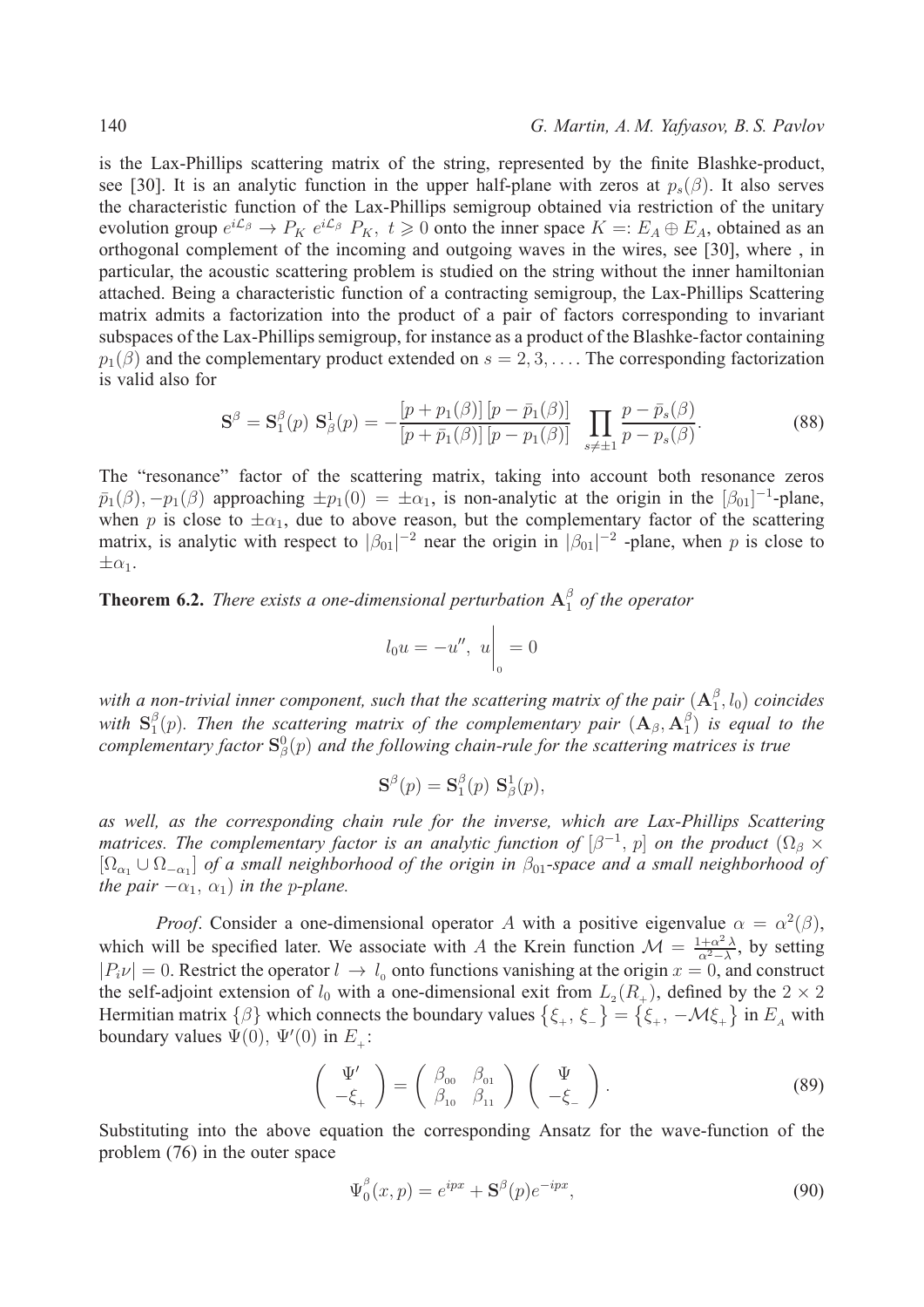we obtain an explicit expression for the corresponding scattering matrix **S** in terms of the Krein function  $\mathcal{M}(\lambda) = \frac{1+\alpha^2 \lambda}{\alpha^2 - \lambda}$  of the inner Hamiltonian and the boundary parameters:

$$
\mathbf{S}_{0}^{\beta}(\lambda) = \frac{ip - \left[\beta_{00} - \frac{|\beta_{01}|^{2} \mathcal{M}}{1 + \beta_{11} \mathcal{M}}\right]}{ip + \left[\beta_{00} - \frac{|\beta_{01}|^{2} \mathcal{M}}{1 + \beta_{11} \mathcal{M}}\right]}.
$$

Selecting the parameter  $\beta_{11}$  such that  $1 - \beta_{11}\alpha^2 = 0$ , we get  $1 + \beta_{11}\mathcal{M} = \frac{\beta_{11} + \alpha^2}{\alpha^2 - \lambda}$ , and obtain the scattering matrix with  $\lambda = p^2 + \pi^2 \delta^{-2} + V$  in the form (80) with  $\alpha_r \equiv \alpha$ 

$$
S_{\beta}(\lambda) = \frac{ip - \det \beta \beta_{11}^{-1} + \frac{|\beta_{01}|^2}{\beta_{11}} (1 + \alpha^4) (p^2 - \alpha^2)}{ip + \det \beta \beta_{11}^{-1} - \frac{|\beta_{01}|^2}{\beta_{11}} (1 + \alpha^4) (p^2 - \alpha^2)} =
$$
  

$$
\frac{ip - \left[\frac{\det \beta}{\beta_{11}} + \frac{|\beta_{01}|^2 \alpha^2}{\beta_{11} (1 + \alpha^4)}\right] + p^2 \frac{|\beta_{01}|^2}{\beta_{11} (1 + \alpha^4)}}{ip + \left[\frac{\det \beta}{\beta_{11}} + \frac{|\beta_{01}|^2 \alpha^2}{\beta_{11} (1 + \alpha^4)}\right] - p^2 \frac{|\beta_{01}|^2}{\beta_{11} (1 + \alpha^4)}}.
$$
(91)

which is compatible with the first factor in (88)). Comparing the corresponding addenda of the denominators,

$$
\mathbf{S}_0^{\beta}(p) = -\frac{[(p+p(\beta)] [p-\bar{p}(\beta)]}{[p+\bar{p}(\beta)] [p-p(\beta)]} = -\frac{p^2 + 2i \Im p(\beta) p - |p(\beta)|^2}{p^2 - 2i \Im p(\beta) p - |p(\beta)|^2},
$$

we obtain equations for parameters  $\beta_{01}, \beta_{00}$  of the extension  $\mathbf{A}_0^{\beta}$ :

$$
\frac{1}{2\Im p(\beta)} = \frac{\frac{\det \beta}{b \cdot \tan(1 + \alpha^4)} + \frac{|\beta_{01}|^2 \alpha^2}{\beta_{11}(1 + \alpha^4)}}{|p(\beta)|^2} = \frac{\frac{|\beta_{01}|^2 \alpha^2}{\beta_{11}(1 + \alpha^4)}}{1}
$$
(92)

Assuming that  $\beta_{11}\alpha^2 = 1$ . we obtain, comparing the first and the third fractions

$$
|\beta_{01}|^2 = \frac{\beta_{11}(1+\alpha^4)}{2\Im p(\beta)},
$$

and recover  $\beta_{00}$ , based on that, from the second fraction:

$$
\beta_{00} = \frac{|\beta_{01}|^2}{\beta_{11}} \left[ 1 - \frac{\alpha^2}{1 + \alpha^4} \right] + \frac{|p(\beta)|^2}{2\Im p(\beta)}
$$

The chain rule for scattering matrices can be obtained based on the interpretation of the scattering matrix as a characteristic function of the relevant Lax-Phillips semigroup [56] on the semi-axis for the acoustic equation  $u_{tt} - u_{xx} = 0$ , with the above boundary condition, with inner structure. According to fundamental results of [55] both inner factors of the factorization of the characteristic function are interpreted as characteristic functions of the Lax-Phillips semigroup on the corresponding invariant subspaces, hence - as scattering matrices of the complementary pairs of operators. One can also calculate the wave operators between the operators involved , see [56], and derive the chain rule for the Lax-Phillips scattering matrices (characteristic functions) from the standard chain rule for the wave operators, see more details in [57].

**Corollary.** Summarizing our observations we suggest, based on our example, the following two-steps modification of the analytic perturbation procedure on continuous spectrum:

a. First step is the construction of the solvable model and calculation of the corresponding (non-analytic with respect to the coupling constant  $\beta^{-1}$ , at the origin) scattering matrix. This scattering matrix is a factor of the complete scattering matrix, which contains the *dangerous resonances* approaching to the resonance eigenvalue of the Intermediate Hamiltonian and is an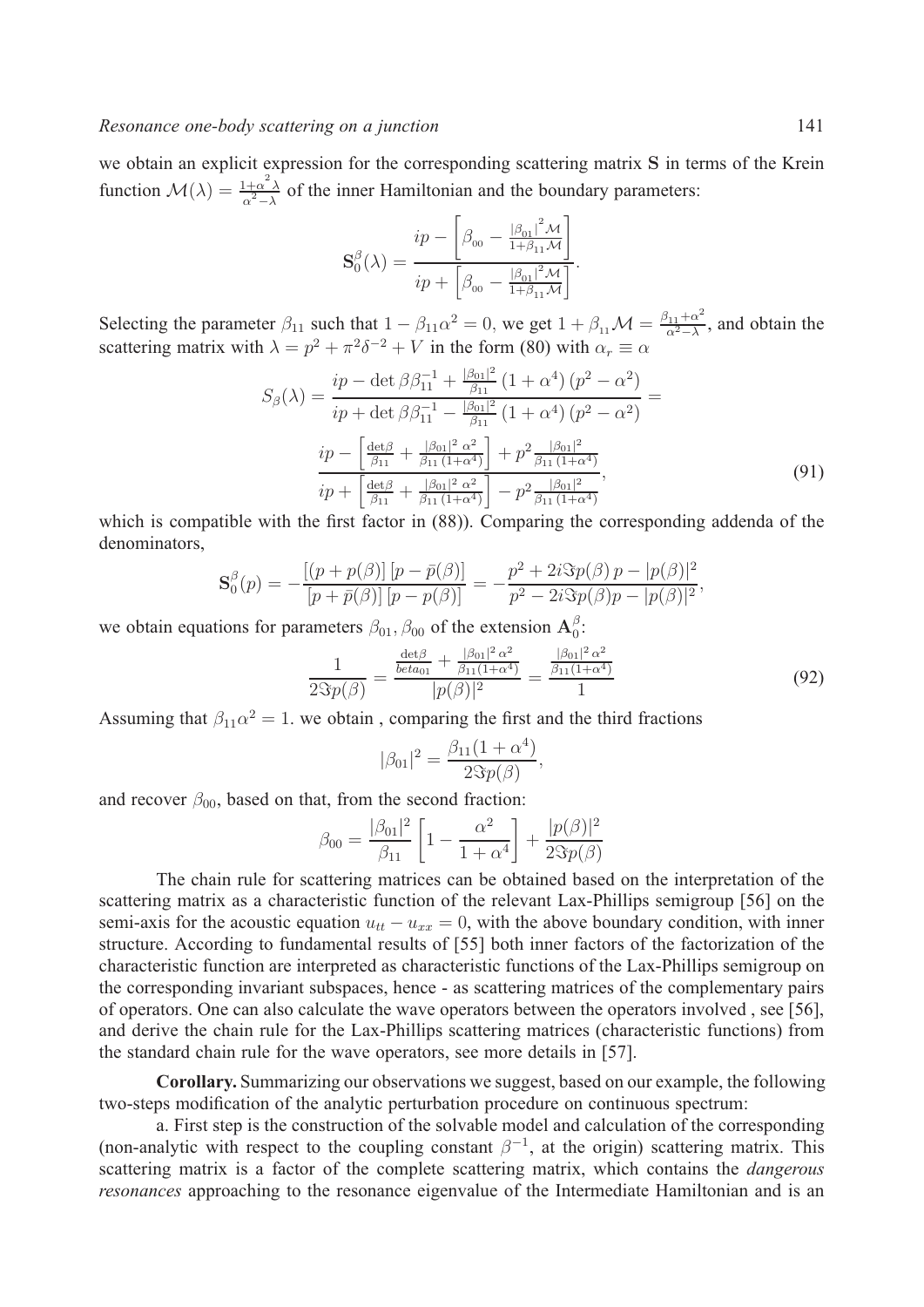exact factor of the complete scattering matrix, so that the division of the scattering matrix through the non-analytic factor yields an analytic with respect  $\beta^{-1}$  remaining part.

b. Second step is the calculation of the remaining part of the scattering matrix of the model by the standard analytic perturbation procedure. Due to analyticity of the remaining part with respect to  $\beta^{-1}$ , the analytic perturbation procedure is converging, with the radius of converging defined by the spacing between the eigenvalues  $\alpha_1^2, \alpha_s^2, s \neq 1$ . The analytic factor is interpreted as the scattering matrix between the constructed kick-start solvable model and the perturbed operator  $A^{\beta}$ .

The obtained connection between resonances and analytic perturbation series on the continuous spectrum is a spectral analog of the connection between small denominators in celestial mechanics and divergence of the perturbation series, observed by H. Poincaré, see [31]. More historical comments about intermediate Hamiltonian and the jump-start (kick -start) may be found in [37], where similar modification of the analytic perturbation procedure for the Friedrichs model is suggested.

Note that recovering of *exact* information on the resonance  $p<sub>\beta</sub>$  and on the corresponding residue for the perturbed operator  $A_{\beta}$ , which we need to develop the "jump-start"(kick-start) procedure, may be a tricky problem - almost equivalent to the original spectral problem. On the other hand, if the *approximate* resonance factor  $S_0^{\beta}$  is used instead the the exact factor, then the division of the scattering matrix through  $S_0^{\beta}$  would not eliminate singularity at the resonance, hence the complementary factor of the scattering matrix would be still non-analytic at the origin in the space of the coupling constant, hence could not be obtained via analytic perturbation procedure.

## **6.2. Resonance pumping of the acoustic junction. The quantum version of the pumping**

The Lax-Phillips interpretation of the scattering on the above simplest junction reveals the spectral nature of the poles of the Scattering matrix, or, equivalently, the zeros of the Lax-Phillips Scattering matrix: they are the eigenvalues of the generator of the Lax-Phillips semigroup

$$
P_K e^{i\mathcal{L}t} P_K \equiv e^{i\mathcal{B}t}, \ t \geq 0.
$$

Thus the above kick-start analytic perturbation procedure permits to observe creation of resonances from the embedded eigenvalues of the unperturbed problem  $A \oplus l_0$ . The spectal properties of the generator  $\beta$  are easily established in Fourier representation  $\mathcal{J}$ , see [55]. In particular, the eigenvalues of the generators  $\mathcal{B}, \mathcal{B}^+$  are the zeros and poles  $p_s(\beta), \bar{p}_s(\beta)$  of  $\mathcal{S}_{LPh}$ , and the eigenfunctions of  $\beta$ ,  $\beta$ <sup>+</sup> are, respectively, in the case of the simple eigenvalues:

$$
\psi_s(p) = \frac{\mathbf{S}_{LPh}}{p - p_s(\beta)} \sqrt{\Im p_s(\beta)}, \ \phi_s(p) = \frac{1}{p - \bar{p}_s(\beta)} \sqrt{\Im p_s(\beta)}.
$$

They form a bi-orthogonal system in  $K = H_+^2 \oplus \mathbf{S}_{LPh} H_2^2$ . The spectral representation of the generator is, see [55],

$$
\mathcal{B} = \sum_{s} p_s(\beta) \langle \phi_s(p), * \rangle \psi_s(p) \frac{1}{2\pi i \mathbf{S}_{LPh}'(p_s(\beta))}
$$
(93)

Pumping of a junction with a periodic train of pulses

$$
\frac{1}{i}\frac{\partial u}{\partial t} = \mathcal{B}u + e^{i\omega t}f, \ u, f \in K, \ u\bigg|_{t=0} = u_0,
$$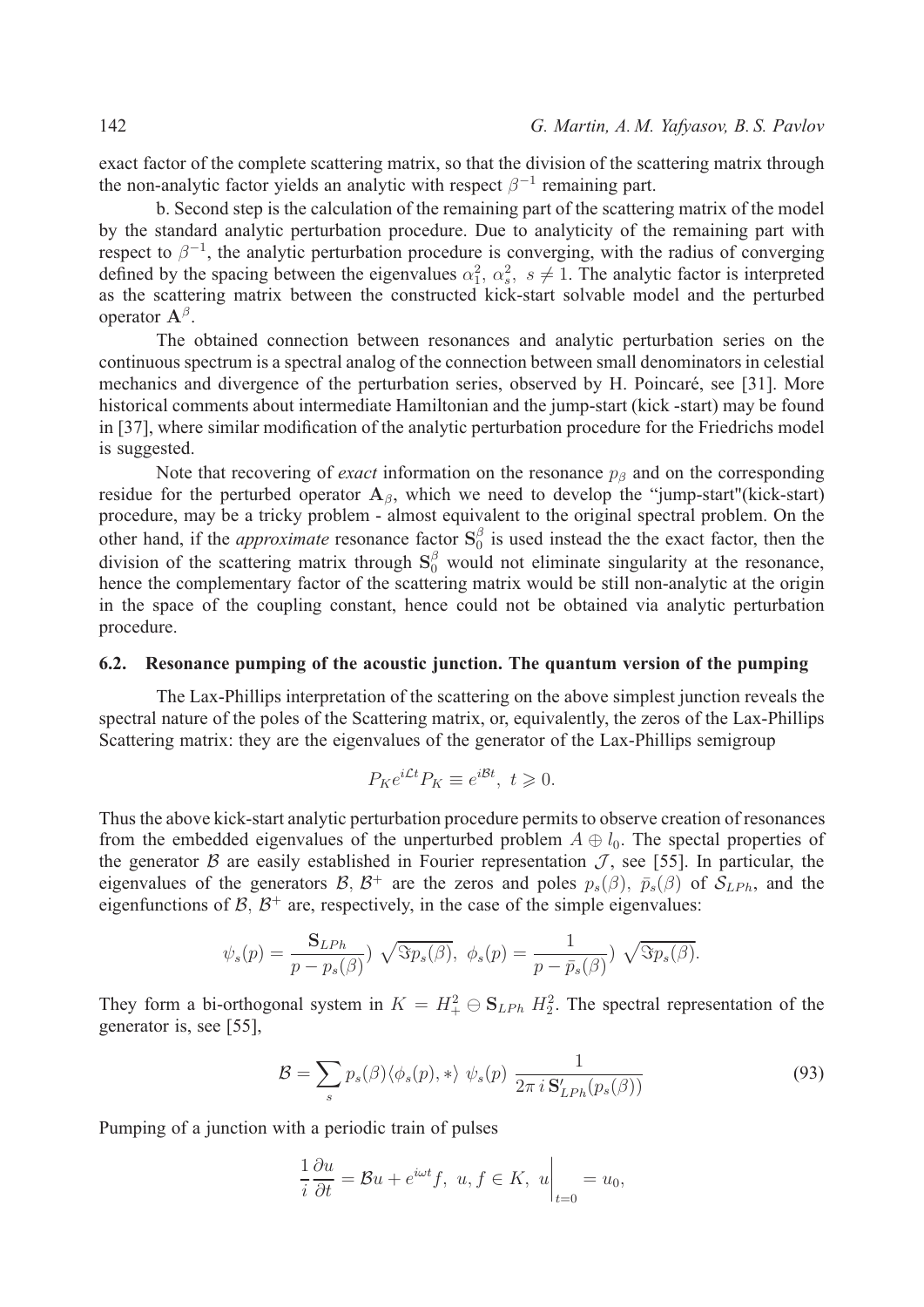causes a linear growth of the amplitude of the resonance components of the oscillation process on the junction:

$$
u = \sum_{s} u_s(t) \psi_s, \text{ where } u_s(t) = u_s(0) e^{ip_s t} + \frac{e^{i\omega t} - e^{ip_s t}}{\omega - p_s} f_s \approx u_s(0) e^{ip_s t} + t f_s, \tag{94}
$$

if  $\omega = \Re p_s$  and  $\Im p_s$  is Schrödinger evolution on the inner subsystem is described, in terms of Lax-Phillips representation  $J_{\mathcal{E}}$  by the family of operators  $P_K e^{ip^2t} P_K$ , which is not a semigroup, contrary to the case of the wave equation with  $P_K e^{ip^2 t} P_K$  substituted by the semigroup  $P_K e^{ipt} P_K$ ,  $t >$ 0. One usually represent  $P_K e^{ip^2t} P_K$  as a sum of the contribution from the terms corresponding to resonances situated below the bisectrix  $\Gamma$  of the first quadrant  $0 < \Re p_s < \Im p_s$ , and the contribution represented, in x-representation, by the Gaussian integral  $\frac{1}{2\pi} \int_{\Gamma} P_K \Psi e^{ip^2 t} J_{\mathcal{E}} \vec{U}$ , which is estimated, for large t, by the contribution  $O(1/t)$  from the point  $p = 0$  on the contour. This non-exponenial decay of the Schrödinger evolution on the inner subsystem was discovered theoretically long ago, see , [58], but was not confirmed by experiments since that. This gives a good reason to represent the portion of the Schrödinger evolution in the inner subsystem by the contribution from resonances situated below the bisectrix. In Lax-Phillips representation this contribution looks like

$$
J_{\mathcal{E}}\vec{\mathbf{U}}_{inner} = \sum_{0 < \Re p_s < \Im p_s} e^{ip_s^2 t} \psi_s \rangle \langle \phi, J_{\mathcal{E}}\vec{\mathbf{U}} \rangle. \tag{95}
$$

Here the non-exponential decay is neglected. The question on estimation of the non-exponential decay in agreement with experiment is not resolved yet theoretically. But if we base an estimation of the quantum resonance pumping on the above formula, then the effect of the periodic train of waves  $e^{i\omega t}f$ , with the resonance frequency  $\omega = \Re p_s^2$  gives the quantum analog of the above formula (94)

$$
u = \sum_{s} u_{s}(t) \psi_{s}, \text{ where } u_{s}(t) = u_{s}(0) e^{ip_{s}^{2}t} + \frac{e^{i\omega t} - e^{ip_{s}^{2}t}}{\omega - p_{s}^{2}} f_{s} \approx u_{s}(0) e^{ip_{s}^{2}t} + t f_{s}, \qquad (96)
$$

with summation extended over resonances situated below the bisectrix of the first quadrant.

### **7. Appendix. Matrix Rouche theorem**

Let  $E_0$  be a proper subspace of the finite-dimensional Hilbert space  $E$ ,  $P_0$  is an orthogonal projection onto  $E_0$  and  $P_0^{\perp} = I - P_0$  - the complementary projection onto the orthogonal complement  $E_0^{\perp} = E \ominus E_0$ . We say that the analytic matrix-function m has an *simple isolated vector zero* at the point  $\mu_0 \in D_m$  if it may be represented in a neighborhood  $U_0 \subset D_\mu$  as a product

$$
m(\mu) = m_0(\mu) \left[ (\mu - \mu_0) P_0 + b P_0^{\perp} \right] \tag{97}
$$

with some nonzero constant *b* and an invertible analytic matrix-function  $m_0(\mu)$ 

$$
m_0(\mu) = m_0(\mu_0) + \frac{\mu - \mu_0}{1!}m'_0(\mu_0) + \dots
$$
, Ker  $m_0(\mu_0) = 0$ .

The vectors  $\{e_0\} \in E_0$  are called *root-vectors*,  $m(\mu_0)e_0 = 0$ . For vectors  $e_{\perp}$  from the complementary subspace  $e_{\perp} \in E_{0\perp}$  we have  $m(\mu_0)e_{\perp} \neq 0$ . Similarly the *simple isolated vector pole* is defined: we say that the function  $m$  has a simple isolated vector pole at the point  $\mu_0$  if it is represented as

$$
m(\mu) = m_0(\mu) \left[ \frac{P_0}{\mu - \mu_0} + b P_0^{\perp} \right]
$$
 (98)

with a non-zero constant *b* and a projection  $P_0$  onto proper subspace  $E_0 \subset E$ , the complementary projection  $P_0^{\perp}$  and an analytic invertible function  $m_0$  in a neighborhood  $U_0$  of the point  $\mu_0$  in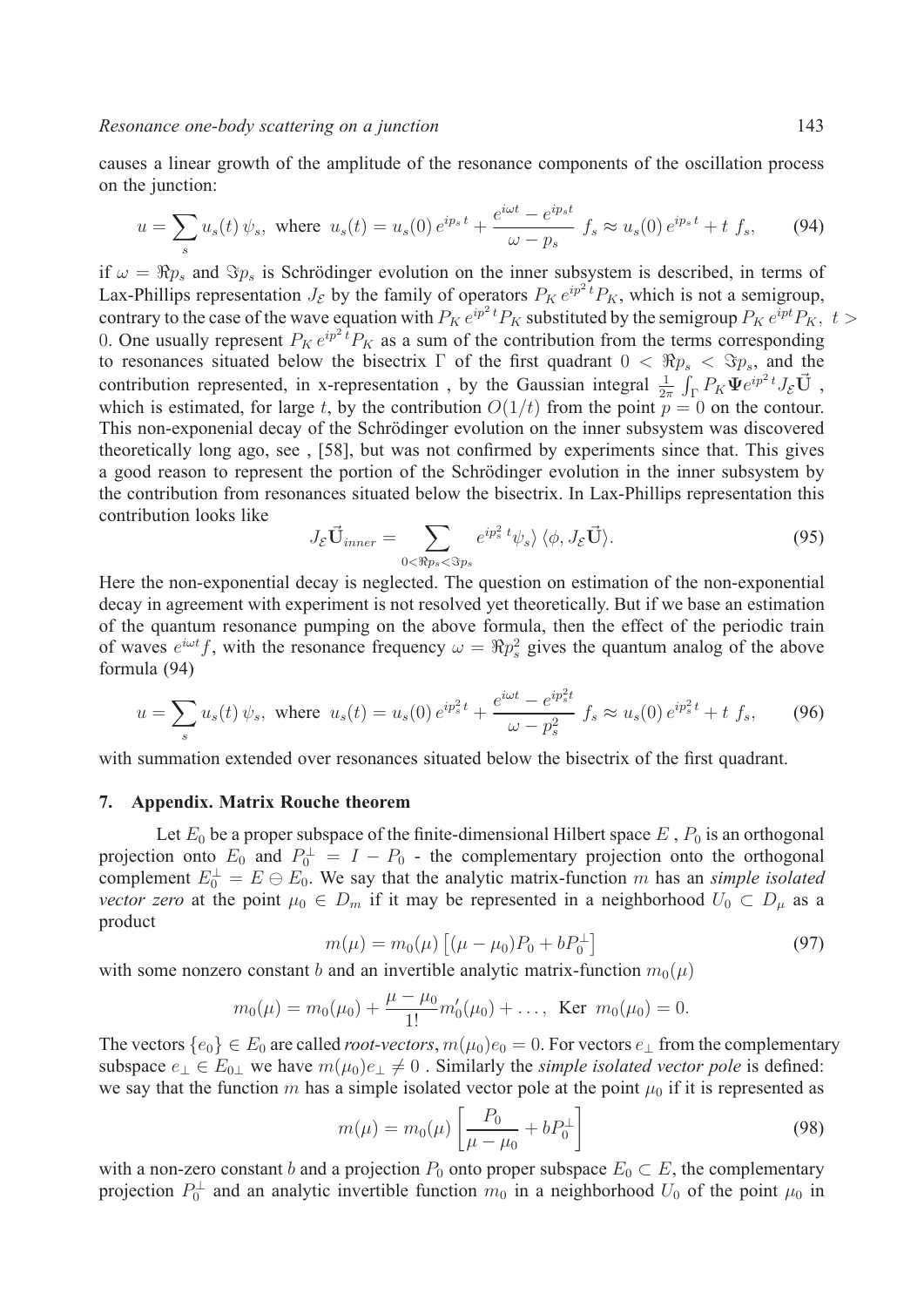. Both isolated poles and zeroes of analytic matrix-functions are called in [45] *characteristic values* of the argument  $\mu$ .

The logarithmic residue of the function  $\mu$  at the simple isolated zero or pole is defined as an integral of the logarithmic derivative  $m'(\mu) m^{-1}$  on a simple smooth curve  $\Gamma_0 \subset U_0$  in anti-clockwise ("positive") direction around the characteristic value  $m_0$ :

$$
I_{m,\mu_0} = \frac{1}{2\pi i} \oint_{\Gamma_0} m'(\mu) m^{-1} d\mu.
$$

In [45] the *period* of the logarithmic derivative  $m'(\mu)m^{-1}$ 

$$
m_{m,\mu_0} = \frac{1}{2\pi i} Trace \oint_{\Gamma_0} m'(\mu) m^{-1} d\mu.
$$

is called the "multiplicity"of the characteristic value. The straightforward calculation of above integrals gives the following result:

$$
I_{m,\mu_0} = \frac{1}{2\pi i} \oint_{\Gamma_0} m'(\mu) m^{-1} d\mu =
$$
  

$$
\frac{1}{2\pi i} \oint_{\Gamma_0} m_0(\mu) P_0 \left[ (\mu_0 - \mu) P_0 + b P_0^{\perp} \right]^{-1} m_0^{-1}(\mu) (\mu) d\mu =
$$
  

$$
\frac{1}{2\pi i} m_0 \mu_0 \oint_{\Gamma_0} P_0 \left[ (\mu_0 - \mu) P_0 + b P_0^{\perp} \right]^{-1} d\mu m_0^{-1}(\mu_0) = m_0 \mu_0 P_0 m_0^{-1}(\mu_0),
$$

and

$$
M_{m,\mu_0} = \pm \text{dim} P_0,
$$

where the sign  $\pm$  is defined by the sort of the characteristic value: plus is for the zero, and minus is for the pole. We will use the "hermitian" variant of the Gohberg-Sigal theorem, assuming that all poles (zeroes)are simple (first order):

**Theorem 7.1.** *If two finite square matrices*  $m_s(\mu)$ ,  $s = 0, 1$  *depend analytically on the parameter*  $\mu$  *in the disc D radius*  $\tilde{\delta}$  *centered at the point*  $\mu = \tilde{\alpha}_0$ *, and*  $m_o$  *has few characteristic points*  $\mu_0^{\delta}$ 0 *inside the disc*  $D_0 = \{ \mu : |\mu - \tilde{\alpha}_0| \leqslant 1/2 \, \tilde{\delta}_0 < 1/2 \, \tilde{\delta} \}$  with the total multiplicity

$$
M_0 = \sum_s M_0^s,
$$

and on the circle  $\Sigma_0 = \{ \mu : |\mu - \tilde{\alpha}_0| = \leqslant 1/2 \ \tilde{\delta}_0 \}$  both functions have no characteristic values *and the inequality*

$$
max_{\mu \in \Sigma_0} || m_0^{-1}(\mu) [M_1(\mu) - M_0(\mu)] || < 1
$$

*is fulfilled, then the total multiplicity*  $M_1$  *of characteristic values of the function*  $m_1$  *inside the circle*  $\Sigma_0$  *is equal to total multiplicity*  $M_0$  *of the characteristic values of the function*  $m_1$ *.* 

Proof of much more general statement concerning analytic functions with multiple poles and zeroes may be found in [45]. We actually need in the above text , section 3, a partial statement concerning the case when both functions are regular and  $M_0 = 1$ . Then  $m_1$  has a single simple isolated zero inside the disc  $\Sigma_0$ . The case of a single pole may be reduced to the case of a single zero via considering inverse functions.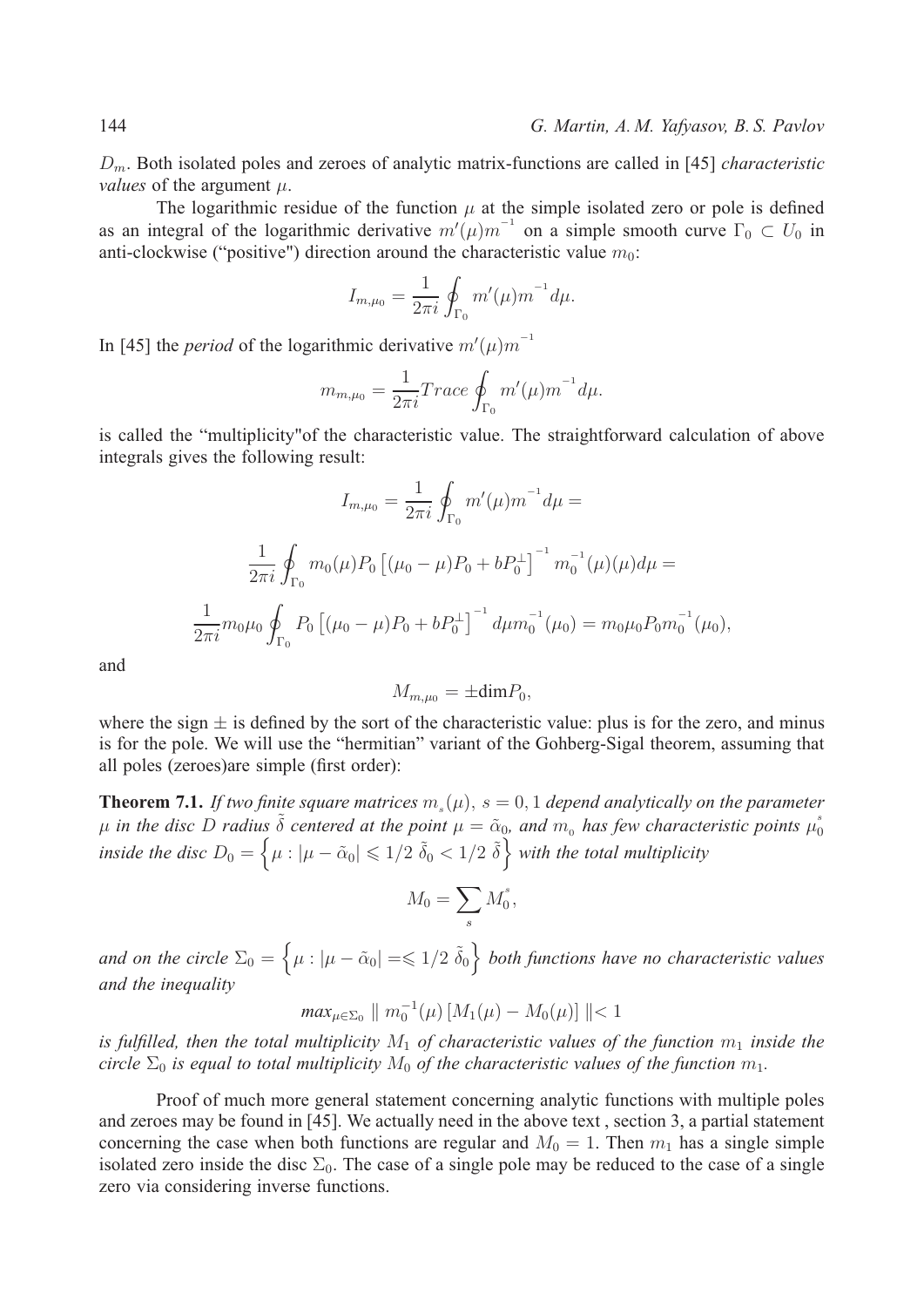#### **References**

- [1] C. Presilla, J. Sjostrand *Transport properties in resonance tunnelling heterostructures* In: J. Math. Phys. **37**, 10 (1996), pp 4816-4844.
- [2] J. Brüning, G. Martin, B. Pavlov *Calculation of the Kirchhoff Coefficients for the Helmholtz Resonator*. In: Russian Journal of Mathematical physics, **16** (2) Pleiades Publishing Ltd. (2009) pp. 188-207.
- [3] M. Harmer. *Hermitian symplectic geometry and extension theory.* Journal of Physics A: Mathematical and General, **33** (2000) pp 9193–9203 .
- [4] M. Harmer *Fitting parameters for a Solvable Model of a Quantum Network* The University of Auckland, Department of Mathematics report series 514 (2004), 8 p.
- [5] P. Kuchment, H. Zeng *Convergence of Spectra of mesoscopic Systems Collapsing onto Graph* Journal of Mathematical Analysis and Applications, **258**(2001) pp 671-700.
- [6] P. Kuchment *Graph models for waves in thin structures* Waves in Periodic and Random Media, **12**,1 (2002) R 1 - R 24
- [7] P.Exner, O.Post *Convergence of graph-like thin manifolds* J. Geom. Phys. **54**,1, (2005) pp 77-115.
- [8] D. Grieser *Spectra of graph neighborhoods and scattering.* Proc. Lond. Math. Soc. (3) 97 (2008), no. 3, 718–752. 35P25 (47A40 47A55 58J50)
- [9] Y. Colin de Verdiere, Y.: ` *Pseudo-Laplacians II* Ann. Inst. Fourier **33** (1983) pp 87-113.
- [10] H. Donnely *Eigenvalue estimates for certain noncompact manifolds* Mich. Math. J. **31** (1984) pp 349-357.
- [11] W. Müller *Manifolds with cusps of rank one* Lect. Notes in Math., 1244 Springer-Verlag (1987)
- [12] L. Guillope,´ *Th´eorie spectrale de quelques variet´es `a bouts* Ann. Sci. Ecole Norm. Sup. (4) ´ **22**, N. 1, 137-160 (1989)
- [13] L. Parnovski *Spectral asymptotics of the Laplace operator on manifolds with cylindrical ends* Int. J. Math., 6(1995), No. 6, 911-920.
- [14] M.Levitin, M.Marletta *A simple method of calculating eigenvalues and resonances in domains with infinite regular ends* Proc. Roy. Soc. Edinburgh Sect. A 138 (2008), no. 5, 1043–1065.
- [15] P. Kurasov, B. Pavlov *Few-body Krein's Formula* In Operator Theory: Advances and Applications,118, Operator Theory and related Topics, Vol.2, Birkhauser Verlag, Basel(2000) pp 225-254
- [16] Y. Melnikov, B. Pavlov *Two-body scattering on a graph and application to simple nanoelectronic devices.* Journ. Math. Phys. 36,6(1995) pp 2813- 2825.
- [17] T. Kato *Perturbation theory for linear operators* Springer Verlag, Berlin-Heidelberg-NY, second edition (1976)
- [18] N.I.Akhiezer, I.M.Glazman, *Theory of Linear Operators in Hilbert Space*, (Frederick Ungar, Publ., New-York, vol. 1, 1966) (Translated from Russian by M. Nestel)
- [19] E.P.Wigner, *On a class of analytic functions from the quantum theory of collisions* Annals of Mathematics, **2**, N53, 36 (1951).
- [20] R.J. Bartlett, M. Musial *Coupled -cluster theory in quantum chemistry*, Reviews of Modern Physics, **79**, 1, Jan. 2007, 291-351.
- [21] N.T.Bagraev, A.B.Mikhailova, B. Pavlov, L.V.Prokhorov and A.M.Yafyasov, *Temperature stability of the triadic resonance quantum switch.* In: 10-th MEL-ARI/NID Workshop, Helsinki,1-3 July 2002, Academy of Finland, Abstract 4 p.
- [22] A. Mikhailova and B. Pavlov*Resonance Quantum Switch.* In: S.Albeverio, N.Elander, W.N.Everitt and P.Kurasov (eds.), Operator Methods in Ordinary and Partial Differential Equations, (S.Kovalevski Symposium, Univ. of Stockholm, June 2000), Birkhauser, Basel-Boston-Berlin, (2002) pp 287-322
- [23] N.Bagraev, A.Mikhailova, B. Pavlov, L.Prokhorov, A.Yafyasov *Parameter regime of a resonance quantum switch.* In: Phys. Rev. B, 71, 165308 (2005), pp 1-16.
- [24] B. Pavlov and A. Yafyasov*Spin-dependent resonance transmission across the Ouantum well* In: NNCI-2005, 30.01.05 - 2.02.05 Atsugi, Kanagawa (2005), book of abstracts, p 147
- [25] C. Fox, V. Oleinik and B. Pavlov *A Dirichlet-to-Neumann approach to resonance gaps and bands of periodic networks* Contemporary mathematics **412** (2006) Proceedings of the Conference: Operator Theory and mathematical Physics, Birmingham, Alabama, April 2005, pp. 151-169.
- [26] A. Mikhailova, B. Pavlov, L. Prokhorov. *Intermediate Hamiltonian via Glazman splitting and analytic perturbation for meromorphic matrix-functions.* In: Mathematishe Nachrichten, **280**, 12, (2007) pp 1376-1416
- [27] M. Harmer, B. Pavlov and A. Yafyasov, *Boundary condition at the junction.* In: Journal of computational electronics, **6**, 1-3 ( September 2007), pp 153-157.
- [28] B. Pavlov, Y. Yafyasov*Standing waves and resonance transport mechanism in quantum networks.* In: Surface Science 601 (2007), pp 2712 - 2716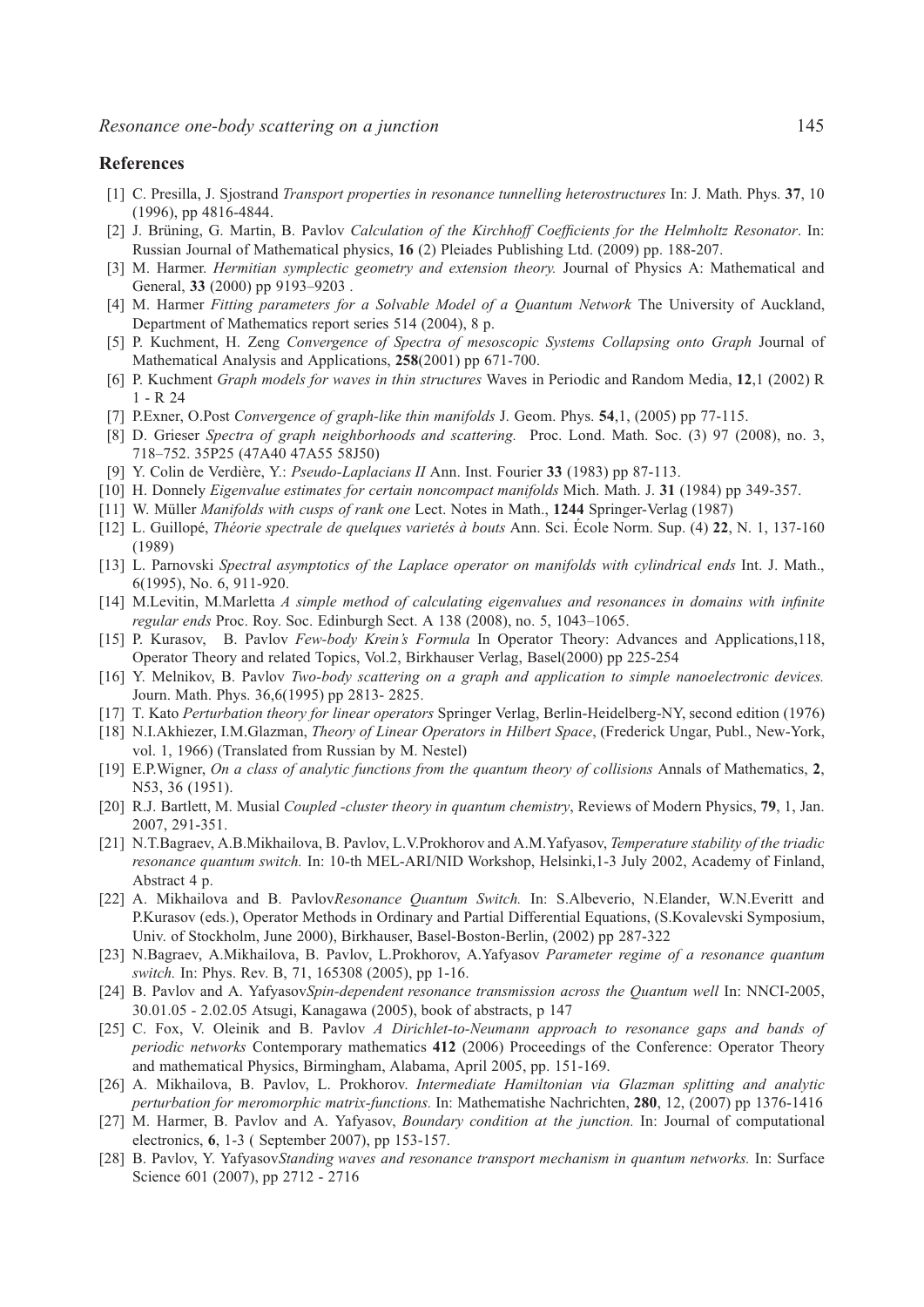- [29] V. Adamyan;B. Pavlov;A. Yafyasov. *Modified Krein formula and analytic perturbation procedure for scattering on arbitrary junction*. Modern analysis and applications. The Mark Krein Centenary Conference. Vol. 1: Operator theory and related topics, Oper. Theory Adv. Appl., 190, Birkhauser Verlag, Basel (2009), pp 3–26. ¨
- [30] P. Lax, R. Phillips *Scattering theory* Academic Press,New York (1967)
- [31] H. Poincare *Methodes nouvelles de la mécanique celeste* Vol. 1 (1892), Second edition: Dover, New York (1957)
- [32] T. Murota *On radioactive corrections due to soft photons*In: Progress of Theoretical Physics **24**, N 5 (1960)pp 1109-1117.
- [33] J. Dollard *Asymptotic convergence and the coulomb interaction*In: J. Math. Phys. **5**, N 6 (1964) pp 729-738.
- [34] I. Prigogine *Irreversibility as a Symmetry-breaking Process* In: Nature, **246**, 9 (1973)
- [35] S. Lall, P. Krysl, J. Marsden *Structure-preserving model reduction for mechanical systems* In: Complexity and nonlinearity in physical systems (Tucson, AZ, 2001), Phys. D **184**, 1-4 (2003) pp 304-318.
- [36] B. Pavlov, I. Antoniou *Jump-start in analytic perturbation procedure for Friedrichs model.* In J. Phys. A: Math. Gen. 38 (2005) pp 4811-4823.
- [37] B.Pavlov *A star-graph model via operator extension* Mathematical Proceedings of the Cambridge Philosophical Society, Volume 142, Issue 02, March 2007, pp 365-384. Published online by Cambridge University Press 10 Apr 2007.
- [38] N. Bagraev, G. Martin, B. Pavlov *Landau-Zener Phenomenon on a double of weakly interacting quasi-2d lattices* In: Progress in Computational Physics ( PiCP ) (2010) pp. 61-64
- [39] J. Ziman *Electrons and phonons: the theory of transport phenomena in solids* Oxford University Press 1960.
- [40] Yu. A. Bychkov and E. I. Rashba. Oscillatory effects and the magnetic susceptibility of carriers in inversion layers. *J. Phys. C.*1984.**17l**.P.6039-6045.
- [41] J.Sylvester, G. Uhlmann *The Dirichlet to Neumann map and applications.* In: Proceedings of the Conference " Inverse problems in partial differential equations (Arcata,1989) SIAM, Philadelphia, 1990, pp 101–139.
- [42] F. Gesztezy, Y. Latushkin, M. Mitrea and M. Zinchenko Non–selfadjoint operators, infinite determinants and some applications, Russian Journal of Mathematical Physics, **12**, 443–71 (2005).
- [43] F.Gesztesy, M.Mitrea, M.Zinchenko, *Multi-dimensional versions of a determinant formula due to Jost and Pais.* Rep. Math. Phys. 59 (2007), no. 3, 365–377.
- [44] L. Schwartz Theorie des Distributions Hermann, Paris, 1957.
- [45] I.S. Gohberg and E.I. Sigal. Operator extension of the theorem about logarithmic residue and Rouchet theorem. Mat. Sbornik. 84(1971), p 607.
- [46] A. Mikhailova, B. Pavlov. *Remark on the Compensation of singularities in Krein Formula.* In: Operator Theory: Advanced and Applications, **186** (2008) pp 325-337.
- [47] B. Pavlov. *Krein formula with compensated singularities for DN- Mapping and the generalized Kirchhoff Condition at the Neumann Schrödinger Junction* In: Russian Journal of Mathematical Physics 15, 9 (2008) pp 364-388.
- [48] V. Adamyan, B. Pavlov *Local scattering problem and a solvable model of a Quantum network*. In: Operatr Theory: Advances and Applications. Birkhäuser 198(2009) pp 1-10.
- [49] B.Pavlov. *A solvable model for scattering on a junction and a modified analytic perturbation procedure*.In: *Characteristic functions, scattering functions and transfer functions* 281–336, Oper. Theory Adv. Appl., 197, Birkhäuser Verlag, Basel (2010) pp 281-335.
- [50] M.A.Krasnosel'skii *On the extension of Hermitian operators with a nondense domain of definition* (Russian) Doklady Akad. Nauk SSSR (N.S.) 59, (1948). 13–16.
- [51] B.Pavlov, V. Kruglov *Symplectic operator-extension techniques and zero-range quantum models* New Zealand J. Math. **34**, no. 2 (2005) pp 125–142.
- [52] B. Pavlov, V. Kruglov *Operator -extension technique for resonance scattering of neutrons by nuclei* Hadronic Journal ,**28**, 3 (2005) pp 259 - 286.
- [53] Sirokov, Ju. M. Representation of free solutions for Schrцdinger equations with strongly singular concentrated potentials. (Russian) Teoret. Mat. Fiz. **46**, 3 (1981)pp 291–299.
- [54] B.Pavlov *A star-graph model via operator extension* Mathematical Proceedings of the Cambridge Philosophical Society, Volume 142, Issue 02, March 2007, pp 365-384
- [55] B. Sz.-Nagy, C. Foias *Analyse harmonique des operateurs de Space de Hilbert* In French, Masson et Cie, Paris; Akadmiai Kiado, Budapest (1967) xi+373 pp.
- [56] V. Adamjan, V. Arov *On unitary couplings of semi-unitary operators*, Matematicheskie Isslenovanija, **1**, 2 (1966) pp 3-64.
- [57] V. Adamjan, B. Pavlov, L. Prokhorov *Chain rule for scattering matrices* Manuscript.